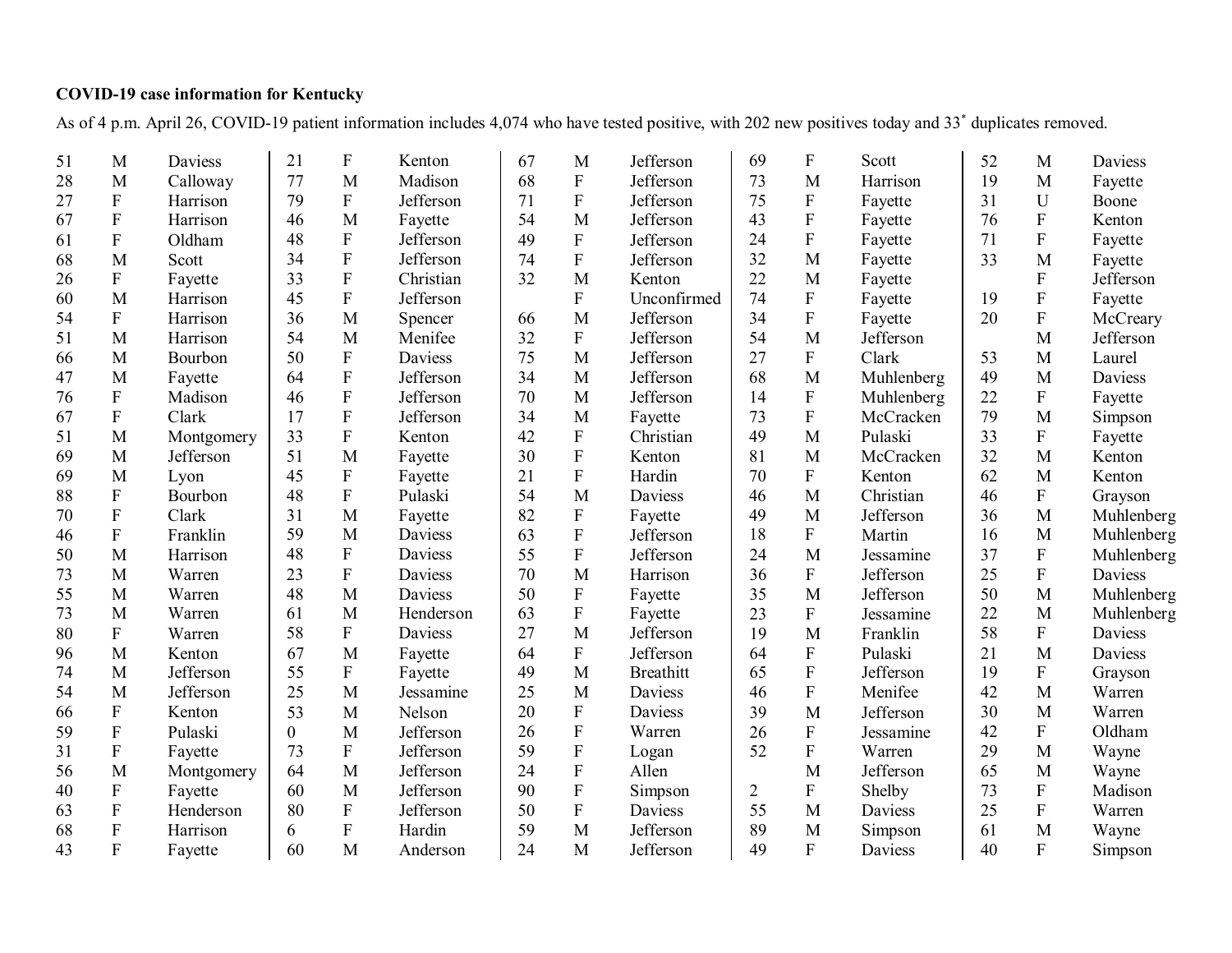| 29 | ${\bf F}$                 | Fayette        | 22 | $\mathbf F$               | Jefferson      | 33 | ${\bf F}$                 | Jessamine    | 48 | M                         | <b>Daviess</b> | 54           | ${\bf F}$               | Fayette        |
|----|---------------------------|----------------|----|---------------------------|----------------|----|---------------------------|--------------|----|---------------------------|----------------|--------------|-------------------------|----------------|
| 22 | ${\bf F}$                 | Franklin       | 69 | M                         | Jefferson      | 80 | M                         | Campbell     | 61 | ${\bf F}$                 | Hopkins        | 47           | M                       | Simpson        |
| 58 | M                         | Madison        | 30 | M                         | Mason          | 58 | M                         | Boone        | 61 | M                         | Jefferson      | 69           | M                       | Warren         |
| 74 | ${\bf F}$                 | <b>Daviess</b> | 70 | ${\bf F}$                 | Jefferson      | 31 | ${\bf F}$                 | Scott        | 68 | $\boldsymbol{\mathrm{F}}$ | Jefferson      | 32           | ${\bf F}$               | <b>Bracken</b> |
| 57 | $\overline{F}$            | Jefferson      | 30 | ${\bf F}$                 | Jefferson      | 69 | $\overline{F}$            | Woodford     | 43 | M                         | Jefferson      |              | $\overline{F}$          | <b>Butler</b>  |
| 78 | M                         | Calloway       | 53 | M                         | Jefferson      | 73 | M                         | Jessamine    | 64 | ${\bf F}$                 | Fayette        | 38           | $\mathbf{F}$            | Fayette        |
| 67 | ${\bf F}$                 | <b>Daviess</b> | 77 | M                         | Hopkins        | 21 | ${\bf F}$                 | Logan        | 63 | $\mathbf F$               | Jefferson      | 32           | $\rm F$                 | Fayette        |
| 46 | ${\bf F}$                 | Daviess        | 27 | ${\bf F}$                 | <b>Bullitt</b> | 56 | ${\bf F}$                 | Hardin       | 40 | M                         | Scott          | 62           | ${\bf F}$               | Fayette        |
| 62 | ${\bf F}$                 | Christian      | 21 | $\boldsymbol{\mathrm{F}}$ | Jefferson      | 33 | M                         | Fayette      | 51 | M                         | Grant          | $\mathbf{1}$ | M                       | Fayette        |
| 24 | ${\bf F}$                 | Christian      | 66 | M                         | Jefferson      | 43 | M                         | Scott        | 58 | M                         | Hopkins        | 57           | M                       | Shelby         |
| 86 | M                         | Christian      | 34 | ${\bf F}$                 | Warren         | 42 | ${\bf F}$                 | Daviess      | 72 | M                         | Clark          | 50           | $\mathbf F$             | Jefferson      |
| 51 | M                         | Jefferson      | 51 | ${\bf F}$                 | Boone          | 47 | M                         | Pulaski      | 73 | $\boldsymbol{\mathrm{F}}$ | Kenton         | 55           | M                       | Washington     |
| 20 | ${\bf F}$                 | Jefferson      |    | M                         | Campbell       | 22 | ${\bf F}$                 | Kenton       | 60 | M                         | Jefferson      | 76           | M                       | Breckinridge   |
| 28 | ${\bf F}$                 | Scott          | 43 | M                         | Kenton         | 60 | ${\bf F}$                 | Jefferson    | 60 | $\boldsymbol{\mathrm{F}}$ | Jefferson      | 57           | ${\bf F}$               | McCracken      |
| 43 | $\overline{F}$            | Madison        | 78 | $\mathbf F$               | Jefferson      | 50 | ${\bf F}$                 | Hardin       | 84 | ${\bf F}$                 | Jefferson      | 47           | ${\bf F}$               | Fayette        |
| 14 | M                         | Madison        | 60 | $\mathbf F$               | Jefferson      | 41 | ${\bf F}$                 | Woodford     | 54 | ${\bf F}$                 | Clark          | 36           | ${\bf F}$               | Fayette        |
| 45 | $\mathbf F$               | Boone          | 19 | $\boldsymbol{\mathrm{F}}$ | Oldham         | 47 | M                         | Jefferson    | 61 | $\rm F$                   | Hopkins        | 46           | ${\bf F}$               | Fayette        |
| 64 | M                         | Fayette        | 22 | $\boldsymbol{\mathrm{F}}$ | Fayette        | 73 | $\boldsymbol{\mathrm{F}}$ | Jefferson    | 40 | $\overline{F}$            | Hopkins        | 42           | M                       | Jefferson      |
| 39 | M                         | Hopkins        | 45 | M                         | Jefferson      | 36 | M                         | Jefferson    | 26 | M                         | Hopkins        | 20           | M                       | Fayette        |
| 60 | M                         | Clark          | 88 | M                         | Jefferson      | 70 | M                         | Jefferson    | 23 | $\mathbf F$               | Hopkins        | 54           | $\mathbf F$             | Fayette        |
| 49 | M                         | Clark          | 7  | M                         | Hardin         | 65 | $\mathbf{M}$              | Jefferson    | 60 | $\overline{F}$            | Hopkins        | 80           | $\rm F$                 | Jefferson      |
| 53 | M                         | Jessamine      | 47 | ${\bf F}$                 | Pulaski        | 54 | M                         | Jefferson    | 39 | M                         | Hopkins        | 51           | M                       | Jefferson      |
| 42 | ${\bf F}$                 | Pulaski        | 44 | $\mathbf F$               | Jefferson      | 32 | ${\bf F}$                 | Jefferson    | 30 | M                         | Lawrence       | 37           | ${\bf F}$               | Shelby         |
| 77 | M                         | Webster        | 17 | $\mathbf F$               | Fayette        | 69 | M                         | Jefferson    | 65 | $\mathbf F$               | Scott          | 51           | M                       | Franklin       |
| 56 | M                         | Union          | 78 | ${\bf F}$                 | Jefferson      | 43 | ${\bf F}$                 | Jefferson    | 51 | ${\bf F}$                 | Fayette        | 52           | M                       | Jefferson      |
| 77 | M                         | Fayette        | 72 | $\mathbf F$               | Jefferson      | 77 | M                         | Simpson      | 45 | ${\bf F}$                 | Kenton         | 19           | M                       | Jefferson      |
| 55 | M                         | Fayette        | 60 | M                         | Fayette        | 58 | M                         | Breckinridge | 67 | M                         | Jefferson      | 76           | F                       | Hopkins        |
| 58 | ${\bf F}$                 | Fayette        | 31 | ${\bf F}$                 | <b>Bullitt</b> | 38 | ${\bf F}$                 | Fayette      | 60 | $\rm F$                   | Madison        | 79           | M                       | Hopkins        |
| 69 | M                         | Fayette        | 28 | M                         | <b>Bullitt</b> | 41 | M                         | Daviess      | 73 | $\rm F$                   | Jefferson      | 70           | ${\bf F}$               | Campbell       |
| 62 | ${\bf F}$                 | Fayette        | 72 | M                         | Larue          | 62 | ${\bf F}$                 | Daviess      | 56 | $\rm F$                   | Fayette        | 25           | $\mathbf M$             | Jefferson      |
| 45 | $\boldsymbol{\mathrm{F}}$ | Fayette        | 37 | M                         | Jefferson      | 73 | M                         | Simpson      | 66 | $\mathbf{M}$              | Fayette        | 79           | M                       | Hopkins        |
| 43 | $\boldsymbol{\mathrm{F}}$ | Fayette        | 69 | ${\bf F}$                 | Jefferson      | 36 | ${\bf F}$                 | Daviess      | 27 | ${\bf F}$                 | Hopkins        | 63           | ${\bf F}$               | Fayette        |
| 60 | M                         | Jessamine      | 54 | ${\bf F}$                 | Jefferson      | 34 | M                         | Daviess      | 48 | M                         | Madison        | 70           | ${\bf F}$               | Hopkins        |
| 19 | M                         | Jessamine      | 56 | ${\bf F}$                 | Woodford       | 52 | ${\bf F}$                 | Spencer      | 88 | ${\bf F}$                 | Fayette        | 69           | ${\bf F}$               | Nelson         |
| 28 | $\mathbf{F}$              | Boone          | 21 | $\rm F$                   | Grant          | 35 | M                         | Campbell     | 27 | $\overline{F}$            | Boyle          | 56           | $\overline{F}$          | Taylor         |
| 20 | M                         | Fayette        | 36 | ${\bf F}$                 | Jefferson      | 56 | M                         | Carroll      | 36 | M                         | Mercer         | 31           | $\overline{M}$          | Powell         |
| 75 | ${\bf F}$                 | Jessamine      | 60 | ${\bf F}$                 | Unconfirmed    | 29 | $\boldsymbol{\mathrm{F}}$ | Fayette      | 28 | M                         | Fayette        | 39           | ${\bf F}$               | Taylor         |
| 57 | M                         | Jefferson      | 28 | $\rm F$                   | Pulaski        | 73 | M                         | Kenton       | 59 | $\overline{F}$            | Fayette        | 36           | $\overline{\mathrm{F}}$ | Jefferson      |
| 57 | $\overline{F}$            | Jefferson      | 24 | $\overline{F}$            | Warren         | 50 | M                         | Boone        | 22 | F                         | Jefferson      | 29           | M                       | Lewis          |
| 44 | $\overline{F}$            | Jefferson      | 85 | $\overline{F}$            | Jefferson      | 21 | $\mathbf{F}$              | Nicholas     | 51 | $\overline{F}$            | Fayette        | 33           | M                       | Jefferson      |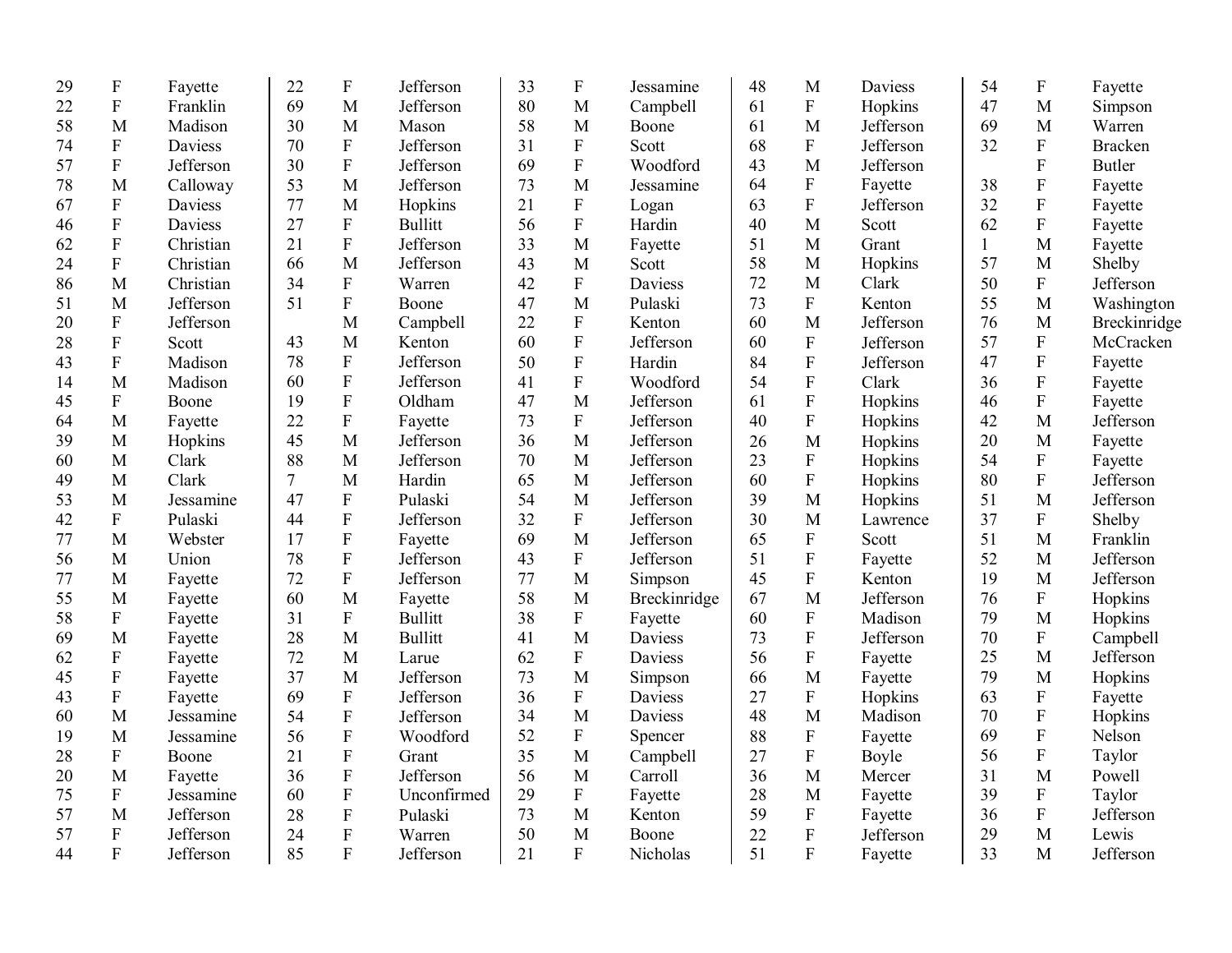| 71 | $\boldsymbol{F}$          | Jefferson      | 25 | M              | Fayette    | 62 | M                         | Scott      | 23 | $\mathbf F$               | Oldham     | 70 | U                         | Jefferson |
|----|---------------------------|----------------|----|----------------|------------|----|---------------------------|------------|----|---------------------------|------------|----|---------------------------|-----------|
| 28 | ${\bf F}$                 | Kenton         | 69 | M              | Fayette    | 40 | $\mathbf{M}$              | Jefferson  | 22 | ${\bf F}$                 | Jefferson  | 37 | ${\bf F}$                 | Jefferson |
| 62 | M                         | Hopkins        | 30 | M              | Fayette    | 38 | M                         | Hopkins    | 47 | M                         | Jefferson  | 53 | ${\bf F}$                 | Fayette   |
| 37 | M                         | Fayette        | 73 | ${\bf F}$      | Fayette    | 54 | M                         | Montgomery | 59 | M                         | Jefferson  | 22 | $\mathbf F$               | Fayette   |
| 34 | M                         | Fayette        | 80 | M              | Marion     | 33 | $\mathbf{M}$              | Carroll    | 48 | ${\bf F}$                 | Fayette    | 83 | $\overline{\mathrm{F}}$   | Jefferson |
| 33 | ${\bf F}$                 | Scott          | 53 | ${\bf F}$      | Jefferson  | 46 | M                         | Hopkins    | 39 | $\rm F$                   | Jefferson  | 66 | $\mathbf{M}$              | Fayette   |
| 71 | ${\bf F}$                 | Fayette        | 51 | $\mathbf{M}$   | Jefferson  | 72 | $\mathbf{M}$              | Graves     | 56 | ${\bf F}$                 | Hopkins    | 30 | M                         | Fayette   |
| 40 | ${\bf F}$                 | Fayette        | 24 | M              | Jefferson  | 50 | $\rm F$                   | Madison    | 63 | ${\bf F}$                 | Fayette    | 68 | M                         | Fayette   |
| 84 | M                         | Jefferson      | 43 | M              | Jefferson  | 60 | $\mathbf{M}$              | Hopkins    | 28 | $\boldsymbol{\mathrm{F}}$ | Jefferson  | 36 | M                         | Fayette   |
| 25 | M                         | Fayette        | 52 | M              | Jefferson  | 68 | M                         | Kenton     | 90 | ${\bf F}$                 | Jefferson  | 58 | ${\bf F}$                 | Fayette   |
| 53 | ${\bf F}$                 | Fayette        | 71 | M              | Jefferson  | 61 | M                         | Laurel     | 24 | ${\bf F}$                 | Shelby     | 52 | M                         | Jefferson |
| 45 | M                         | Fayette        | 52 | $\mathbf F$    | Jefferson  | 33 | M                         | Anderson   | 33 | M                         | Fayette    | 67 | $\mathbf F$               | Jefferson |
| 36 | $\mathbf{F}$              | Fayette        | 82 | M              | Jefferson  | 20 | $\mathbf{F}$              | McCracken  | 36 | M                         | Jefferson  | 53 | $\overline{F}$            | Jefferson |
| 20 | $\mathbf F$               | Fayette        | 52 | $\mathbf F$    | Jefferson  | 61 | M                         | Jefferson  | 49 | M                         | Jefferson  | 58 | M                         | Boyle     |
| 88 | ${\bf F}$                 | Fayette        | 28 | U              | Jefferson  | 28 | $\mathbf{M}$              | Christian  | 14 | ${\bf F}$                 | Jefferson  | 28 | M                         | Jefferson |
| 74 | ${\bf F}$                 | Fayette        | 69 | M              | Jefferson  | 21 | ${\bf F}$                 | Woodford   | 24 | ${\bf F}$                 | Jefferson  | 80 | $\mathbf F$               | Jefferson |
| 52 | M                         | Boyd           | 77 | $\overline{F}$ | Jefferson  | 56 | $\mathbf{F}$              | McCracken  | 52 | ${\bf F}$                 | Pulaski    | 35 | M                         | Marshall  |
| 19 | ${\bf F}$                 | Boyd           | 29 | $\mathbf F$    | Jefferson  | 39 | $\mathbf{F}$              | Jefferson  | 49 | $\mathbf F$               | Muhlenberg | 36 | $\mathbf F$               | Pulaski   |
| 49 | ${\bf F}$                 | Boyd           | 74 | $\overline{F}$ | Jefferson  | 52 | $\overline{F}$            | Jefferson  | 41 | $\mathbf F$               | Jessamine  | 47 | F                         | McCracken |
| 68 | $\mathbf F$               | Boyd           | 66 | M              | Jefferson  | 36 | $\rm F$                   | Jefferson  | 51 | M                         | Jefferson  | 31 | $\mathbf F$               | Kenton    |
| 71 | $\mathbf F$               | Calloway       | 89 | $\rm F$        | Jefferson  | 20 | M                         | Jefferson  | 41 | $\mathbf F$               | Jessamine  | 19 | M                         | Campbell  |
| 45 | M                         | McCracken      | 55 | $\rm F$        | Jefferson  | 47 | $\mathbf{M}$              | Jefferson  | 81 | ${\bf F}$                 | Jefferson  | 72 | $\mathbf{M}$              | Boone     |
| 24 | ${\bf F}$                 | Fayette        | 78 | ${\bf F}$      | Jefferson  | 54 | M                         | Jefferson  | 34 | M                         | Jefferson  | 26 | $\boldsymbol{\mathrm{F}}$ | Kenton    |
| 27 | $\boldsymbol{\mathrm{F}}$ | <b>Bullitt</b> | 32 | ${\bf F}$      | Jefferson  | 24 | ${\bf F}$                 | Jefferson  | 53 | ${\bf F}$                 | Larue      | 49 | M                         | McCracken |
| 28 | M                         | <b>Bullitt</b> | 78 | M              | Jefferson  | 29 | $\mathbf{F}$              | Jefferson  | 21 | ${\bf F}$                 | Fayette    | 56 | $\mathbf F$               | Jefferson |
| 40 | M                         | Warren         | 50 | M              | Clark      | 85 | $\overline{F}$            | Jefferson  | 35 | ${\bf F}$                 | Shelby     | 60 | ${\bf F}$                 | Hopkins   |
| 41 | $\mathbf{F}$              | Christian      | 64 | ${\bf F}$      | Union      | 72 | M                         | Jefferson  | 37 | ${\bf F}$                 | Fayette    | 69 | $\overline{F}$            | Kenton    |
| 51 | U                         | Boone          | 56 | $\overline{M}$ | Jefferson  | 61 | $\overline{F}$            | Oldham     | 55 | ${\bf F}$                 | Hancock    | 41 | $\overline{F}$            | Fayette   |
| 81 | ${\bf F}$                 | Campbell       | 48 | ${\bf F}$      | Hardin     | 53 | $\overline{F}$            | Daviess    | 67 | ${\bf F}$                 | Bourbon    | 45 | $\overline{F}$            | Fayette   |
| 46 | ${\bf F}$                 | Jefferson      | 35 | M              | Rockcastle | 26 | ${\bf F}$                 | Jefferson  | 60 | $\boldsymbol{\mathrm{F}}$ | Jefferson  | 28 | $\mathbf{M}$              | Hopkins   |
| 15 | $\boldsymbol{\mathrm{F}}$ | Jessamine      | 70 | M              | Kenton     | 61 | $\boldsymbol{\mathrm{F}}$ | Fayette    | 63 | ${\bf F}$                 | Daviess    | 76 | ${\bf F}$                 | Hopkins   |
| 31 | M                         | Marshall       | 32 | $\overline{F}$ | Jefferson  | 87 | F                         | Jefferson  | 19 | ${\bf F}$                 | Jessamine  | 45 | M                         | Scott     |
| 46 | M                         | <b>Bullitt</b> | 59 | ${\bf F}$      | Jefferson  | 31 | $\mathbf{F}$              | Jefferson  | 33 | ${\bf F}$                 | Fayette    | 70 | $\mathbf F$               | Christian |
| 74 | M                         | Jefferson      | 81 | M              | Jefferson  | 23 | $\overline{F}$            | Jefferson  | 55 | ${\bf F}$                 | Fayette    | 97 | $\mathbf F$               | Lyon      |
| 72 | ${\bf F}$                 | Fayette        | 89 | $\mathbf U$    | Campbell   | 63 | M                         | Daviess    | 65 | $\boldsymbol{\mathrm{F}}$ | Fayette    | 57 | M                         | Hopkins   |
| 52 | M                         | Boone          | 62 | $\mathbf{M}$   | Jefferson  | 59 | M                         | Jefferson  | 51 | $\boldsymbol{\mathrm{F}}$ | Fayette    | 47 | $\mathbf F$               | Henry     |
| 76 | U                         | Campbell       | 82 | ${\bf F}$      | Henry      | 54 | ${\bf F}$                 | Jefferson  | 21 | $\boldsymbol{\mathrm{F}}$ | Fayette    | 66 | M                         | Christian |
| 19 | ${\bf F}$                 | Bourbon        | 36 | ${\bf F}$      | Jefferson  | 88 | ${\bf F}$                 | Jefferson  | 64 | M                         | Jefferson  | 63 | ${\bf F}$                 | Fayette   |
| 58 | $\boldsymbol{\mathrm{F}}$ | Woodford       | 49 | ${\bf F}$      | Edmonson   | 70 | F                         | Jefferson  | 55 | M                         | Jefferson  | 78 | $\overline{F}$            | Woodford  |
| 47 | $\mathbf{F}$              | Fayette        | 36 | $\overline{F}$ | Edmonson   | 52 | F                         | Jefferson  | 59 | $\mathbf{F}$              | Fayette    | 66 | $\overline{F}$            | Jefferson |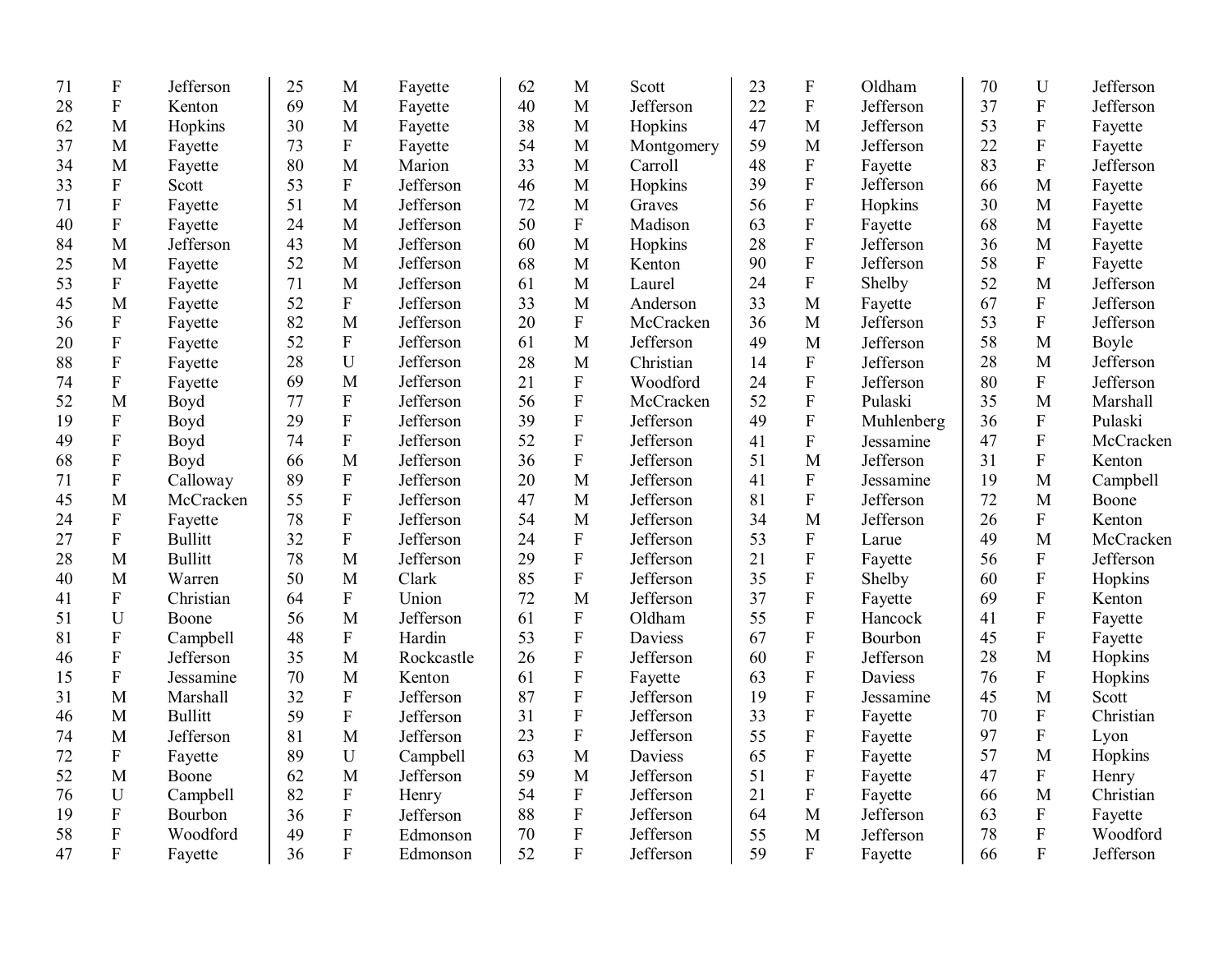| 85 | M                         | Jefferson   | 28 | M                         | Pike           | 73 | ${\bf F}$                 | Jefferson  | 88 | $\boldsymbol{\mathrm{F}}$ | Kenton         | 9  | ${\bf F}$      | Russell     |
|----|---------------------------|-------------|----|---------------------------|----------------|----|---------------------------|------------|----|---------------------------|----------------|----|----------------|-------------|
| 42 | M                         | Jefferson   | 48 | M                         | Warren         | 28 | M                         | Jefferson  | 68 | M                         | Boyd           | 29 | ${\bf F}$      | Johnson     |
| 35 | ${\bf F}$                 | Adair       | 54 | U                         | Boone          | 55 | $\boldsymbol{\mathrm{F}}$ | Jefferson  | 62 | M                         | Pulaski        | 88 | ${\bf F}$      | Kenton      |
| 52 | ${\bf F}$                 | Logan       | 51 | ${\bf F}$                 | Fayette        | 48 | M                         | Jefferson  | 38 | M                         | Pendleton      | 60 | ${\bf F}$      | Jefferson   |
| 54 | $\mathbf{F}$              | Kenton      | 32 | M                         | Warren         | 46 | M                         | Jefferson  | 75 | M                         | Grant          | 39 | $\mathbf F$    | Jefferson   |
| 60 | $\mathbf{F}$              | Webster     | 61 | M                         | Campbell       | 57 | M                         | Jefferson  | 89 | $\mathbf{F}$              | Kenton         | 47 | M              | Jefferson   |
| 47 | ${\bf F}$                 | Hopkins     | 33 | ${\bf F}$                 | Daviess        | 50 | M                         | Jefferson  | 76 | M                         | Adair          | 56 | M              | Jefferson   |
| 56 | $\mathbf F$               | Jefferson   | 48 | ${\bf F}$                 | Jefferson      | 59 | M                         | Jefferson  | 67 | $\mathbf F$               | Fayette        | 56 | $\overline{F}$ | Jefferson   |
| 31 | $\rm F$                   | Unconfirmed | 32 | M                         | Jefferson      | 55 | ${\bf F}$                 | Jefferson  | 63 | ${\bf F}$                 | Fayette        | 43 | $\overline{F}$ | Unconfirmed |
| 21 | M                         | Jefferson   | 24 | M                         | Christian      | 52 | M                         | Jefferson  | 19 | ${\bf F}$                 | Fayette        | 53 | M              | Jefferson   |
| 27 | M                         | Jefferson   | 64 | $\boldsymbol{\mathrm{F}}$ | Nelson         | 58 | U                         | Jefferson  | 44 | M                         | Allen          | 93 | M              | Unconfirmed |
| 24 | ${\bf F}$                 | Jefferson   | 68 | ${\bf F}$                 | Harrison       | 42 | ${\bf F}$                 | Nelson     | 47 | M                         | Anderson       | 90 | ${\bf F}$      | Jefferson   |
| 73 | M                         | Unconfirmed | 66 | M                         | Jefferson      | 61 | M                         | Jefferson  | 90 | $\mathbf{F}$              | Adair          | 66 | $\mathbf{F}$   | Unconfirmed |
| 57 | ${\bf F}$                 | Unconfirmed | 37 | M                         | Fayette        | 63 | M                         | Jefferson  | 55 | M                         | Mason          | 86 | M              | Jefferson   |
| 29 | $\rm F$                   | Unconfirmed | 58 | ${\bf F}$                 | Caldwell       | 55 | M                         | Jefferson  | 19 | ${\bf F}$                 | Caldwell       | 67 | $\overline{F}$ | Unconfirmed |
| 60 | M                         | Unconfirmed | 76 | M                         | Calloway       | 50 | M                         | Jefferson  | 89 | ${\bf F}$                 | Kenton         | 84 | $\mathbf{M}$   | Jefferson   |
| 27 | M                         | Jefferson   | 31 | ${\bf F}$                 | Mercer         | 68 | M                         | Jefferson  | 89 | ${\bf F}$                 | Kenton         | 63 | $\mathbf U$    | Unconfirmed |
| 22 | ${\bf F}$                 | Unconfirmed | 57 | ${\bf F}$                 | Jefferson      | 71 | ${\bf F}$                 | Jefferson  | 41 | M                         | Scott          | 53 | ${\bf F}$      | Unconfirmed |
| 22 | ${\bf F}$                 | Jefferson   | 74 | M                         | Daviess        | 59 | ${\bf F}$                 | Crittenden | 93 | ${\bf F}$                 | Kenton         | 46 | $\mathbf{M}$   | Unconfirmed |
| 63 | M                         | Unconfirmed | 59 | M                         | Hopkins        | 48 | ${\bf F}$                 | Fayette    | 70 | ${\bf F}$                 | Graves         | 79 | M              | Jefferson   |
| 36 | M                         | Jefferson   | 56 | ${\bf F}$                 | Boyle          | 85 | M                         | Woodford   | 51 | $\mathbf{F}$              | Boyle          | 71 | $\mathbf{F}$   | Jefferson   |
| 38 | $\mathbf F$               | Unconfirmed | 39 | ${\bf F}$                 | Jefferson      | 4  | M                         | Edmonson   | 60 | M                         | Boyle          | 57 | M              | Jefferson   |
| 41 | ${\bf F}$                 | Pulaski     | 34 | ${\bf F}$                 | Jefferson      | 39 | ${\bf F}$                 | Edmonson   | 48 | ${\bf F}$                 | Boyle          | 44 | ${\bf F}$      | Jefferson   |
| 44 | M                         | Oldham      | 60 | M                         | Daviess        | 20 | M                         | Warren     | 58 | $\rm F$                   | Boyle          | 69 | ${\bf F}$      | Jefferson   |
| 75 | M                         | Fayette     | 61 | M                         | Christian      | 57 | M                         | Bath       |    | M                         | <b>Bullitt</b> | 48 | $\mathbf{M}$   | Jefferson   |
| 24 | M                         | Unconfirmed | 75 | ${\bf F}$                 | Meade          | 90 | M                         | Campbell   | 61 | ${\bf F}$                 | <b>Bullitt</b> | 69 | $\mathbf{M}$   | Jefferson   |
| 37 | M                         | Unconfirmed | 67 | M                         | Madison        | 73 | $\boldsymbol{\mathrm{F}}$ | Clark      | 64 | ${\bf F}$                 | Calloway       | 48 | $\mathbf{M}$   | Jefferson   |
| 32 | ${\bf F}$                 | Unconfirmed | 51 | M                         | Scott          | 49 | M                         | Kenton     | 47 | $\mathbf{F}$              | Carter         | 61 | $\mathbf{M}$   | Jefferson   |
| 23 | ${\bf F}$                 | Jefferson   | 61 | ${\bf F}$                 | Fayette        | 80 | ${\bf F}$                 | Hopkins    | 62 | M                         | Campbell       | 63 | $\mathbf{M}$   | Jefferson   |
| 57 | M                         | Muhlenberg  | 36 | M                         | Jefferson      | 40 | ${\bf F}$                 | Christian  | 86 | ${\bf F}$                 | Christian      | 71 | $\mathbf{F}$   | Jefferson   |
| 47 | ${\bf F}$                 | Jefferson   | 53 | M                         | <b>Bullitt</b> | 50 | $\rm F$                   | Christian  | 30 | $\overline{F}$            | Edmonson       | 30 | $\overline{F}$ | Franklin    |
| 33 | M                         | Jefferson   | 41 | M                         | McCracken      | 77 | M                         | Kenton     | 55 | $\overline{F}$            | Boyd           | 65 | $\mathbf{M}$   | Franklin    |
| 61 | ${\bf F}$                 | Campbell    | 58 | M                         | Jefferson      | 92 | ${\bf F}$                 | Kenton     | 59 | ${\bf F}$                 | Boyd           | 27 | ${\bf F}$      | Greenup     |
| 30 | M                         | Christian   | 77 | M                         | Jefferson      | 88 | $\mathbf F$               | Jefferson  | 29 | M                         | Boyd           | 34 | M              | Henderson   |
| 36 | $\mathbf F$               | Unconfirmed | 77 | M                         | Jefferson      | 65 | M                         | Fayette    | 22 | ${\bf F}$                 | Boyd           | 30 | ${\bf F}$      | Henderson   |
| 27 | ${\bf F}$                 | Unconfirmed | 51 | M                         | McCracken      | 70 | M                         | Fayette    | 37 | $\mathbf F$               | Boyd           | 69 | M              | Larue       |
| 40 | M                         | Pulaski     | 71 | M                         | Jefferson      | 79 | ${\bf F}$                 | Christian  | 70 | M                         | Greenup        | 48 | ${\bf F}$      | Jefferson   |
| 56 | $\boldsymbol{\mathrm{F}}$ | Fayette     | 62 | ${\bf F}$                 | Cumberland     | 43 | M                         | Perry      | 29 | M                         | Boyd           | 37 | ${\bf F}$      | Jefferson   |
| 45 | ${\bf F}$                 | Fayette     | 51 | M                         | Montgomery     | 75 | ${\bf F}$                 | Christian  | 86 | ${\bf F}$                 | Madison        | 37 | U              | Jefferson   |
| 59 | M                         | Fayette     | 22 | $\mathbf{F}$              | Menifee        | 59 | M                         | Christian  | 60 | $\mathbf{F}$              | Jefferson      | 72 | U              | Jefferson   |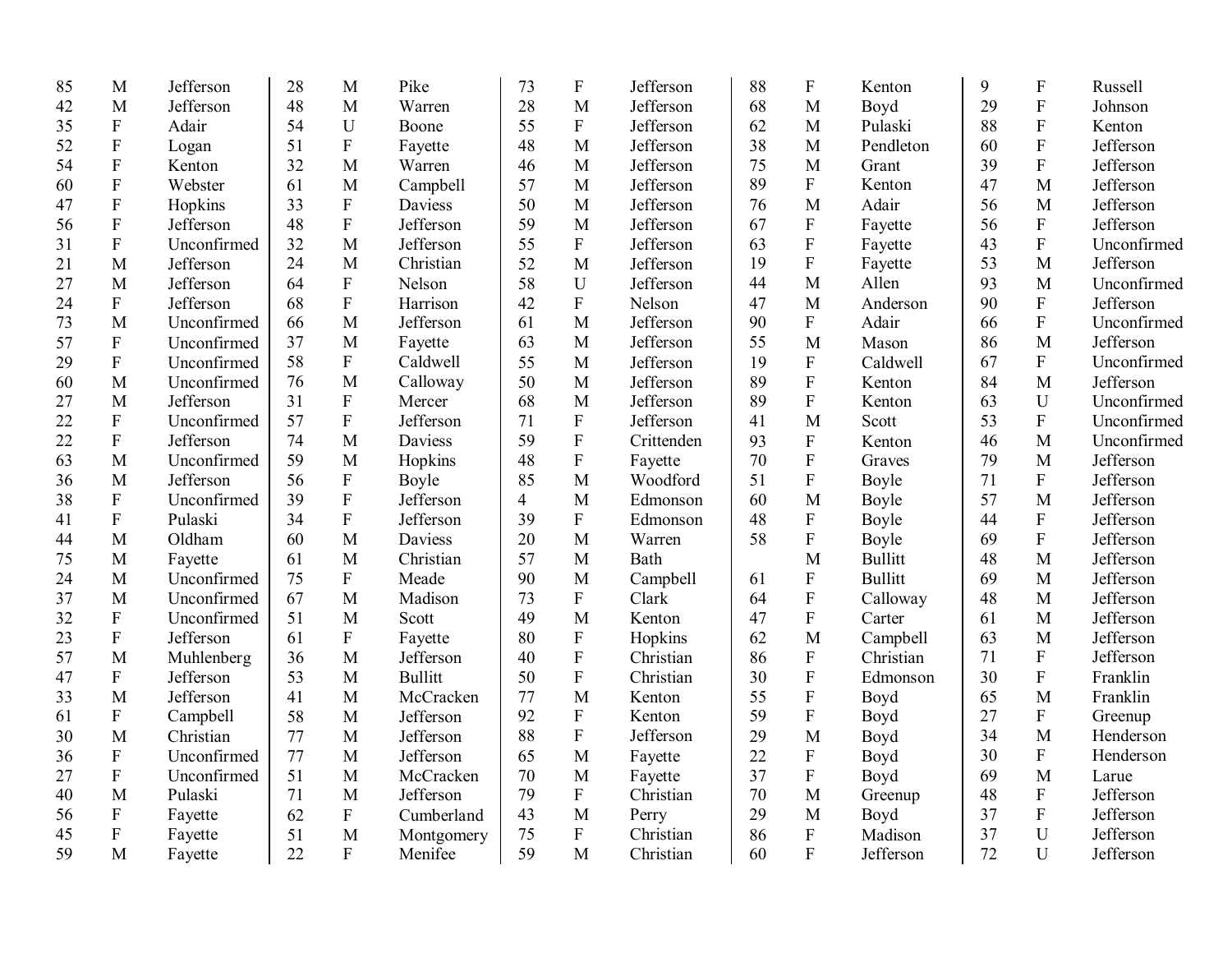| 33 | M                         | Clark          | 63           | $\mathbf F$               | Jefferson   | 18 | M                         | Christian  | 34 | M                         | Daviess    | 18             | M                         | Jefferson    |
|----|---------------------------|----------------|--------------|---------------------------|-------------|----|---------------------------|------------|----|---------------------------|------------|----------------|---------------------------|--------------|
| 32 | ${\bf F}$                 | Jefferson      | $\mathbf{1}$ | ${\bf F}$                 | Jefferson   | 39 | M                         | Franklin   | 33 | ${\bf F}$                 | McCracken  | 84             | ${\bf F}$                 | Jefferson    |
| 70 | M                         | Jefferson      | 65           | $\boldsymbol{\mathrm{F}}$ | Jefferson   | 61 | $\boldsymbol{\mathrm{F}}$ | Christian  | 36 | $\boldsymbol{\mathrm{F}}$ | Jefferson  | 37             | ${\bf F}$                 | Jefferson    |
| 64 | ${\bf F}$                 | Jefferson      | 60           | M                         | Jefferson   | 50 | $\boldsymbol{\mathrm{F}}$ | Mercer     | 34 | M                         | Jefferson  | 76             | M                         | Hopkins      |
| 22 | M                         | Scott          | 63           | ${\bf F}$                 | Jefferson   | 79 | M                         | Perry      | 74 | $\mathbf F$               | McCracken  | 50             | M                         | Jefferson    |
| 55 | ${\bf F}$                 | Oldham         | 70           | $\overline{F}$            | Jefferson   | 55 | M                         | Warren     | 19 | M                         | Warren     | 48             | ${\bf F}$                 | Jefferson    |
| 32 | ${\bf F}$                 | Fayette        | 84           | ${\bf F}$                 | Jefferson   | 37 | $\mathbf F$               | Perry      | 48 | ${\bf F}$                 | Warren     | 6              | M                         | Jefferson    |
| 23 | M                         | Montgomery     | 74           | M                         | Jefferson   | 51 | $\boldsymbol{\mathrm{F}}$ | Clinton    | 47 | $\mathbf F$               | Warren     | 29             | ${\bf F}$                 | Jefferson    |
| 37 | M                         | Jessamine      | 57           | ${\bf F}$                 | Shelby      | 74 | M                         | Wayne      | 57 | M                         | Jessamine  | 18             | $\boldsymbol{\mathrm{F}}$ | Jefferson    |
| 56 | ${\bf F}$                 | Daviess        | 41           | ${\bf F}$                 | Jefferson   | 77 | $\boldsymbol{\mathrm{F}}$ | Simpson    | 50 | M                         | Pendleton  | 43             | ${\bf F}$                 | Jefferson    |
| 83 | M                         | Jefferson      | 80           | ${\bf F}$                 | Shelby      | 38 | $\boldsymbol{\mathrm{F}}$ | Simpson    | 21 | M                         | Scott      | 25             | M                         | Jefferson    |
| 20 | ${\bf F}$                 | Caldwell       | 8            | $\overline{F}$            | Jefferson   | 48 | M                         | Simpson    | 60 | $\mathbf F$               | Scott      | 28             | M                         | Todd         |
| 86 | ${\bf F}$                 | Lyon           | 50           | $\overline{F}$            | Jefferson   | 69 | ${\bf F}$                 | Simpson    | 59 | M                         | Marshall   | 50             | ${\bf F}$                 | Todd         |
| 47 | $\rm F$                   | Marion         | 60           | M                         | Jefferson   | 32 | ${\bf F}$                 | Simpson    | 75 | M                         | McCracken  | 34             | ${\bf F}$                 | Barren       |
| 37 | ${\bf F}$                 | Hardin         |              | ${\bf F}$                 | Jefferson   | 53 | ${\bf F}$                 | Hopkins    | 41 | ${\bf F}$                 | Jefferson  | 39             | M                         | Boone        |
| 16 | ${\bf F}$                 | Meade          | 34           | M                         | Jefferson   | 54 | ${\bf F}$                 | Hopkins    | 61 | M                         | Boone      | 39             | M                         | Boone        |
| 26 | ${\bf F}$                 | Washington     | 20           | M                         | Jefferson   | 48 | $\boldsymbol{\mathrm{F}}$ | Hopkins    | 82 | $\rm F$                   | Marshall   | 37             | M                         | Boone        |
| 46 | $\boldsymbol{\mathrm{F}}$ | Hardin         | 52           | ${\bf F}$                 | Jefferson   | 53 | M                         | Hopkins    | 50 | $\rm F$                   | Oldham     | 37             | ${\bf F}$                 | Boone        |
| 72 | M                         | Marion         | 41           | M                         | Jefferson   | 32 | $\boldsymbol{\mathrm{F}}$ | Hopkins    | 50 | $\rm F$                   | Montgomery |                | ${\bf F}$                 | Boone        |
| 36 | ${\bf F}$                 | Lewis          | 42           | M                         | Jefferson   | 75 | M                         | Jefferson  | 65 | M                         | Crittenden | 59             | ${\bf F}$                 | Boone        |
| 21 | $\overline{F}$            | Henderson      | 75           | M                         | Jefferson   | 40 | ${\bf F}$                 | Fayette    | 49 | M                         | Kenton     | 40             | M                         | Boone        |
| 77 | ${\bf F}$                 | Henderson      | 50           | M                         | Jefferson   | 74 | ${\bf F}$                 | Hopkins    | 86 | M                         | Christian  | 72             | M                         | Boone        |
| 76 | M                         | Lyon           | 59           | $\mathbf F$               | Jefferson   | 22 | ${\bf F}$                 | Christian  | 62 | M                         | Muhlenberg | 30             | ${\bf F}$                 | Boyd         |
| 19 | ${\bf F}$                 | Fayette        | 72           | M                         | Jefferson   | 71 | M                         | Christian  | 43 | M                         | Muhlenberg | 49             | M                         | Boyd         |
| 36 | $\boldsymbol{\mathrm{F}}$ | Daviess        | 42           | M                         | Jefferson   | 63 | ${\bf F}$                 | Christian  | 51 | $\rm F$                   | Jefferson  | 77             | M                         | Campbell     |
| 57 | $\boldsymbol{\mathrm{F}}$ | Daviess        | 48           | ${\bf F}$                 | Jefferson   | 61 | M                         | Christian  | 63 | $\rm F$                   | Shelby     | 91             | ${\bf F}$                 | Kenton       |
| 61 | M                         | Jefferson      | 43           | ${\bf F}$                 | Unconfirmed | 21 | $\boldsymbol{\mathrm{F}}$ | Christian  | 66 | M                         | Jefferson  | 91             | $\boldsymbol{\mathrm{F}}$ | Kenton       |
| 21 | M                         | Kenton         | 67           | M                         | Unconfirmed | 45 | M                         | Christian  | 29 | $\mathbf M$               | Muhlenberg | 70             | M                         | Boyd         |
| 80 | ${\bf F}$                 | Jefferson      | 62           | ${\bf F}$                 | Jefferson   | 37 | ${\bf F}$                 | Christian  | 54 | ${\bf F}$                 | Christian  | 55             | M                         | Laurel       |
| 39 | $\boldsymbol{\mathrm{F}}$ | Woodford       | 76           | $\rm F$                   | Jefferson   | 85 | $\mathbf F$               | McLean     | 32 | $\rm F$                   | Muhlenberg | 60             | M                         | Jefferson    |
| 63 | M                         | Webster        | 64           | M                         | Jefferson   | 53 | M                         | Muhlenberg | 54 | $\rm F$                   | Fayette    | $\overline{7}$ | ${\bf F}$                 | Green        |
| 48 | M                         | Jefferson      | 30           | ${\bf F}$                 | Jefferson   | 74 | M                         | Fayette    | 54 | $\rm F$                   | Rockcastle | 61             | ${\bf F}$                 | Franklin     |
| 34 | $\rm F$                   | Jefferson      | 53           | ${\bf F}$                 | Jefferson   | 50 | ${\bf F}$                 | Rockcastle | 54 | $\rm F$                   | Oldham     | 38             | M                         | Graves       |
| 47 | M                         | Jefferson      | 59           | M                         | Jefferson   | 76 | $\boldsymbol{\mathrm{F}}$ | Leslie     | 39 | M                         | Marshall   | 49             | M                         | Boyle        |
| 66 | M                         | Jefferson      | 37           | ${\bf F}$                 | Jefferson   | 59 | $\boldsymbol{\mathrm{F}}$ | Pulaski    | 73 | $\mathbf{M}$              | Rockcastle | 54             | $\boldsymbol{\mathrm{F}}$ | Boyle        |
| 10 | $\boldsymbol{\mathrm{F}}$ | Jefferson      | 58           | ${\bf F}$                 | Hardin      | 54 | M                         | Harrison   | 30 | M                         | Madison    | 41             | ${\bf F}$                 | Breckinridge |
| 21 | M                         | Jefferson      | 55           | M                         | Jefferson   | 44 | M                         | Jefferson  | 21 | ${\bf F}$                 | Christian  | 33             | ${\bf F}$                 | Shelby       |
| 39 | M                         | Jefferson      | 32           | ${\bf F}$                 | Jefferson   | 47 | ${\bf F}$                 | Boone      | 53 | ${\bf F}$                 | Franklin   | 33             | ${\bf F}$                 | Nelson       |
| 39 | ${\bf F}$                 | Jefferson      | 49           | M                         | Ohio        | 33 | $\overline{F}$            | Jefferson  | 56 | ${\bf F}$                 | Hopkins    | 47             | ${\bf F}$                 | Jefferson    |
| 20 | M                         | <b>Bullitt</b> | 61           | F                         | Christian   | 40 | $\overline{F}$            | Daviess    | 49 | F                         | Jefferson  | 51             | $\mathbf{F}$              | Jefferson    |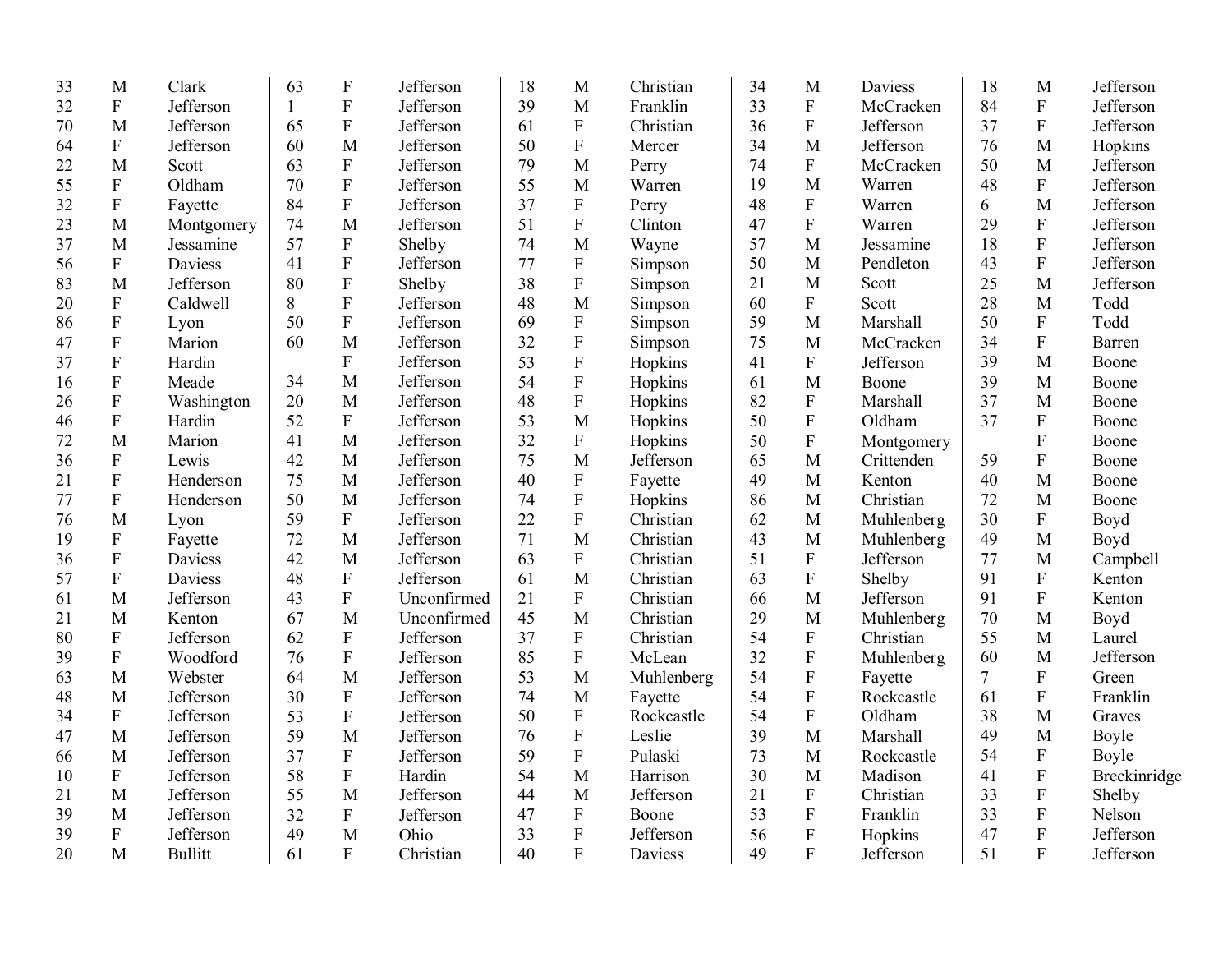| 28 | M                         | Jefferson | 72 | $\boldsymbol{\mathrm{F}}$ | Unconfirmed    | 56 | M                         | Muhlenberg  | 49 | ${\bf F}$   | <b>Butler</b> | 40 | ${\bf F}$                 | Christian      |
|----|---------------------------|-----------|----|---------------------------|----------------|----|---------------------------|-------------|----|-------------|---------------|----|---------------------------|----------------|
| 59 | $\mathbf{F}$              | Jefferson | 48 | M                         | Unconfirmed    | 36 | M                         | Muhlenberg  | 85 | ${\bf F}$   | Kenton        | 37 | U                         | Pulaski        |
| 72 | M                         | Jefferson | 63 | M                         | Unconfirmed    | 25 | M                         | Muhlenberg  | 30 | ${\bf F}$   | Hart          |    | M                         | Hopkins        |
| 73 | M                         | Jefferson | 63 | ${\bf F}$                 | Hardin         | 32 | M                         | Muhlenberg  | 29 | M           | Muhlenberg    |    | M                         | Hopkins        |
| 72 | $\mathbf{F}$              | Jefferson | 73 | M                         | Unconfirmed    | 40 | M                         | Muhlenberg  | 79 | M           | Jackson       |    | M                         | McLean         |
| 63 | M                         | Jefferson | 38 | $\boldsymbol{\mathrm{F}}$ | Hardin         | 78 | M                         | Jefferson   | 85 | $\mathbf F$ | Jackson       |    | ${\bf F}$                 | Jefferson      |
| 28 | ${\bf F}$                 | Jefferson | 66 | $\boldsymbol{\mathrm{F}}$ | Unconfirmed    | 56 | M                         | Montgomery  | 85 | M           | Jackson       | 62 | M                         | Christian      |
| 57 | M                         | Jefferson | 90 | ${\bf F}$                 | Jefferson      | 44 | $\boldsymbol{\mathrm{F}}$ | Russell     | 78 | ${\bf F}$   | Daviess       | 60 | ${\bf F}$                 | Pulaski        |
| 48 | $\boldsymbol{\mathrm{F}}$ | Jefferson | 91 | ${\bf F}$                 | Jefferson      | 32 | M                         | Calloway    | 32 | ${\bf F}$   | Jefferson     | 20 | M                         | Rockcastle     |
| 52 | $\boldsymbol{\mathrm{F}}$ | Jefferson | 92 | M                         | Jefferson      | 51 | ${\bf F}$                 | Monroe      | 65 | M           | Kenton        | 35 | M                         | <b>Daviess</b> |
| 62 | M                         | Jefferson | 92 | $\boldsymbol{\mathrm{F}}$ | Unconfirmed    | 51 | ${\bf F}$                 | Monroe      | 66 | M           | Christian     |    | M                         | Hopkins        |
| 46 | ${\bf F}$                 | Jefferson | 57 | M                         | Jefferson      | 50 | M                         | Daviess     | 28 | M           | Christian     |    | U                         | Jefferson      |
| 32 | F                         | Jefferson | 20 | ${\bf F}$                 | <b>Bullitt</b> | 54 | M                         | Pulaski     |    | M           | Jefferson     | 37 | ${\bf F}$                 | Campbell       |
| 61 | ${\bf F}$                 | Jefferson | 42 | ${\bf F}$                 | Unconfirmed    | 61 | ${\bf F}$                 | Ohio        | 56 | ${\bf F}$   | Jessamine     |    | ${\bf F}$                 | Franklin       |
| 37 | M                         | Jefferson | 59 | ${\bf F}$                 | Unconfirmed    | 38 | M                         | Marshall    |    | M           | Hopkins       |    | U                         | Fayette        |
| 86 | M                         | Jefferson | 31 | $\boldsymbol{\mathrm{F}}$ | Jefferson      | 64 | M                         | Fayette     | 55 | ${\bf F}$   | Christian     |    | M                         | Daviess        |
| 92 | $\mathbf{F}$              | Nelson    | 32 | ${\bf F}$                 | Jefferson      | 49 | M                         | Christian   | 39 | ${\bf F}$   | Laurel        |    | $\mathbf U$               | Daviess        |
| 42 | M                         | Jefferson | 55 | M                         | Jefferson      | 59 | $\boldsymbol{\mathrm{F}}$ | Harrison    |    | M           | Hopkins       |    | ${\bf F}$                 | Daviess        |
| 39 | M                         | Jefferson | 59 | M                         | Unconfirmed    | 57 | M                         | Fayette     | 39 | M           | Christian     |    | U                         | Daviess        |
| 56 | M                         | Jefferson | 51 | ${\bf F}$                 | Unconfirmed    | 32 | M                         | Hopkins     |    | $\mathbf F$ | Mason         |    | ${\bf F}$                 | Daviess        |
| 32 | $\boldsymbol{\mathrm{F}}$ | Jefferson | 54 | M                         | Jefferson      | 96 | M                         | Boyd        |    | $\mathbf F$ | Scott         |    | M                         | <b>Daviess</b> |
| 68 | M                         | Jefferson | 40 | $\mathbf U$               | Unconfirmed    | 89 | M                         | Campbell    | 55 | ${\bf F}$   | McCracken     |    | M                         | <b>Daviess</b> |
| 62 | ${\bf F}$                 | Jefferson | 76 | M                         | Jefferson      | 22 | F                         | Kenton      |    | ${\bf F}$   | Fayette       | 66 | ${\bf F}$                 | Jessamine      |
| 36 | U                         | Jefferson | 89 | ${\bf F}$                 | Jefferson      | 61 | M                         | Campbell    | 70 | M           | Campbell      |    | M                         | Warren         |
| 17 | $\mathbf F$               | Jefferson | 93 | ${\bf F}$                 | Jefferson      | 30 | M                         | Carter      |    | ${\bf F}$   | Christian     | 31 | M                         | Taylor         |
| 57 | ${\bf F}$                 | Jefferson | 88 | ${\bf F}$                 | Jefferson      | 41 | M                         | McCreary    |    | M           | Fayette       | 36 | ${\bf F}$                 | Pulaski        |
| 71 | F                         | Jefferson | 74 | M                         | <b>Bullitt</b> | 48 | F                         | Unconfirmed | 30 | U           | Kenton        | 65 | U                         | Pulaski        |
| 73 | M                         | Jefferson | 69 | U                         | <b>Bullitt</b> | 69 | M                         | Fayette     |    | M           | Daviess       | 41 | U                         | Pulaski        |
| 76 | M                         | Jefferson | 73 | ${\bf F}$                 | Jefferson      | 49 | M                         | Letcher     |    | M           | Daviess       | 54 | M                         | Pulaski        |
| 68 | M                         | Jefferson | 49 | M                         | Jefferson      | 39 | M                         | Jefferson   |    | ${\bf F}$   | Daviess       | 48 | M                         | Henderson      |
| 54 | ${\bf F}$                 | Jefferson | 59 | $\boldsymbol{\mathrm{F}}$ | Jefferson      | 42 | M                         | Christian   | 58 | M           | Clark         | 35 | $\mathbf U$               | Pulaski        |
| 73 | M                         | Jefferson | 72 | M                         | Jefferson      | 18 | M                         | Jefferson   |    | U           | Kenton        | 48 | M                         | Union          |
| 46 | $\mathbf F$               | Jefferson | 60 | M                         | Caldwell       | 86 | M                         | Lyon        | 34 | M           | Shelby        | 31 | M                         | Pulaski        |
| 33 | ${\bf F}$                 | Spencer   |    | ${\bf F}$                 | Calloway       | 66 | M                         | Fayette     | 61 | ${\bf F}$   | Madison       | 43 | $\boldsymbol{\mathrm{F}}$ | Fayette        |
| 24 | ${\bf F}$                 | Jefferson | 61 | ${\bf F}$                 | Calloway       | 22 | M                         | Fayette     |    | $\mathbf F$ | Daviess       | 22 | ${\bf F}$                 | Warren         |
| 41 | ${\bf F}$                 | Shelby    | 76 | M                         | Daviess        | 33 | M                         | Fayette     |    | U           | Daviess       |    | $\overline{U}$            | Kenton         |
| 84 | ${\bf F}$                 | Jefferson | 53 | M                         | Daviess        | 72 | ${\bf F}$                 | Lyon        | 40 | U           | Pulaski       |    | ${\bf F}$                 | Crittenden     |
| 63 | M                         | Jefferson | 19 | ${\bf F}$                 | Warren         | 83 | $\boldsymbol{\mathrm{F}}$ | Adair       | 43 | ${\bf F}$   | Russell       |    | ${\bf F}$                 | Hopkins        |
| 50 | $\mathbf F$               | Jefferson | 62 | ${\bf F}$                 | McLean         | 45 | F                         | Adair       |    | M           | Daviess       |    | U                         | Hopkins        |
| 65 | M                         | Jefferson | 54 | M                         | Carter         | 33 | M                         | McCreary    |    | M           | Daviess       |    | M                         | Kenton         |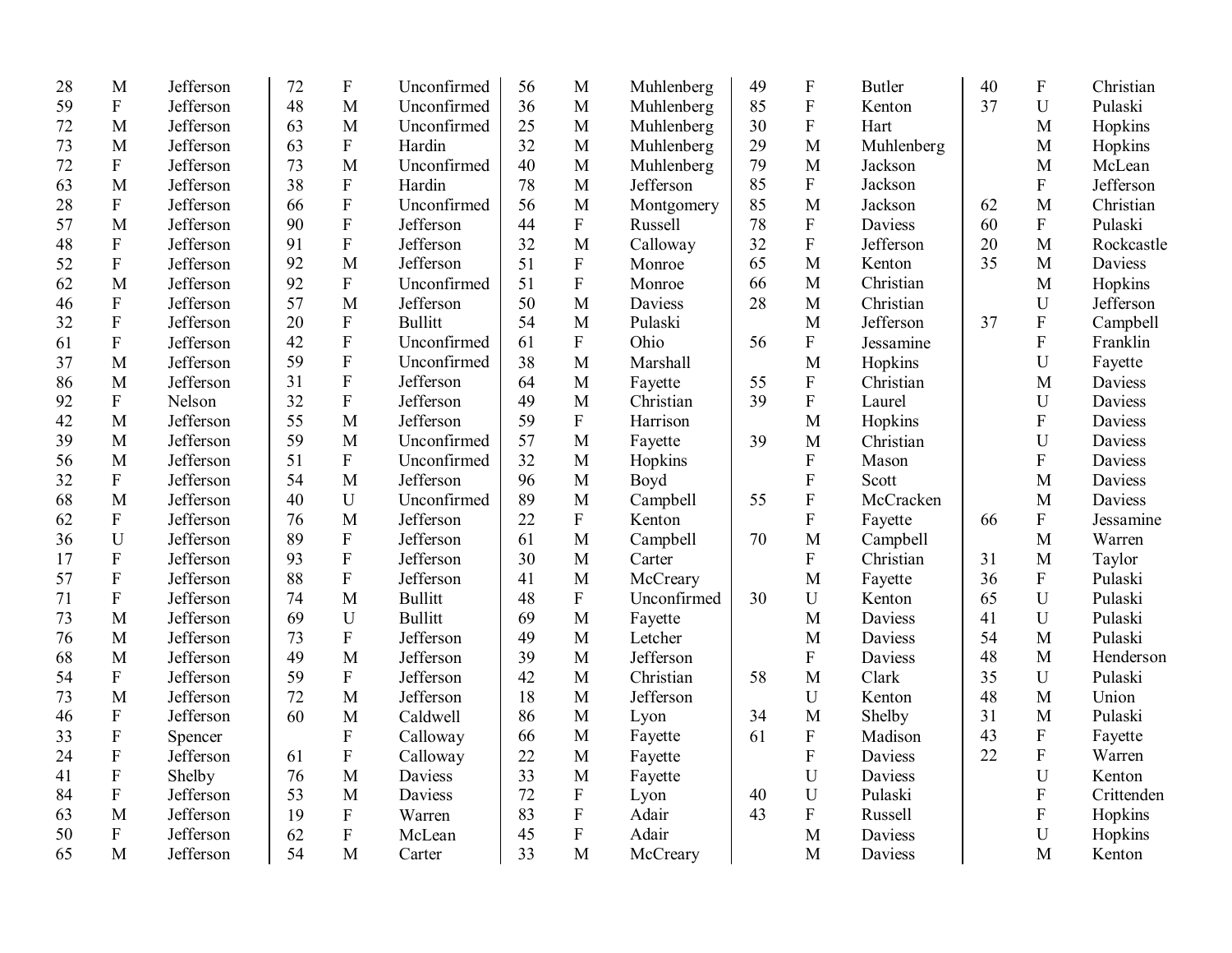| 50<br>${\bf F}$<br>68<br>Jefferson<br>49<br>M<br>U<br>Campbell<br>M<br>Hopkins<br>Fayette<br>${\bf F}$<br>52<br>83<br>${\bf F}$<br>Fayette<br>Fayette<br>62<br>M<br>Hopkins<br><b>Butler</b><br>U | 58<br>${\bf F}$<br>52<br>${\bf F}$ | Fayette   |
|---------------------------------------------------------------------------------------------------------------------------------------------------------------------------------------------------|------------------------------------|-----------|
|                                                                                                                                                                                                   |                                    |           |
|                                                                                                                                                                                                   |                                    | Fayette   |
| $\overline{F}$<br>88<br>${\bf F}$<br>22<br>M<br>F<br>Jefferson<br>Marshall<br>41<br>Hopkins<br><b>Butler</b>                                                                                      | 20<br>M                            | Fayette   |
| $\mathbf{M}$<br>62<br>$\mathbf F$<br>${\bf F}$<br>60<br><b>Daviess</b><br><b>Butler</b><br>Jefferson<br>64<br>M<br>Caldwell                                                                       | 44<br>${\bf F}$                    | Fayette   |
| ${\bf F}$<br>Jefferson<br>51<br>M<br>43<br>M<br>$\mathbf U$<br>64<br>Pulaski<br>Kenton<br>Fayette                                                                                                 | ${\bf F}$<br>61                    | Jefferson |
| $\overline{F}$<br>44<br>${\bf F}$<br>Daviess<br>41<br>Ohio<br>44<br>M<br>Christian<br>M<br>Muhlenberg                                                                                             | 32<br>M                            | Jefferson |
| 74<br>36<br>76<br>Christian<br>M<br>Hopkins<br>M<br>Rockcastle<br>M<br>M<br>7<br>Boone                                                                                                            | 68<br>M                            | Jefferson |
| 68<br>${\bf F}$<br>83<br>${\bf F}$<br>31<br>${\bf F}$<br>M<br>Campbell<br>19<br>Kenton<br>Logan<br>Lyon                                                                                           | 24<br>${\bf F}$                    | Jefferson |
| $\rm F$<br>58<br>37<br>$\boldsymbol{\mathrm{F}}$<br>Hopkins<br>$\overline{2}$<br>M<br>Hopkins<br>M<br>Fayette<br>Hancock                                                                          | 24<br>${\bf F}$                    | Jefferson |
| $\overline{F}$<br>$\rm F$<br>58<br>23<br>72<br>$\mathbf F$<br>Marshall<br>Hopkins<br>M<br>Campbell<br>McCracken<br>$\mathbf{1}$                                                                   | ${\bf F}$<br>56                    | Jefferson |
| $\overline{F}$<br>$\overline{F}$<br>31<br>${\bf F}$<br>42<br>65<br>Hopkins<br>Hopkins<br>38<br>Graves<br>McCracken<br>M                                                                           | 88<br>M                            | Jefferson |
| $\boldsymbol{\mathrm{F}}$<br>${\bf F}$<br>59<br>84<br>68<br>M<br>M<br>Campbell<br>Adair<br>Trimble<br>Henderson<br>66                                                                             | 66<br>$\mathbf{M}$                 | Jefferson |
| $\boldsymbol{\mathrm{F}}$<br>$\boldsymbol{\mathrm{F}}$<br>60<br>$\boldsymbol{\mathrm{F}}$<br>70<br><b>Ballard</b><br>34<br>Hopkins<br>M<br>Unconfirmed<br>66<br>Kenton                            | 31<br>$\mathbf M$                  | Jefferson |
| ${\bf F}$<br>$\overline{F}$<br>U<br>67<br>53<br>61<br>Kenton<br>M<br>Hopkins<br>Hopkins<br>46<br>Fayette                                                                                          | 53<br>${\bf F}$                    | Jefferson |
| ${\bf F}$<br>$\rm F$<br>35<br>27<br>Campbell<br>49<br>M<br>Hopkins<br>Jefferson<br>41<br>M<br>Fayette                                                                                             | 65<br>$\mathbf{M}$                 | Jefferson |
| ${\bf F}$<br>33<br>${\bf F}$<br>Campbell<br>79<br>M<br>Hopkins<br>61<br>51<br>M<br>Jefferson<br>Fayette                                                                                           | 54<br>$\mathbf{M}$                 | Jefferson |
| $\rm F$<br>${\bf F}$<br>71<br>64<br>62<br>M<br>Jefferson<br>68<br>Campbell<br>Muhlenberg<br>M<br>Fayette                                                                                          | 63<br>$\mathbf{M}$                 | Jefferson |
| ${\bf F}$<br>${\bf F}$<br>${\bf F}$<br>47<br>Woodford<br>57<br>60<br>$\mathbf{M}$<br>Jefferson<br>56<br>Campbell<br>Fayette                                                                       | 80<br>${\bf F}$                    | Jefferson |
| $\overline{F}$<br>M<br>Jefferson<br>32<br>76<br>M<br>Grant<br>21<br>Whitley<br>44<br>$\mathbf{M}$<br>Jefferson                                                                                    | 46<br>M                            | Jefferson |
| ${\bf F}$<br>52<br>M<br>Jefferson<br>21<br>Jefferson<br>$\mathbf U$<br>Campbell<br>M<br>62<br>Kenton                                                                                              | 45<br>$\mathbf{M}$                 | Jefferson |
| $\mathbf F$<br>Jefferson<br>34<br>$\mathbf{M}$<br>73<br>$\mathbf{M}$<br>Jefferson<br>U<br>39<br>Henderson<br>Fayette                                                                              | ${\bf F}$<br>51                    | Jefferson |
| ${\bf F}$<br>49<br>${\bf F}$<br>$\boldsymbol{\mathrm{F}}$<br>48<br>M<br>62<br>Unconfirmed<br>Jefferson<br>Campbell<br>Hardin<br>65                                                                | ${\bf F}$<br>43                    | Jefferson |
| $\rm F$<br>${\bf F}$<br>49<br>34<br>70<br>Harrison<br>Clark<br>M<br>Jefferson<br>M<br>Kenton<br>66                                                                                                | 50<br>${\bf F}$                    | Jefferson |
| $\boldsymbol{\mathrm{F}}$<br>${\bf F}$<br>49<br>73<br>25<br>46<br>Fayette<br>M<br>M<br>Knox<br>Henry<br>Fayette                                                                                   | 56<br>M                            | Jefferson |
| ${\bf F}$<br>${\bf F}$<br>76<br>63<br>71<br>Nelson<br>Kenton<br>M<br>Fayette<br>M<br>Fayette<br>63                                                                                                | $\mathbf F$<br>67                  | Jefferson |
| $\overline{F}$<br>${\bf F}$<br>48<br>53<br>Campbell<br>23<br>M<br>42<br>$\boldsymbol{F}$<br>Russell<br>Fayette<br>Fayette                                                                         | $\boldsymbol{\mathrm{F}}$<br>63    | Jefferson |
| $\overline{F}$<br>49<br>19<br>M<br>Hardin<br>56<br>Muhlenberg<br>M<br>Fayette<br>68<br>M<br>Fayette                                                                                               | 40<br>$\mathbf{F}$                 | Jefferson |
| $\overline{F}$<br>$\rm F$<br>80<br>27<br>${\bf F}$<br>M<br>Jefferson<br>Daviess<br>26<br>60<br>Spencer<br>Fayette                                                                                 | ${\bf F}$<br>61                    | Jefferson |
| $\boldsymbol{F}$<br>McCracken<br>81<br>64<br>M<br>Hardin<br>57<br>${\bf F}$<br>47<br>M<br>Daviess<br>Fayette                                                                                      | 44<br>M                            | Jefferson |
| $\mathbf F$<br>21<br>${\bf F}$<br>Unconfirmed<br>73<br>58<br>55<br>M<br>M<br>Marion<br>Kenton<br>Fayette                                                                                          | 69<br>$\mathbf{M}$                 | Jefferson |
| ${\bf F}$<br>${\bf F}$<br>47<br>${\bf F}$<br>Jefferson<br>71<br>27<br>67<br>M<br>Todd<br>McLean<br>Fayette                                                                                        | 59<br>$\mathbf{M}$                 | Jefferson |
| ${\bf F}$<br>58<br>${\bf F}$<br>${\bf F}$<br>65<br>Muhlenberg<br>31<br>62<br>M<br>Kenton<br>Campbell<br>Fayette                                                                                   | 51<br>$\mathbf{M}$                 | Jefferson |
| $\rm F$<br>44<br>${\bf F}$<br>39<br>19<br>M<br>Campbell<br>64<br>M<br>Kenton<br>Muhlenberg<br>Fayette                                                                                             | 72<br>$\mathbf{M}$                 | Jefferson |
| $\boldsymbol{\mathrm{F}}$<br>$\overline{F}$<br>${\bf F}$<br>50<br>56<br>Christian<br>61<br>M<br>Fayette<br>65<br>Kenton<br>Lyon                                                                   | 46<br>$\mathbf{M}$                 | Jefferson |
| $\rm F$<br>$\overline{F}$<br>${\bf F}$<br>58<br>81<br>67<br>M<br>34<br>Muhlenberg<br>Pulaski<br>Shelby<br>Fayette                                                                                 | 19<br>${\bf F}$                    | Jefferson |
| M<br>58<br>40<br>M<br>72<br>M<br>Hardin<br>Shelby<br>57<br>M<br>Muhlenberg<br>Fayette                                                                                                             | ${\bf F}$<br>37                    | Jefferson |
| ${\bf F}$<br>${\bf F}$<br>${\bf F}$<br>50<br>Oldham<br>24<br>Pendleton<br>70<br>Jessamine<br>68<br>${\bf F}$<br>Fayette                                                                           | ${\bf F}$<br>20                    | Jefferson |
| $\mathbf F$<br>$\rm F$<br>${\bf F}$<br>74<br>44<br>Christian<br>22<br>23<br>M<br>Fayette<br>Fayette<br>Fayette                                                                                    | $\boldsymbol{\mathrm{F}}$<br>28    | Jefferson |
| $\overline{F}$<br>F<br>$\mathbf{F}$<br>21<br>5<br>$\mathbf{F}$<br>24<br>46<br>Kenton<br>Todd<br>Fayette<br>Fayette                                                                                | 46<br>M                            | Jefferson |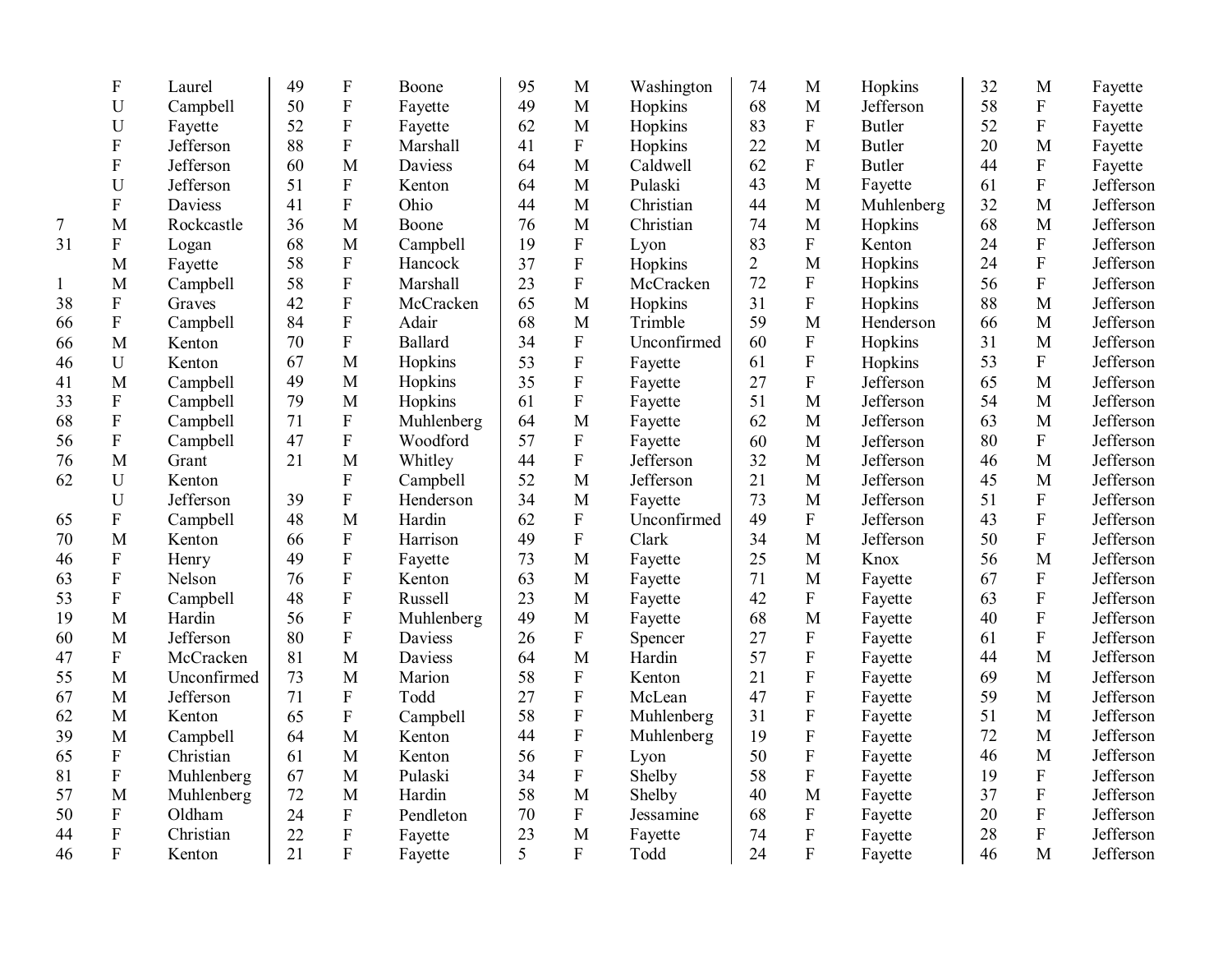| 34 | ${\bf F}$                 | Jefferson      | 48 | ${\bf F}$                 | Jefferson   | 38 | F                         | Jackson        | 58 | M                         | Marion         | 36 | $\mathbf U$    | Kenton         |
|----|---------------------------|----------------|----|---------------------------|-------------|----|---------------------------|----------------|----|---------------------------|----------------|----|----------------|----------------|
| 47 | M                         | Jefferson      | 49 | ${\bf F}$                 | Jefferson   | 73 | ${\bf F}$                 | <b>Bullitt</b> |    | U                         | Kenton         | 38 | ${\bf F}$      | Kenton         |
| 73 | ${\bf F}$                 | Jefferson      | 70 | $\boldsymbol{\mathrm{F}}$ | Jefferson   | 59 | $\boldsymbol{\mathrm{F}}$ | Christian      |    | M                         | Hopkins        | 73 | M              | Kenton         |
| 39 | $\overline{F}$            | Jefferson      | 70 | M                         | Jefferson   | 53 | ${\bf F}$                 | Morgan         |    | M                         | Muhlenberg     | 24 | M              | Hardin         |
| 69 | M                         | Jefferson      | 69 | M                         | Jefferson   | 29 | $\mathbf F$               | <b>Bullitt</b> |    | U                         | Kenton         |    | ${\bf F}$      | Campbell       |
| 68 | $\boldsymbol{\mathrm{F}}$ | Jefferson      | 68 | M                         | Jefferson   | 34 | M                         | Shelby         |    | U                         | Hopkins        | 26 | M              | Jessamine      |
| 48 | M                         | Jefferson      | 52 | ${\bf F}$                 | Jefferson   | 51 | $\boldsymbol{\mathrm{F}}$ | Hopkins        |    | U                         | Trigg          | 62 | M              | Hardin         |
| 49 | ${\bf F}$                 | Jefferson      | 62 | M                         | Campbell    | 68 | M                         | Kenton         |    | ${\bf F}$                 | Kenton         | 19 | M              | Warren         |
| 55 | M                         | Jefferson      | 70 | ${\bf F}$                 | Unconfirmed | 53 | M                         | Hopkins        |    | $\mathbf U$               | Kenton         | 31 | ${\bf U}$      | Kenton         |
| 63 | $\mathbf{F}$              | Jefferson      | 46 | ${\bf F}$                 | Marion      |    | F                         | Hopkins        |    | M                         | Hopkins        | 77 | ${\bf F}$      | Campbell       |
| 47 | M                         | Jefferson      | 55 | M                         | Muhlenberg  | 77 | ${\bf F}$                 | Campbell       | 68 | $\boldsymbol{\mathrm{F}}$ | Hopkins        |    | U              | Laurel         |
| 74 | M                         | Jefferson      | 29 | M                         | Ohio        |    | $\mathbf F$               | Christian      | 79 | M                         | Daviess        | 38 | $\overline{F}$ | Daviess        |
| 82 | $\boldsymbol{\mathrm{F}}$ | Hopkins        | 29 | M                         | Muhlenberg  | 75 | M                         | Kenton         |    | U                         | Hopkins        | 43 | $\overline{F}$ | Boone          |
| 87 | $\boldsymbol{\mathrm{F}}$ | Jefferson      | 85 | $\mathbf F$               | Jackson     | 40 | $\boldsymbol{F}$          | Kenton         |    | U                         | Kenton         | 43 | ${\bf F}$      | <b>Bullitt</b> |
| 30 | $\boldsymbol{\mathrm{F}}$ | Hardin         | 49 | M                         | Muhlenberg  | 60 | M                         | Kenton         |    | $\boldsymbol{\mathrm{F}}$ | <b>Daviess</b> | 42 | M              | Daviess        |
| 58 | M                         | Todd           | 43 | M                         | Muhlenberg  |    | U                         | Christian      |    | ${\bf F}$                 | Daviess        | 57 | ${\bf F}$      | McLean         |
| 22 | M                         | Marshall       | 86 | ${\bf F}$                 | Grant       | 38 | M                         | Trigg          |    | U                         | Daviess        | 46 | ${\bf F}$      | Webster        |
| 18 | M                         | <b>Bracken</b> | 48 | ${\bf F}$                 | Calloway    | 20 | U                         | Campbell       |    | U                         | <b>Daviess</b> |    | U              | Hopkins        |
| 66 | ${\bf F}$                 | Jefferson      | 11 | ${\bf F}$                 | Warren      | 48 | ${\bf F}$                 | Clark          |    | $\mathbf U$               | Henderson      |    | M              | Muhlenberg     |
| 60 | M                         | Jefferson      | 32 | $\boldsymbol{\mathrm{F}}$ | Boyd        | 49 | ${\bf F}$                 | Calloway       |    | ${\bf F}$                 | Daviess        |    | M              | Hopkins        |
| 46 | $\boldsymbol{\mathrm{F}}$ | Oldham         |    | $\overline{F}$            | Boyd        | 69 | $\boldsymbol{\mathrm{F}}$ | Henderson      | 51 | M                         | Boone          | 67 | M              | <b>Bullitt</b> |
| 48 | M                         | Jefferson      | 20 | M                         | Grayson     | 25 | ${\bf F}$                 | Boone          | 57 | ${\bf F}$                 | Simpson        | 60 | M              | Warren         |
| 26 | $\boldsymbol{\mathrm{F}}$ | Jefferson      | 27 | ${\bf F}$                 | Madison     | 87 | M                         | Lyon           | 45 | M                         | Edmonson       | 74 | ${\bf U}$      | Campbell       |
| 31 | ${\bf F}$                 | Jefferson      |    | M                         | Calloway    |    | M                         | Jessamine      | 39 | ${\bf F}$                 | Henderson      | 54 | ${\bf F}$      | Grant          |
| 20 | ${\bf F}$                 | Jefferson      | 72 | ${\bf F}$                 | Simpson     | 30 | M                         | Kenton         | 65 | M                         | Henderson      | 72 | ${\bf F}$      | Boone          |
| 32 | ${\bf F}$                 | Jefferson      | 26 | ${\bf F}$                 | Daviess     |    | $\boldsymbol{\mathrm{F}}$ | <b>Butler</b>  | 56 | M                         | Warren         | 38 | M              | Madison        |
| 21 | M                         | Jefferson      | 19 | ${\bf F}$                 | Daviess     | 39 | F                         | Boone          | 47 | M                         | Grant          | 51 | M              | Warren         |
| 77 | $\boldsymbol{\mathrm{F}}$ | Jefferson      | 25 | M                         | Spencer     | 50 | M                         | Kenton         | 46 | $\mathbf U$               | Clark          | 51 | U              | Montgomery     |
| 29 | ${\bf F}$                 | Jefferson      | 53 | ${\bf F}$                 | Hopkins     | 35 | $\mathbf U$               | Mercer         |    | ${\bf F}$                 | Marshall       | 66 | M              | Madison        |
| 33 | M                         | Jefferson      | 49 | $\rm F$                   | Woodford    | 50 | $\boldsymbol{\mathrm{F}}$ | Hopkins        | 44 | M                         | <b>Bullitt</b> | 67 | ${\bf U}$      | Barren         |
| 28 | ${\bf F}$                 | Jefferson      | 68 | M                         | Marion      |    | M                         | Kenton         | 38 | ${\bf F}$                 | Boone          | 63 | $\mathbf M$    | Campbell       |
| 69 | M                         | Jefferson      | 55 | ${\bf F}$                 | Boyd        |    | U                         | Hopkins        | 70 | M                         | Henderson      | 20 | M              | Nelson         |
| 52 | ${\bf F}$                 | Jefferson      | 38 | M                         | Madison     |    | U                         | Trigg          | 48 | U                         | Warren         |    | $\mathbf U$    | Lyon           |
| 59 | M                         | Jefferson      | 33 | $\boldsymbol{\mathrm{F}}$ | Scott       |    | ${\bf F}$                 | Lyon           | 88 | ${\bf F}$                 | Campbell       | 52 | ${\bf F}$      | Jackson        |
| 84 | ${\bf F}$                 | Jefferson      | 62 | ${\bf F}$                 | Marion      | 25 | ${\bf F}$                 | Campbell       |    | ${\bf F}$                 | Muhlenberg     | 46 | M              | Campbell       |
| 68 | ${\bf F}$                 | Jefferson      | 45 | M                         | Webster     | 41 | ${\bf F}$                 | Boone          |    | ${\bf F}$                 | Webster        | 13 | M              | Warren         |
| 41 | $\boldsymbol{\mathrm{F}}$ | Jefferson      | 40 | ${\bf F}$                 | Mercer      | 64 | ${\bf F}$                 | Kenton         |    | ${\bf F}$                 | Marion         | 52 | ${\bf F}$      | Daviess        |
| 31 | $\boldsymbol{\mathrm{F}}$ | Jefferson      | 55 | ${\bf F}$                 | Christian   | 42 | $\mathbf F$               | Boyd           | 66 | ${\bf F}$                 | Woodford       | 55 | ${\bf F}$      | Oldham         |
| 58 | M                         | Jefferson      | 53 | ${\bf F}$                 | Hopkins     | 47 | $\boldsymbol{\mathrm{F}}$ | Kenton         | 50 | M                         | Boone          | 35 | ${\bf F}$      | <b>Trigg</b>   |
| 60 | M                         | Jefferson      | 35 | $\mathbf{F}$              | Jessamine   | 31 | $\mathbf{F}$              | Kenton         | 86 | M                         | Hardin         | 53 | M              | Mason          |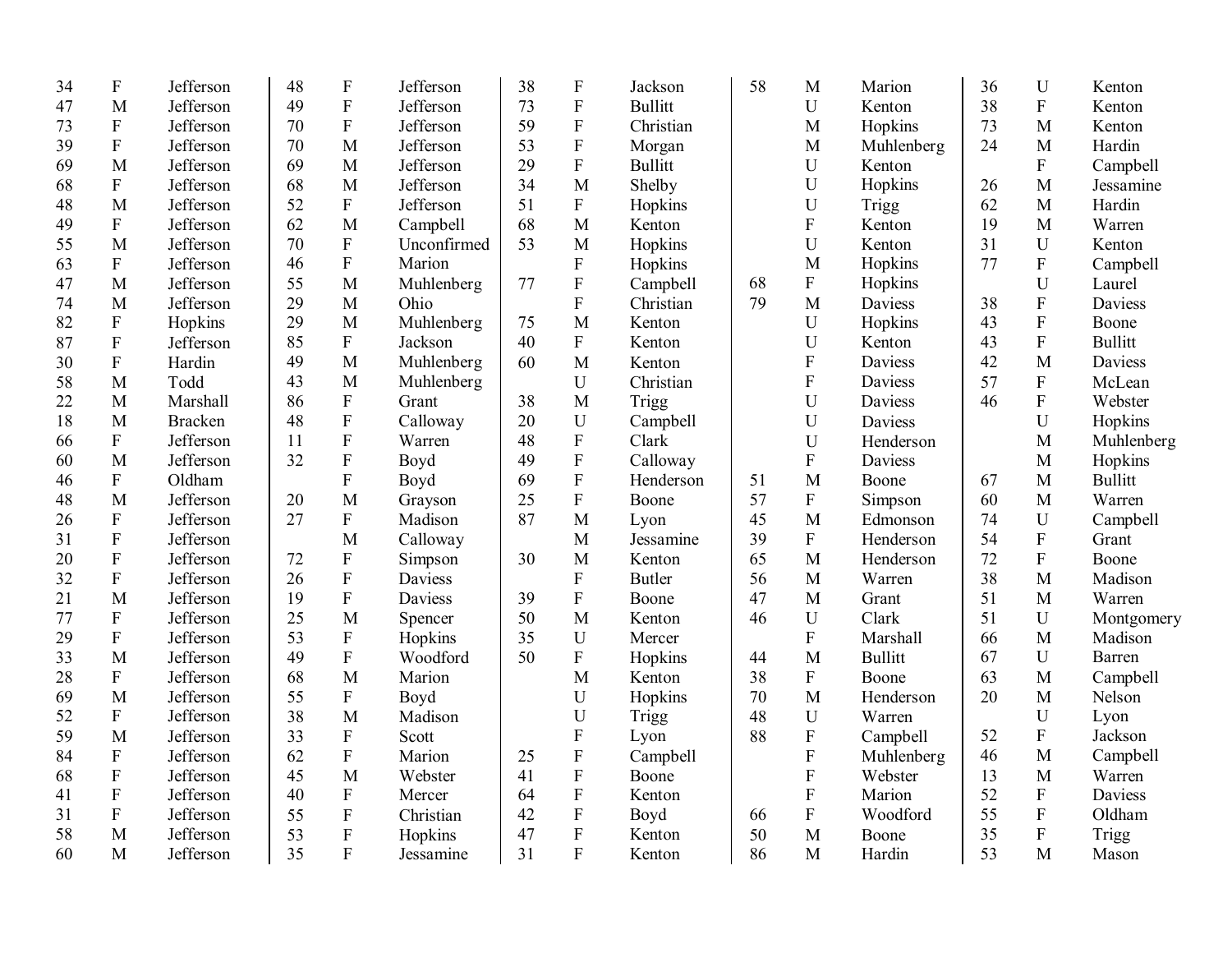| 49  | M                         | Mercer        | 57             | M              | Daviess        | 50 | ${\bf F}$      | Fayette        | 25 | $\boldsymbol{\mathrm{F}}$ | Boone          | 27 | M                         | Rowan          |
|-----|---------------------------|---------------|----------------|----------------|----------------|----|----------------|----------------|----|---------------------------|----------------|----|---------------------------|----------------|
| 62  | ${\bf F}$                 | Graves        | 52             | ${\bf F}$      | Rockcastle     | 73 | M              | Warren         | 35 | M                         | Daviess        | 52 | $\mathbf F$               | Whitley        |
| 43  | ${\bf F}$                 | McCracken     | 58             | ${\bf F}$      | Daviess        | 33 | M              | Jessamine      | 24 | $\boldsymbol{\mathrm{F}}$ | <b>Butler</b>  | 28 | ${\bf F}$                 | Boyd           |
| 58  | $\mathbf{F}$              | Grant         | 62             | M              | Jefferson      | 89 | $\mathbf{F}$   | Muhlenberg     |    | F                         | Calloway       | 15 | $\overline{F}$            | Clark          |
| 58  | M                         | Boone         | 87             | ${\bf F}$      | Jefferson      | 90 | ${\bf F}$      | <b>Bullitt</b> | 69 | M                         | Pike           | 60 | ${\bf F}$                 | Shelby         |
| 52  | ${\bf F}$                 | Warren        | 66             | ${\bf F}$      | Fayette        | 66 | M              | Madison        | 24 | M                         | Fayette        | 24 | $\overline{F}$            | Hardin         |
|     | U                         | Kenton        | 68             | M              | Scott          | 89 | M              | <b>Butler</b>  | 58 | $\mathbf F$               | Grant          | 67 | $\rm F$                   | Ohio           |
| 63  | M                         | Woodford      | 56             | M              | McCracken      | 56 | ${\bf F}$      | Jefferson      | 59 | M                         | Calloway       | 27 | $\mathbf F$               | Campbell       |
| 37  | ${\bf F}$                 | Boone         | 49             | $\mathbf{F}$   | Mercer         | 81 | ${\bf F}$      | Hopkins        | 63 | $\boldsymbol{\mathrm{F}}$ | Boyd           | 54 | ${\bf F}$                 | <b>Bullitt</b> |
| 50  | $\boldsymbol{\mathrm{F}}$ | Christian     | 60             | U              | Jessamine      | 33 | M              | Nelson         | 69 | M                         | Hardin         | 48 | ${\bf F}$                 | Spencer        |
| 24  | U                         | Christian     | 78             | M              | Boone          | 49 | $\mathbf{F}$   | Jefferson      | 64 | M                         | Woodford       | 71 | M                         | Daviess        |
| 37  | M                         | Daviess       | 78             | ${\bf F}$      | Pike           | 78 | M              | Jefferson      | 37 | M                         | Warren         | 64 | M                         | Graves         |
| 54  | ${\bf F}$                 | Hardin        | 45             | M              | Mercer         | 65 | ${\bf F}$      | Oldham         | 62 | M                         | Pike           | 41 | ${\bf F}$                 | Hardin         |
| 24  | ${\bf F}$                 | Jefferson     | 75             | U              | Adair          | 52 | $\mathbf F$    | Jefferson      | 47 | $\mathbf F$               | <b>Bracken</b> | 84 | $\boldsymbol{\mathrm{F}}$ | Union          |
| 51  | M                         | Jefferson     | 79             | $\mathbf{F}$   | Pulaski        | 61 | M              | Laurel         | 32 | M                         | Kenton         | 52 | $\boldsymbol{\mathrm{F}}$ | Warren         |
| 43  | M                         | Jefferson     | 45             | ${\bf F}$      | Muhlenberg     | 31 | $\mathbf U$    | Boone          | 73 | $\mathbf F$               | Greenup        | 49 | M                         | Hardin         |
| 41  | ${\bf F}$                 | Pulaski       | 84             | M              | Shelby         | 37 | $\mathbf{F}$   | Boone          | 82 | M                         | Fleming        | 76 | ${\bf F}$                 | Grant          |
| 29  | M                         | Pulaski       | 16             | ${\bf F}$      | Nelson         | 38 | M              | Kenton         | 73 | M                         | Jessamine      | 40 | M                         | Caldwell       |
| 42  | ${\bf F}$                 | McCreary      | 21             | U              | Henderson      | 68 | M              | Kenton         | 24 | $\mathbf F$               | Boone          | 60 | ${\bf F}$                 | Christian      |
| 42  | ${\bf F}$                 | McCreary      | 59             | M              | Hopkins        | 50 | M              | Campbell       | 65 | M                         | Laurel         | 41 | M                         | Calloway       |
| 42  | M                         | Cumberland    | $\overline{7}$ | $\mathbf{F}$   | Caldwell       | 50 | ${\bf F}$      | Kenton         | 41 | $\mathbf{F}$              | Daviess        | 39 | $\mathbf M$               | Boone          |
| 25  | M                         | Clinton       | 30             | M              | Fayette        | 61 | M              | Kenton         | 17 | M                         | Clark          | 67 | M                         | Graves         |
| 63  | $\boldsymbol{\mathrm{F}}$ | Russell       | 49             | M              | Boone          | 32 | $\mathbf F$    | Kenton         | 48 | M                         | Jackson        | 60 | ${\bf F}$                 | Jackson        |
| 82  | M                         | Adair         | 24             | $\mathbf F$    | <b>Bracken</b> | 27 | $\overline{F}$ | Kenton         | 29 | ${\bf F}$                 | <b>Bullitt</b> | 60 | M                         | Caldwell       |
| 57  | M                         | Pulaski       | 50             | M              | McCracken      | 54 | $\mathbf F$    | Campbell       | 92 | M                         | Daviess        | 56 | $\mathbf M$               | McCreary       |
| 73  | ${\bf F}$                 | Russell       | 42             | ${\bf F}$      | Simpson        | 48 | M              | Kenton         | 63 | M                         | McCracken      | 47 | M                         | Rockcastle     |
| 78  | M                         | Christian     | 63             | $\mathbf{F}$   | Henderson      | 81 | M              | Jefferson      | 46 | M                         | Todd           | 49 | $\boldsymbol{\mathrm{F}}$ | Henderson      |
| 28  | $\boldsymbol{\mathrm{F}}$ | Daviess       | 74             | ${\bf F}$      | Kenton         | 62 | M              | Henderson      | 57 | M                         | Warren         | 58 | $\boldsymbol{\mathrm{F}}$ | Shelby         |
| 68  | M                         | Jessamine     | 29             | M              | Christian      | 40 | $\mathbf U$    | Boone          | 84 | M                         | Boyd           | 36 | $\rm F$                   | Webster        |
| 73  | ${\bf F}$                 | Christian     | 60             | M              | Barren         | 19 | M              | Clark          | 88 | $\mathbf F$               | Marion         | 82 | M                         | Marshall       |
|     | ${\bf F}$                 | <b>Butler</b> | 27             | $\mathbf F$    | Warren         | 53 | M              | Greenup        | 19 | ${\bf F}$                 | Graves         | 47 | $\boldsymbol{\mathrm{F}}$ | Henderson      |
|     | ${\bf F}$                 | <b>Butler</b> |                | M              | Scott          | 36 | $\mathbf F$    | Warren         | 43 | $\mathbf F$               | Bath           | 40 | ${\bf F}$                 | Mason          |
| 80  | M                         | Hopkins       | 54             | M              | Fayette        | 34 | $\mathbf{F}$   | Graves         | 75 | M                         | <b>Bullitt</b> | 42 | $\boldsymbol{\mathrm{F}}$ | Shelby         |
| 54  | ${\bf F}$                 | Hopkins       | 25             | M              | Warren         | 67 | $\mathbf{F}$   | Greenup        | 31 | M                         | Nelson         | 44 | F                         | Warren         |
| 103 | ${\bf F}$                 | Hopkins       | 92             | M              | Lyon           | 69 | $\overline{F}$ | Gallatin       | 27 | F                         | Union          | 28 | ${\bf F}$                 | Christian      |
| 53  | M                         | Warren        | 40             | ${\bf F}$      | Boone          | 22 | $\mathbf{M}$   | Daviess        | 52 | $\mathbf F$               | <b>Bullitt</b> | 41 | M                         | Oldham         |
| 29  | $\mathbf F$               | Warren        | 51             | $\rm F$        | Fayette        | 30 | ${\bf F}$      | <b>Bullitt</b> | 83 | M                         | Campbell       | 39 | ${\bf F}$                 | Knott          |
| 51  | $\mathbf M$               | Fayette       | 31             | ${\bf F}$      | Christian      | 30 | ${\bf F}$      | Christian      | 47 | M                         | Warren         | 71 | $\boldsymbol{\mathrm{F}}$ | Oldham         |
| 68  | M                         | Whitley       | 62             | ${\bf F}$      | Unconfirmed    | 43 | M              | Boyd           | 33 | M                         | McCreary       | 26 | ${\bf F}$                 | Christian      |
| 51  | M                         | Unconfirmed   | 72             | $\overline{F}$ | Simpson        | 38 | $\mathbf{F}$   | Whitley        | 27 | M                         | Barren         | 24 | $\mathbf{M}$              | Christian      |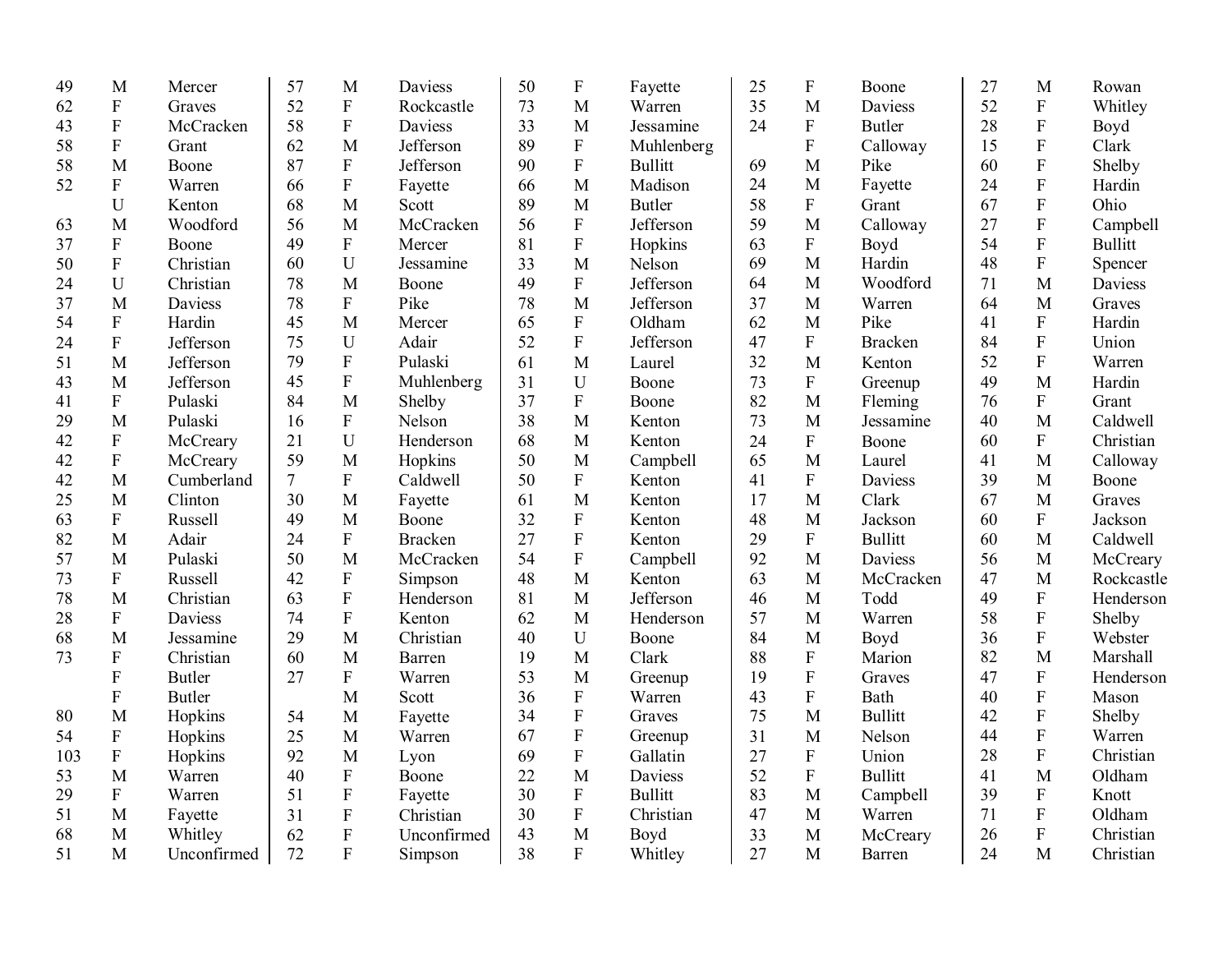| 59 | M                         | Warren         | 80 | U                         | Adair      | 58 | ${\bf F}$                 | Fayette    | 43 | $\boldsymbol{\mathrm{F}}$ | Daviess          | 102 | $\mathbf F$               | Calloway       |
|----|---------------------------|----------------|----|---------------------------|------------|----|---------------------------|------------|----|---------------------------|------------------|-----|---------------------------|----------------|
| 51 | M                         | Warren         | 76 | $\boldsymbol{\mathrm{F}}$ | Adair      | 63 | ${\bf F}$                 | Fayette    | 88 | ${\bf F}$                 | Adair            | 46  | ${\bf F}$                 | Madison        |
| 22 | M                         | <b>Bracken</b> | 35 | M                         | Adair      | 64 | M                         | Jefferson  | 17 | ${\bf F}$                 | Fayette          | 20  | ${\bf F}$                 | Boyle          |
| 76 | M                         | Warren         |    | M                         | Fayette    | 60 | $\mathbf F$               | Jefferson  | 40 | M                         | Muhlenberg       | 58  | ${\bf F}$                 | Fayette        |
| 62 | M                         | Caldwell       | 49 | $\mathbf{M}$              | Jefferson  | 63 | $\overline{F}$            | Jefferson  | 76 | ${\bf F}$                 | Adair            | 32  | ${\bf F}$                 | Jessamine      |
| 23 | M                         | McLean         |    | $\mathbf{M}$              | Jefferson  | 59 | M                         | Jefferson  | 38 | $\overline{F}$            | Jefferson        |     | $\overline{F}$            | <b>Butler</b>  |
|    | ${\bf F}$                 | <b>Butler</b>  | 50 | $\mathbf M$               | Adair      | 88 | $\boldsymbol{\mathrm{F}}$ | Ohio       | 80 | $\rm F$                   | Adair            |     | M                         | <b>Butler</b>  |
| 32 | ${\bf F}$                 | Kenton         | 63 | M                         | Adair      | 39 | ${\bf F}$                 | Fleming    | 43 | M                         | Warren           | 32  | ${\bf F}$                 | <b>Bullitt</b> |
| 28 | M                         | Muhlenberg     | 77 | U                         | Adair      | 67 | $\mathbf F$               | Jefferson  | 48 | M                         | <b>Bullitt</b>   | 22  | $\rm F$                   | Grayson        |
| 77 | M                         | Bath           | 87 | $\mathbf F$               | Adair      | 60 | M                         | Muhlenberg | 57 | ${\bf F}$                 | Jackson          | 39  | ${\bf F}$                 | Hopkins        |
| 86 | ${\bf F}$                 | Kenton         | 87 | U                         | Adair      | 77 | $\boldsymbol{F}$          | Jefferson  | 60 | M                         | Jefferson        | 45  | M                         | Kenton         |
| 55 | M                         | Muhlenberg     | 72 | $\boldsymbol{\mathrm{F}}$ | Adair      | 44 | M                         | Jefferson  | 59 | ${\bf F}$                 | Shelby           | 31  | $\mathbf{F}$              | Graves         |
| 32 | $\boldsymbol{\mathrm{F}}$ | Pulaski        | 40 | $\mathbf U$               | Adair      | 56 | F                         | Jefferson  | 25 | M                         | Christian        |     | M                         | <b>Butler</b>  |
| 45 | ${\bf F}$                 | Owsley         | 89 | $\boldsymbol{\mathrm{F}}$ | Adair      | 67 | ${\bf F}$                 | Hopkins    | 72 | M                         | Jefferson        | 32  | $\mathbf F$               | <b>Butler</b>  |
| 24 | M                         | Owsley         |    | U                         | Hopkins    |    | M                         | Clark      | 61 | M                         | Jefferson        | 36  | $\mathbf M$               | <b>Butler</b>  |
| 52 | M                         | Grayson        |    | U                         | Jefferson  | 49 | M                         | Jessamine  | 66 | M                         | Oldham           | 62  | $\mathbf{M}$              | Jefferson      |
|    | U                         | Scott          | 66 | U                         | Adair      | 19 | $\mathbf{F}$              | Graves     | 22 | M                         | Muhlenberg       | 52  | $\mathbf{F}$              | Jefferson      |
| 35 | M                         | Jefferson      |    | U                         | Muhlenberg | 30 | ${\bf F}$                 | Todd       | 64 | ${\bf F}$                 | Jefferson        | 65  | M                         | Grant          |
| 72 | ${\bf F}$                 | Christian      | 27 | ${\bf F}$                 | Jefferson  | 51 | ${\bf F}$                 | Fayette    | 67 | $\mathbf F$               | Jefferson        | 42  | $\mathbf{F}$              | Christian      |
| 74 | U                         | Whitley        | 88 | U                         | Adair      | 45 | ${\bf F}$                 | Fayette    | 47 | $\overline{F}$            | Jefferson        | 39  | M                         | Oldham         |
|    | U                         | Harrison       |    | $\mathbf U$               | Rockcastle | 37 | M                         | Fayette    | 20 | $\mathbf{M}$              | Jefferson        | 40  | $\mathbf F$               | Franklin       |
| 34 | M                         | Adair          |    | U                         | Jefferson  | 75 | ${\bf F}$                 | Fayette    | 47 | M                         | Jefferson        | 48  | M                         | Jefferson      |
| 86 | ${\bf F}$                 | Fayette        |    | $\mathbf U$               | Jefferson  | 81 | ${\bf F}$                 | Adair      | 84 | ${\bf F}$                 | Jefferson        | 54  | ${\bf F}$                 | Jefferson      |
|    | M                         | Madison        |    | $\mathbf U$               | Jefferson  | 59 | ${\bf F}$                 | Jackson    | 93 | ${\bf F}$                 | Jefferson        |     | $\mathbf M$               | Butler         |
| 84 | U                         | Adair          | 69 | U                         | Adair      | 78 | $\mathbf{F}$              | Adair      | 54 | ${\bf F}$                 | Jefferson        | 34  | M                         | Boone          |
| 92 | ${\bf F}$                 | Adair          | 84 | ${\bf F}$                 | Adair      | 29 | $\mathbf F$               | Jackson    | 31 | ${\bf F}$                 | Jefferson        | 68  | $\mathbf F$               | Jefferson      |
| 58 | M                         | Adair          | 43 | U                         | Adair      | 72 | ${\bf F}$                 | Adair      | 63 | ${\bf F}$                 | Jefferson        | 51  | $\mathbf F$               | Jefferson      |
| 51 | ${\bf F}$                 | Jefferson      | 33 | $\mathbf U$               | Adair      | 87 | M                         | Adair      | 54 | U                         | Jefferson        | 66  | M                         | Jefferson      |
| 43 | ${\bf F}$                 | Fayette        | 50 | ${\bf F}$                 | Adair      | 72 | M                         | Adair      | 70 | M                         | Laurel           |     | $\boldsymbol{\mathrm{F}}$ | <b>Butler</b>  |
|    | M                         | Fayette        |    | U                         | Scott      | 58 | $\boldsymbol{\mathrm{F}}$ | Jefferson  | 81 | ${\bf F}$                 | Jefferson        | 87  | M                         | Boone          |
|    | U                         | Jefferson      |    | $\mathbf U$               | Scott      | 36 | M                         | Jefferson  | 33 | $\mathbf{M}$              | Hopkins          | 86  | ${\bf F}$                 | Kenton         |
|    | M                         | Jefferson      |    | U                         | Fayette    | 81 | M                         | Boone      | 38 | M                         | Jefferson        |     | F                         | <b>Butler</b>  |
| 92 | U                         | Adair          | 47 | U                         | Hardin     | 56 | M                         | Jefferson  | 51 | M                         | Grant            |     | ${\bf F}$                 | Butler         |
| 76 | U                         | Adair          | 57 | U                         | Ballard    | 38 | M                         | Daviess    | 49 | U                         | Boone            | 58  | ${\bf F}$                 | McCracken      |
| 45 | ${\bf F}$                 | Jefferson      |    | $\overline{F}$            | Christian  | 79 | $\mathbf F$               | Adair      | 60 | ${\bf F}$                 | Hopkins          | 35  | M                         | Graves         |
| 49 | ${\bf F}$                 | Jefferson      |    | $\overline{F}$            | Christian  | 33 | M                         | Daviess    | 72 | ${\bf F}$                 | <b>Bullitt</b>   | 20  | $\boldsymbol{\mathrm{F}}$ | Russell        |
|    | U                         | Daviess        |    | M                         | Christian  | 85 | $\boldsymbol{\mathrm{F}}$ | Adair      | 44 | $\mathbf{M}$              | Warren           | 36  | $\mathbf F$               | Taylor         |
| 68 | ${\bf F}$                 | Jefferson      | 24 | $\mathbf F$               | Christian  | 22 | ${\bf F}$                 | Fayette    | 53 | M                         | <b>Breathitt</b> | 41  | $\mathbf M$               | Kenton         |
|    | M                         | Jefferson      | 46 | ${\bf F}$                 | Christian  | 63 | M                         | Hopkins    | 56 | ${\bf F}$                 | Oldham           | 34  | M                         | Boone          |
| 46 | $\mathbf{F}$              | Daviess        | 46 | $\mathbf{F}$              | Fayette    | 61 | $\mathbf{F}$              | Jackson    | 51 | $\mathbf{F}$              | Pike             | 77  | $\overline{F}$            | Butler         |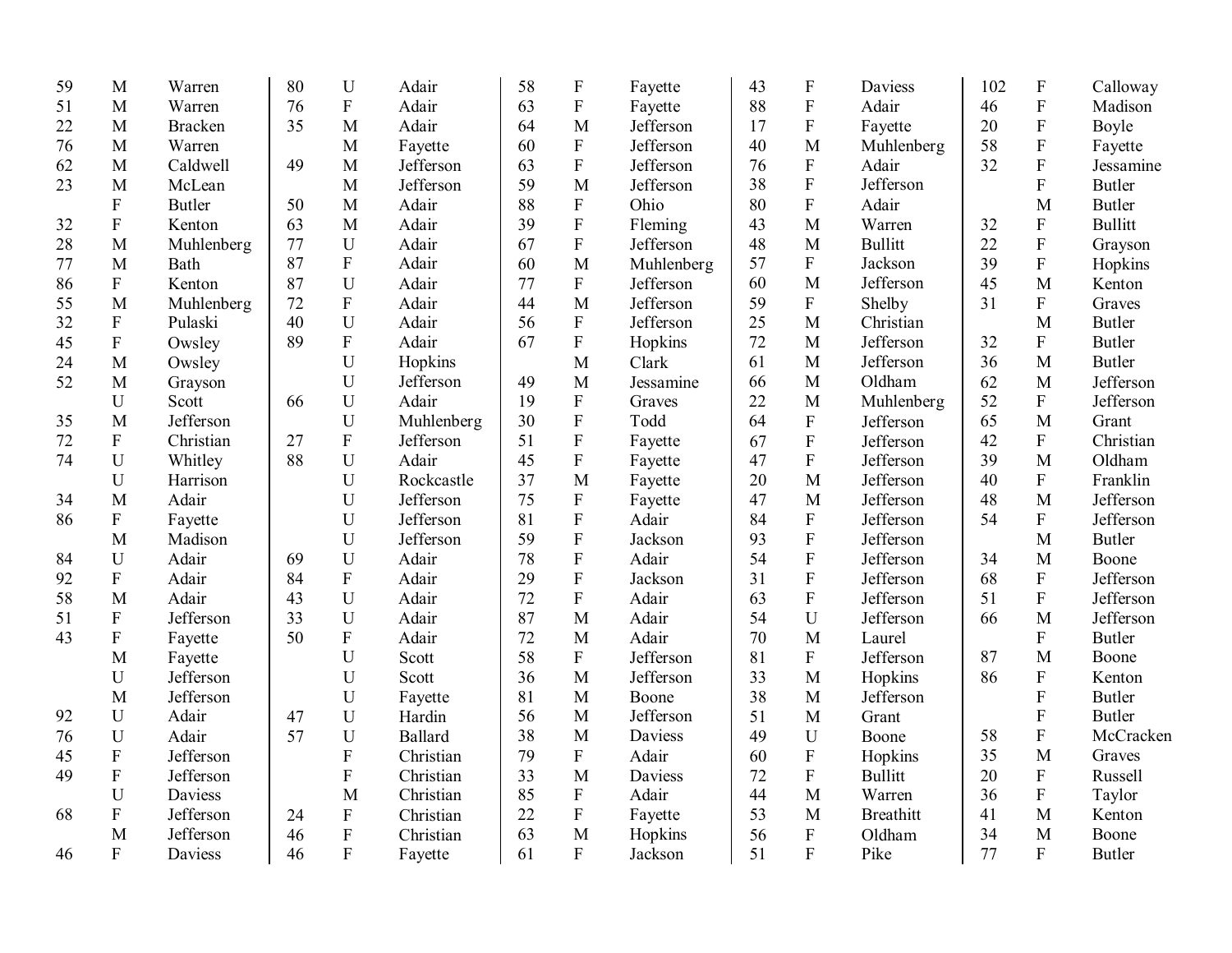| 86 | M                         | Jefferson      | 72             | $\boldsymbol{\mathrm{F}}$ | Wayne     | 51             | M                         | Boone      | 56   | M                         | Kenton         | 59           | $\mathbf F$               | Warren         |
|----|---------------------------|----------------|----------------|---------------------------|-----------|----------------|---------------------------|------------|------|---------------------------|----------------|--------------|---------------------------|----------------|
| 29 | $\mathbf F$               | Daviess        | 57             | ${\bf F}$                 | Marion    | 51             | ${\bf F}$                 | Fayette    | 75   | M                         | Jessamine      | 23           | ${\bf F}$                 | Kenton         |
| 58 | M                         | <b>Bullitt</b> | 63             | M                         | Jefferson | 45             | $\boldsymbol{\mathrm{F}}$ | Fayette    | 86   | ${\bf F}$                 | Kenton         | 33           | ${\bf F}$                 | Spencer        |
| 72 | M                         | <b>Bullitt</b> | 70             | ${\bf F}$                 | Jefferson | 56             | $\boldsymbol{\mathrm{F}}$ | Greenup    | 32   | M                         | Edmonson       | 79           | M                         | Jackson        |
| 35 | M                         | Kenton         | 48             | $\boldsymbol{\mathrm{F}}$ | Marshall  | $\overline{2}$ | M                         | Nelson     | 45   | M                         | Boyle          |              | $\mathbf U$               | Campbell       |
| 24 | M                         | McCracken      | 52             | M                         | Fayette   | 68             | M                         | Kenton     | 58   | M                         | Warren         |              | $\mathbf{F}$              | Boone          |
|    | $\boldsymbol{F}$          | <b>Butler</b>  | 47             | ${\bf F}$                 | Shelby    | 87             | ${\bf F}$                 | Kenton     | 83   | $\mathbf{M}$              | Russell        | 19           | $\rm F$                   | Boone          |
| 55 | ${\bf F}$                 | Jefferson      | 56             | M                         | Jefferson | 89             | ${\bf F}$                 | Jefferson  | 73   | ${\bf F}$                 | Casey          | 28           | M                         | Warren         |
| 55 | M                         | Jefferson      | 54             | M                         | Spencer   | 76             | ${\bf F}$                 | Lincoln    | 91   | $\boldsymbol{\mathrm{F}}$ | <b>Butler</b>  | 28           | ${\bf F}$                 | Muhlenberg     |
| 71 | M                         | Jefferson      | 74             | M                         | Hopkins   | 87             | ${\bf F}$                 | Jackson    |      | ${\bf F}$                 | Boone          | 58           | $\boldsymbol{\mathrm{F}}$ | Grant          |
| 56 | $\boldsymbol{\mathrm{F}}$ | Jefferson      | 58             | M                         | McCracken | 32             | ${\bf F}$                 | Hopkins    | 19   | M                         | Daviess        | 47           | $\boldsymbol{\mathrm{F}}$ | Boone          |
| 65 | M                         | Woodford       | 53             | M                         | Jefferson |                | M                         | Todd       | 34   | M                         | Simpson        | 47           | $\mathbf U$               | Fayette        |
| 70 | $\boldsymbol{\mathrm{F}}$ | <b>Bullitt</b> | 85             | ${\bf F}$                 | Hopkins   | 68             | M                         | Jefferson  | 25   | M                         | Boone          | 55           | $\mathbf U$               | Carter         |
| 73 | $\mathbf F$               | Jefferson      | 62             | $\overline{F}$            | Jefferson | 77             | M                         | Kenton     | 39   | $\mathbf{F}$              | <b>Bullitt</b> | 24           | $\mathbf{M}$              | Campbell       |
| 81 | M                         | Jefferson      | 42             | ${\bf F}$                 | Henderson | 41             | ${\bf F}$                 | Jefferson  | 20   | $\overline{M}$            | McCreary       | 60           | $\rm F$                   | Jefferson      |
| 27 | M                         | Unconfirmed    |                | M                         | Webster   | 80             | ${\bf F}$                 | Jefferson  | 77   | ${\bf F}$                 | Jackson        | 57           | $\overline{F}$            | Woodford       |
| 72 | $\mathbf F$               | Jefferson      | 31             | M                         | Hopkins   | 87             | ${\bf F}$                 | Jefferson  | 46   | M                         | Anderson       |              | $\mathbf{U}$              | Christian      |
| 39 | ${\bf F}$                 | Jefferson      | 39             | $\rm F$                   | Hopkins   | 71             | $\rm F$                   | Jefferson  | 66   | M                         | Campbell       | 41           | $\mathbf U$               | Oldham         |
| 64 | M                         | Jefferson      | 39             | M                         | Hopkins   | 19             | M                         | Jefferson  | 48   | M                         | Kenton         | 88           | ${\bf F}$                 | Adair          |
| 22 | M                         | Jefferson      | 64             | M                         | Fayette   | 52             | ${\bf F}$                 | Jefferson  | 89   | M                         | Jackson        | 51           | U                         | Jackson        |
| 37 | $\overline{F}$            | Jefferson      | 76             | $\mathbf{F}$              | Grant     | 47             | $\overline{F}$            | Jefferson  | 83   | ${\bf F}$                 | Lyon           |              | U                         | Floyd          |
| 68 | M                         | Jefferson      | 43             | M                         | Jefferson | 55             | ${\bf F}$                 | Jefferson  | 51   | $\boldsymbol{\mathrm{F}}$ | Logan          | 93           | ${\bf F}$                 | Graves         |
| 72 | M                         | Jefferson      | 20             | ${\bf F}$                 | Fayette   | 38             | ${\bf F}$                 | Jefferson  | 0.42 | $\boldsymbol{\mathrm{F}}$ | Kenton         | 52           | $\mathbf{F}$              | Daviess        |
| 56 | M                         | Jefferson      | 28             | $\rm F$                   | Christian | 59             | M                         | Jefferson  | 50   | $\boldsymbol{\mathrm{F}}$ | McCreary       | $\mathbf{1}$ | U                         | Rockcastle     |
| 61 | ${\bf F}$                 | Jefferson      | 88             | ${\bf F}$                 | Campbell  | 68             | $\mathbf F$               | Fayette    | 62   | M                         | <b>Bullitt</b> | 47           | $\mathbf U$               | Campbell       |
| 38 | ${\bf F}$                 | Jefferson      | 49             | M                         | Fayette   | 45             | $\mathbf F$               | Jefferson  | 38   | ${\bf F}$                 | Boyle          | 31           | $\mathbf U$               | Laurel         |
| 64 | M                         | Jefferson      | 70             | M                         | Fayette   | 57             | ${\bf F}$                 | Jefferson  | 69   | M                         | Logan          | 55           | $\mathbf U$               | Kenton         |
| 72 | $\boldsymbol{\mathrm{F}}$ | Jefferson      | 70             | $\mathbf F$               | Kenton    | 49             | ${\bf F}$                 | Logan      | 59   | ${\bf F}$                 | Jackson        | 84           | M                         | Boone          |
| 38 | M                         | Jefferson      | 29             | M                         | Jackson   | 56             | M                         | Muhlenberg | 66   | ${\bf F}$                 | Barren         | 75           | $\mathbf U$               | Boone          |
| 58 | ${\bf F}$                 | Jefferson      | 53             | ${\bf F}$                 | Monroe    | 55             | M                         | Greenup    | 43   | ${\bf F}$                 | Warren         | 28           | $\mathbf U$               | Marion         |
| 37 | $\boldsymbol{\mathrm{F}}$ | Jefferson      | 33             | M                         | Campbell  | 20             | ${\bf F}$                 | Kenton     | 33   | $\overline{F}$            | Kenton         | 21           | $\mathbf U$               | Hopkins        |
| 47 | $\boldsymbol{\mathrm{F}}$ | Jefferson      | 21             | ${\bf F}$                 | Boyd      | 36             | ${\bf F}$                 | Kenton     | 33   | $\overline{M}$            | Laurel         | 37           | $\mathbf{M}$              | Muhlenberg     |
| 48 | ${\bf F}$                 | Jefferson      | 20             | $\rm F$                   | Graves    | 49             | M                         | Fayette    | 40   | M                         | Kenton         |              | U                         | Boone          |
| 89 | ${\bf F}$                 | Webster        | 43             | $\overline{\mathrm{F}}$   | Jackson   | 19             | M                         | Daviess    | 88   | ${\bf F}$                 | Jackson        | 47           | $\mathbf U$               | Boone          |
| 72 | ${\bf F}$                 | Caldwell       | 70             | M                         | Fayette   | 40             | M                         | Jackson    | 46   | ${\bf F}$                 | Graves         | 59           | ${\bf F}$                 | Breckinridge   |
| 26 | ${\bf F}$                 | Jackson        | 46             | M                         | Jackson   | 49             | M                         | Kenton     | 51   | $\overline{F}$            | Hardin         | 52           | U                         | <b>Bracken</b> |
| 34 | ${\bf F}$                 | Madison        | 71             | M                         | Boone     | 47             | $\mathbf F$               | Laurel     | 25   | ${\bf F}$                 | Logan          |              | U                         | Daviess        |
| 65 | M                         | Jefferson      | $\overline{4}$ | ${\bf F}$                 | Nelson    | 35             | $\boldsymbol{\mathrm{F}}$ | Fayette    | 21   | M                         | Larue          |              | U                         | Christian      |
|    | U                         | Whitley        | 70             | ${\bf F}$                 | Kenton    | 28             | M                         | Warren     | 50   | ${\bf F}$                 | Kenton         | 62           | U                         | Hardin         |
|    | $\mathbf{U}$              | Whitley        | 48             | $\mathbf{F}$              | Leslie    | 53             | $\mathbf{F}$              | Mason      | 77   | M                         | <b>Butler</b>  | 41           | $\mathbf U$               | Shelby         |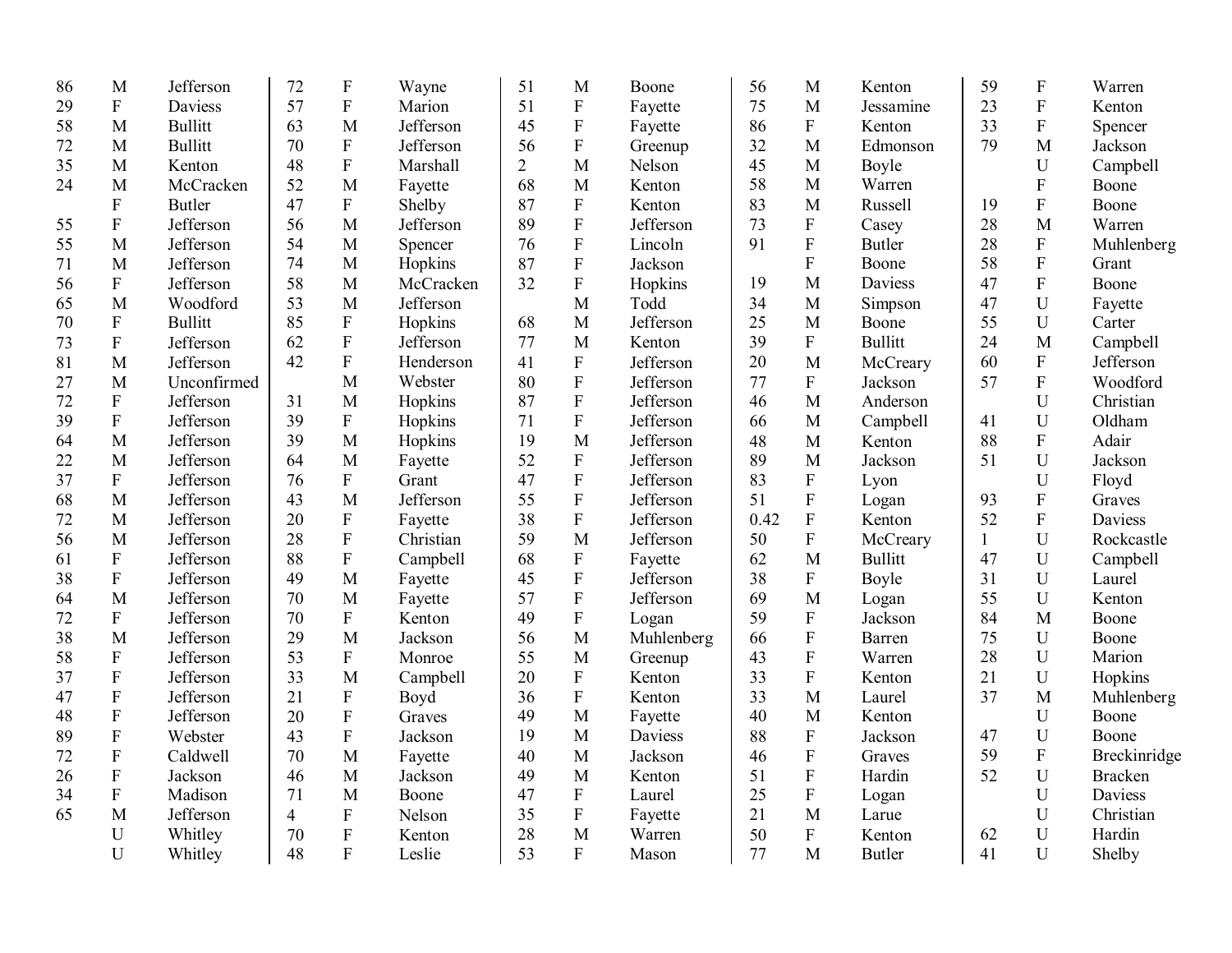| 69 | ${\bf F}$                 | Shelby         | 63             | $\boldsymbol{\mathrm{F}}$ | Garrard        | 49 | M              | <b>Daviess</b> | 25           | M                         | Calloway       | 32 | ${\bf F}$                 | Simpson       |
|----|---------------------------|----------------|----------------|---------------------------|----------------|----|----------------|----------------|--------------|---------------------------|----------------|----|---------------------------|---------------|
| 71 | M                         | Grant          | 31             | $\mathbf F$               | Fayette        | 49 | M              | Jefferson      | 20           | ${\bf F}$                 | Graves         | 25 | $\rm F$                   | Warren        |
|    | U                         | Graves         | 93             | $\boldsymbol{\mathrm{F}}$ | Jefferson      | 60 | $\mathbf F$    | <b>Daviess</b> | 50           | M                         | Jackson        | 51 | ${\bf F}$                 | Graves        |
| 37 | U                         | McCracken      | 94             | $\boldsymbol{\mathrm{F}}$ | Hopkins        | 70 | $\mathbf F$    | Jackson        | 79           | ${\bf F}$                 | Jackson        | 52 | M                         | Greenup       |
| 87 | U                         | Jackson        | 51             | $\rm F$                   | Jefferson      | 31 | ${\bf F}$      | Hardin         | 83           | ${\bf F}$                 | Jackson        | 28 | ${\bf F}$                 | Boyd          |
|    | U                         | Hopkins        | 36             | $\rm F$                   | Warren         |    | M              | Jefferson      | 49           | $\overline{F}$            | Warren         | 66 | M                         | Grayson       |
|    | F                         | Floyd          | 26             | $\mathbf{M}$              | Anderson       | 51 | M              | Oldham         | 19           | ${\bf F}$                 | Warren         | 89 | $\mathbf F$               | Webster       |
| 59 | M                         | Muhlenberg     | 32             | M                         | Warren         | 30 | $\mathbf F$    | Knox           | 88           | ${\bf F}$                 | Jackson        | 92 | $\rm F$                   | Jefferson     |
| 69 | $\mathbf F$               | Graves         | 29             | ${\bf F}$                 | Simpson        | 27 | $\overline{F}$ | Russell        | 49           | ${\bf F}$                 | Ohio           | 83 | M                         | <b>Butler</b> |
| 94 | ${\bf F}$                 | Hopkins        | 41             | M                         | Daviess        | 66 | $\mathbf F$    | Graves         | 95           | ${\bf F}$                 | Jefferson      |    | M                         | Kenton        |
| 51 | ${\bf F}$                 | Hopkins        | 80             | ${\bf F}$                 | Daviess        | 64 | $\mathbf F$    | Henderson      | 64           | M                         | Henderson      | 64 | U                         | Boone         |
| 40 | M                         | Boone          | 37             | M                         | Henderson      | 69 | ${\bf F}$      | McCracken      | 21           | M                         | Floyd          |    | M                         | <b>Butler</b> |
| 30 | U                         | Kenton         | $\overline{0}$ | M                         | Lincoln        | 44 | U              | Boone          | 72           | ${\bf F}$                 | Pulaski        | 40 | ${\bf F}$                 | Muhlenberg    |
| 57 | U                         | Allen          | 20             | ${\bf F}$                 | Warren         | 90 | ${\bf F}$      | Graves         | 27           | $\mathbf F$               | Pulaski        |    | M                         | <b>Butler</b> |
| 53 | ${\bf F}$                 | <b>Bullitt</b> | 53             | ${\bf F}$                 | Fayette        | 38 | M              | Greenup        | 24           | ${\bf F}$                 | <b>Bracken</b> | 47 | M                         | Shelby        |
| 67 | ${\bf F}$                 | Jackson        | 56             | M                         | Fayette        | 81 | M              | Muhlenberg     | 46           | $\boldsymbol{\mathrm{F}}$ | Warren         |    | ${\bf F}$                 | Jackson       |
| 76 | U                         | Graves         | 66             | M                         | Muhlenberg     | 35 | M              | Boone          |              | ${\bf F}$                 | Jefferson      | 85 | M                         | Hopkins       |
| 98 | $\mathbf F$               | Hopkins        | 41             | $\boldsymbol{\mathrm{F}}$ | Hancock        | 68 | ${\bf F}$      | Jefferson      |              | U                         | Campbell       | 45 | $\boldsymbol{\mathrm{F}}$ | Warren        |
| 45 | M                         | Jefferson      | 41             | M                         | Hancock        | 27 | ${\bf F}$      | Kenton         | 64           | $\mathbf{M}$              | Warren         |    | ${\bf F}$                 | Pendleton     |
| 77 | $\mathbf U$               | Todd           | 24             | M                         | Muhlenberg     | 40 | M              | Henderson      | 44           | M                         | Warren         |    | $\mathbf U$               | Jefferson     |
| 70 | U                         | Oldham         | 37             | ${\bf F}$                 | Henderson      | 48 | $\mathbf{F}$   | Boone          | 67           | $\boldsymbol{\mathrm{F}}$ | Kenton         | 18 | ${\bf F}$                 | Grayson       |
| 22 | $\mathbf U$               | Campbell       | 31             | M                         | Muhlenberg     | 38 | M              | Barren         | 38           | ${\bf F}$                 | Ohio           |    | ${\bf F}$                 | <b>Butler</b> |
| 59 | F                         | Calloway       | 77             | ${\bf F}$                 | Woodford       | 56 | M              | Pendleton      | 21           | ${\bf F}$                 | Wayne          | 43 | $\boldsymbol{\mathrm{F}}$ | Whitley       |
|    | ${\bf F}$                 | <b>Butler</b>  | 40             | ${\bf F}$                 | Jefferson      | 33 | ${\bf F}$      | Rockcastle     | 15           | ${\bf F}$                 | Boyd           | 48 | ${\bf F}$                 | Boone         |
| 22 | U                         | Warren         | 47             | ${\bf F}$                 | McCracken      | 42 | M              | <b>Daviess</b> | 42           | ${\bf F}$                 | Graves         |    | M                         | <b>Butler</b> |
| 22 | $\mathbf F$               | Jefferson      | 34             | $\mathbf F$               | Warren         | 51 | $\mathbf F$    | Kenton         | 56           | M                         | Jessamine      | 31 | ${\bf F}$                 | Fayette       |
| 49 | $\boldsymbol{\mathrm{F}}$ | Jefferson      | 96             | M                         | Russell        | 28 | M              | Montgomery     | $\mathbf{1}$ | M                         | Floyd          | 81 | ${\bf F}$                 | Hopkins       |
| 21 | $\boldsymbol{\mathrm{F}}$ | Calloway       | 80             | M                         | <b>Daviess</b> | 74 | ${\bf F}$      | <b>Butler</b>  |              | ${\bf F}$                 | Jefferson      | 52 | ${\bf F}$                 | <b>Butler</b> |
| 26 | M                         | Daviess        | 31             | ${\bf F}$                 | Bourbon        |    | ${\bf F}$      | Greenup        |              | ${\bf F}$                 | Boyd           |    | ${\bf F}$                 | Christian     |
| 50 | ${\bf F}$                 | Calloway       | 22             | ${\bf F}$                 | Ohio           | 16 | ${\bf F}$      | <b>Butler</b>  | 19           | ${\bf F}$                 | Martin         | 65 | M                         | Boone         |
| 75 | U                         | Campbell       | 49             | M                         | Warren         | 29 | M              | Union          | 35           | $\mathbf{M}$              | Boone          |    | ${\bf F}$                 | <b>Butler</b> |
| 78 | U                         | Hopkins        | 102            | $\boldsymbol{\mathrm{F}}$ | Jefferson      | 94 | M              | Jackson        | 33           | M                         | Knox           | 49 | M                         | Trimble       |
| 36 | U                         | Adair          | 37             | $\boldsymbol{\mathrm{F}}$ | Daviess        | 48 | ${\bf F}$      | Russell        | 30           | ${\bf F}$                 | Ohio           | 52 | ${\bf F}$                 | Lincoln       |
| 75 | M                         | Ballard        | 67             | $\mathbf F$               | Graves         | 20 | ${\bf F}$      | McLean         | 38           | ${\bf F}$                 | Floyd          | 64 | ${\bf F}$                 | Caldwell      |
| 50 | ${\bf F}$                 | Pike           | 40             | M                         | Fayette        | 70 | M              | Jackson        | 70           | M                         | Boone          | 52 | M                         | Boone         |
| 35 | M                         | Daviess        | 57             | M                         | Jefferson      | 33 | ${\bf F}$      | Warren         | 64           | M                         | Jackson        | 29 | M                         | Muhlenberg    |
| 98 | ${\bf F}$                 | Webster        | 45             | M                         | Jefferson      | 56 | U              | Boone          | 30           | ${\bf F}$                 | Jackson        |    | $\mathbf M$               | Franklin      |
| 66 | F                         | Hopkins        | 37             | M                         | Daviess        | 65 | ${\bf F}$      | Calloway       | 36           | M                         | Unconfirmed    | 21 | M                         | Graves        |
| 51 | ${\bf F}$                 | Lincoln        | 46             | M                         | Jefferson      |    | $\overline{F}$ | Jefferson      | 53           | M                         | Kenton         | 84 | ${\bf F}$                 | <b>Butler</b> |
| 23 | ${\bf F}$                 | Jefferson      | 68             | M                         | Jefferson      | 52 | M              | Jackson        | 42           | M                         | Warren         | 59 | $\mathbf{F}$              | Kenton        |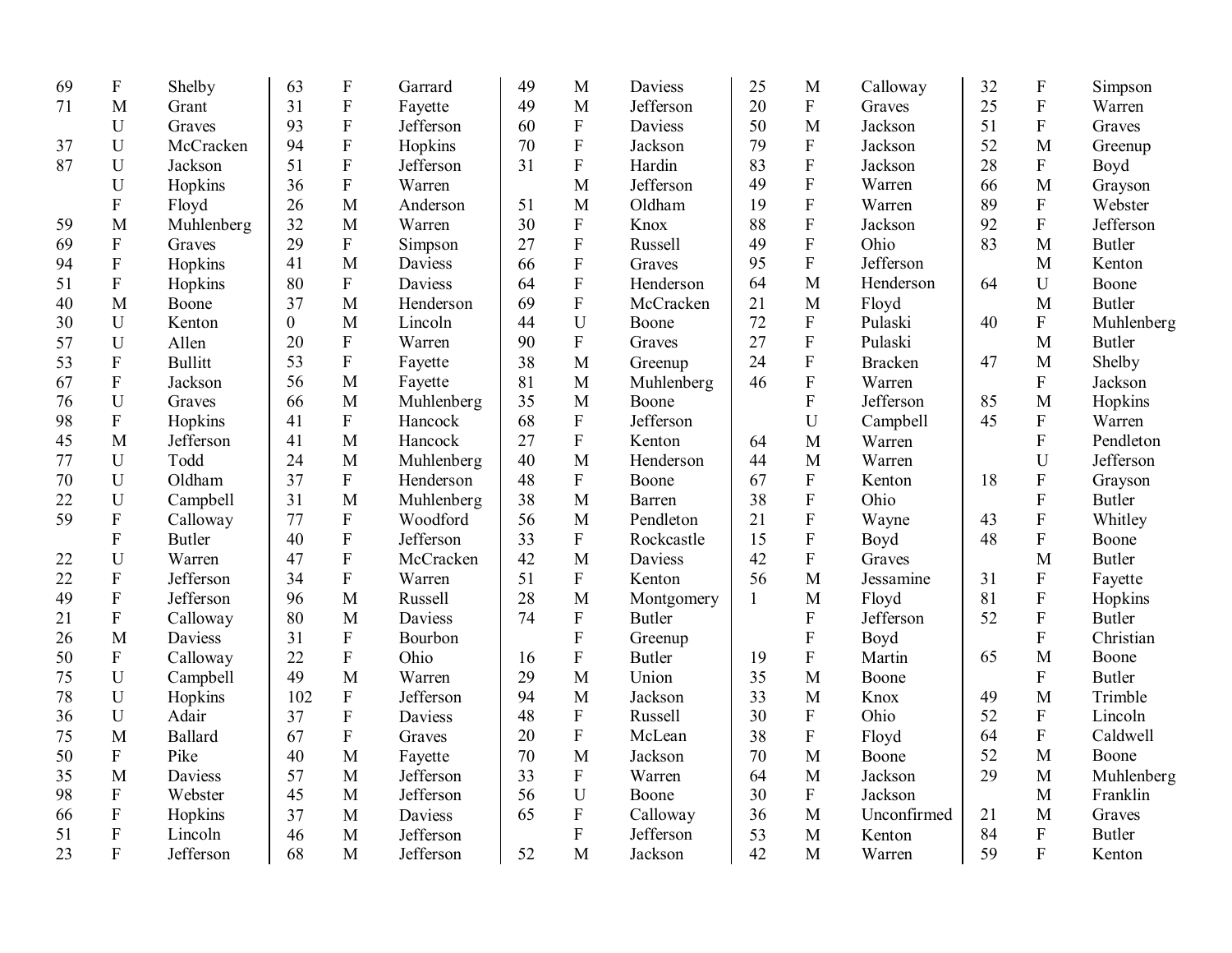| 50 | M                         | <b>Butler</b> |    | ${\bf U}$                 | Daviess       | 70 | M                         | Graves        |    | $\mathbf U$               | Fayette       |    | M                         | Jackson        |
|----|---------------------------|---------------|----|---------------------------|---------------|----|---------------------------|---------------|----|---------------------------|---------------|----|---------------------------|----------------|
| 24 | ${\bf F}$                 | <b>Butler</b> |    | ${\bf F}$                 | Graves        | 34 | M                         | Warren        |    | $\mathbf U$               | Muhlenberg    |    | $\mathbf{F}$              | Jackson        |
|    | $\mathbf{F}$              | Christian     | 26 | $\mathbf U$               | Pulaski       | 53 | $\mathbf F$               | Russell       | 46 | M                         | Daviess       |    | F                         | Jefferson      |
|    | U                         | Christian     | 29 | $\mathbf U$               | <b>Butler</b> | 85 | M                         | Graves        |    | U                         | Muhlenberg    |    | M                         | Ohio           |
| 89 | ${\bf F}$                 | Hopkins       |    | ${\bf F}$                 | Christian     |    | $\overline{F}$            | <b>Butler</b> | 46 | ${\bf F}$                 | Knott         |    | M                         | <b>Ballard</b> |
| 32 | M                         | Boyle         | 56 | M                         | Kenton        |    | M                         | Warren        | 60 | ${\bf F}$                 | Union         |    | ${\bf F}$                 | Jackson        |
| 36 | ${\bf F}$                 | Boone         | 86 | M                         | Kenton        |    | M                         | Kenton        | 73 | ${\bf F}$                 | Franklin      |    | F                         | Hart           |
| 51 | U                         | <b>Butler</b> | 51 | M                         | Warren        | 51 | ${\bf F}$                 | <b>Butler</b> | 69 | $\boldsymbol{\mathrm{F}}$ | Adair         |    | M                         | Kenton         |
| 60 | M                         | <b>Butler</b> |    | M                         | Fayette       |    | M                         | Jefferson     |    | $\mathbf F$               | <b>Butler</b> |    | $\mathbf{F}$              | Jackson        |
| 52 | ${\bf F}$                 | Warren        | 25 | $\mathbf F$               | Allen         |    | ${\bf F}$                 | Hopkins       | 73 | M                         | Henderson     | 58 | M                         | Kenton         |
| 49 | ${\bf F}$                 | Kenton        | 49 | M                         | Kenton        | 73 | M                         | Jefferson     |    | $\mathbf{F}$              | <b>Butler</b> | 56 | M                         | Jefferson      |
|    | ${\bf F}$                 | <b>Butler</b> | 54 | $\boldsymbol{\mathrm{F}}$ | Hardin        | 87 | M                         | Jefferson     | 56 | $\mathbf{F}$              | Graves        | 92 | ${\bf F}$                 | Jefferson      |
| 20 | ${\bf F}$                 | Grayson       | 21 | $\overline{F}$            | <b>Butler</b> | 65 | ${\bf F}$                 | Jefferson     | 46 | M                         | Kenton        | 47 | ${\bf F}$                 | Warren         |
| 88 | ${\bf F}$                 | Jackson       | 40 | $\overline{F}$            | Harrison      | 72 | $\rm F$                   | Jefferson     | 51 | M                         | Warren        | 88 | ${\bf F}$                 | Hopkins        |
|    | U                         | Daviess       |    | $\mathbf U$               | Harrison      | 48 | $\rm F$                   | Jefferson     | 63 | M                         | Pulaski       | 57 | ${\bf F}$                 | Warren         |
| 64 | M                         | Scott         | 52 | $\boldsymbol{\mathrm{F}}$ | Knox          | 26 | M                         | Henderson     | 28 | M                         | Webster       | 76 | ${\bf F}$                 | Kenton         |
| 16 | ${\bf F}$                 | Hancock       | 58 | M                         | Muhlenberg    | 64 | M                         | Henderson     | 50 | ${\bf F}$                 | Hancock       | 93 | ${\bf F}$                 | Graves         |
| 52 | ${\bf F}$                 | Christian     | 50 | ${\bf F}$                 | Hopkins       | 28 | M                         | Webster       | 93 | $\mathbf{F}$              | Adair         | 28 | M                         | <b>Butler</b>  |
| 31 | U                         | Mercer        | 69 | M                         | Butler        |    | $\mathbf F$               | <b>Butler</b> | 22 | $\overline{F}$            | Warren        | 74 | $\mathbf{F}$              | Graves         |
| 36 | ${\bf F}$                 | Boone         | 51 | M                         | Jefferson     | 46 | M                         | Jefferson     | 36 | M                         | Union         | 51 | M                         | Kenton         |
| 85 | ${\bf F}$                 | Campbell      | 42 | M                         | Boyd          | 62 | ${\bf F}$                 | Jefferson     | 20 | ${\bf F}$                 | Grayson       | 50 | $\mathbf{M}$              | Jefferson      |
| 74 | M                         | <b>Butler</b> | 41 | M                         | Knott         | 96 | ${\bf F}$                 | Graves        | 37 | $\mathbf{M}$              | Fayette       | 32 | $\boldsymbol{\mathrm{F}}$ | Kenton         |
| 45 | M                         | Warren        | 51 | ${\bf F}$                 | Warren        |    | U                         | Warren        | 29 | ${\bf F}$                 | Simpson       | 48 | ${\bf F}$                 | Graves         |
| 53 | M                         | Simpson       | 32 | $\overline{F}$            | Marion        |    | U                         | Jefferson     | 43 | $\mathbf F$               | Boone         | 65 | ${\bf F}$                 | Fayette        |
| 71 | M                         | Hopkins       | 20 | M                         | Boone         |    | $\mathbf U$               | Graves        | 39 | M                         | Warren        | 39 | $\boldsymbol{\mathrm{F}}$ | Hopkins        |
| 40 | M                         | Kenton        | 22 | ${\bf F}$                 | Graves        |    | $\mathbf U$               | Jefferson     | 43 | $\mathbf F$               | Daviess       | 37 | M                         | Warren         |
| 77 | F                         | Kenton        | 31 | M                         | Jackson       |    | U                         | Grayson       | 85 | ${\bf F}$                 | Hopkins       | 41 | $\boldsymbol{\mathrm{F}}$ | Warren         |
| 40 | M                         | Campbell      | 31 | F                         | Graves        | 47 | M                         | Ohio          | 20 | M                         | Graves        | 88 | $\mathbf{F}$              | Hopkins        |
| 39 | M                         | Oldham        | 37 | ${\bf F}$                 | Laurel        | 46 | M                         | Warren        | 62 | ${\bf F}$                 | Warren        | 50 | $\mathbf{M}$              | <b>Butler</b>  |
| 60 | M                         | Christian     | 50 | $\overline{M}$            | Jessamine     |    | U                         | Jefferson     | 31 | $\mathbf{M}$              | Grayson       | 55 | $\mathbf{M}$              | Jefferson      |
|    | ${\bf F}$                 | Jackson       | 19 | $\rm F$                   | <b>Butler</b> | 81 | M                         | Graves        | 29 | M                         | Kenton        | 51 | $\mathbf{M}$              | Warren         |
| 47 | ${\bf F}$                 | Hopkins       |    | ${\bf F}$                 | <b>Butler</b> |    | $\mathbf U$               | Jefferson     | 50 | ${\bf F}$                 | Anderson      | 38 | $\mathbf{M}$              | Warren         |
| 67 | M                         | Calloway      | 30 | M                         | Breckinridge  |    | U                         | Jefferson     | 48 | M                         | McCracken     | 28 | $\mathbf{M}$              | Warren         |
|    | M                         | Jackson       | 89 | ${\bf F}$                 | Hopkins       |    | $\mathbf U$               | Muhlenberg    |    | $\mathbf F$               | <b>Butler</b> | 48 | $\mathbf{M}$              | Jefferson      |
| 28 | $\boldsymbol{\mathrm{F}}$ | <b>Butler</b> | 86 | $\boldsymbol{\mathrm{F}}$ | Graves        |    | U                         | Jefferson     | 31 | ${\bf F}$                 | McCracken     | 48 | $\mathbf{M}$              | Jefferson      |
| 53 | ${\bf F}$                 | <b>Butler</b> | 36 | $\mathbf{M}$              | <b>Butler</b> | 90 | $\boldsymbol{\mathrm{F}}$ | Graves        | 94 | $\mathbf{F}$              | Graves        | 58 | $\mathbf{M}$              | Jefferson      |
| 76 | ${\bf F}$                 | <b>Butler</b> |    | M                         | <b>Butler</b> |    | U                         | Hardin        |    | $\boldsymbol{\mathrm{F}}$ | Graves        | 81 | $\mathbf{M}$              | Hopkins        |
| 66 | M                         | Boyd          | 43 | ${\bf F}$                 | <b>Butler</b> | 93 | ${\bf F}$                 | Daviess       | 87 | $\boldsymbol{\mathrm{F}}$ | Oldham        | 51 | $\boldsymbol{\mathrm{F}}$ | Jefferson      |
| 49 | ${\bf F}$                 | Larue         | 83 | ${\bf F}$                 | <b>Butler</b> |    | U                         | Muhlenberg    | 28 | $\boldsymbol{\mathrm{F}}$ | Meade         | 59 | $\mathbf{F}$              | Jefferson      |
| 56 | $\mathbf{F}$              | Jackson       |    | F                         | Butler        | 21 | M                         | Daviess       | 55 | $\overline{F}$            | Boone         | 51 | $\overline{F}$            | Jefferson      |
|    |                           |               |    |                           |               |    |                           |               |    |                           |               |    |                           |                |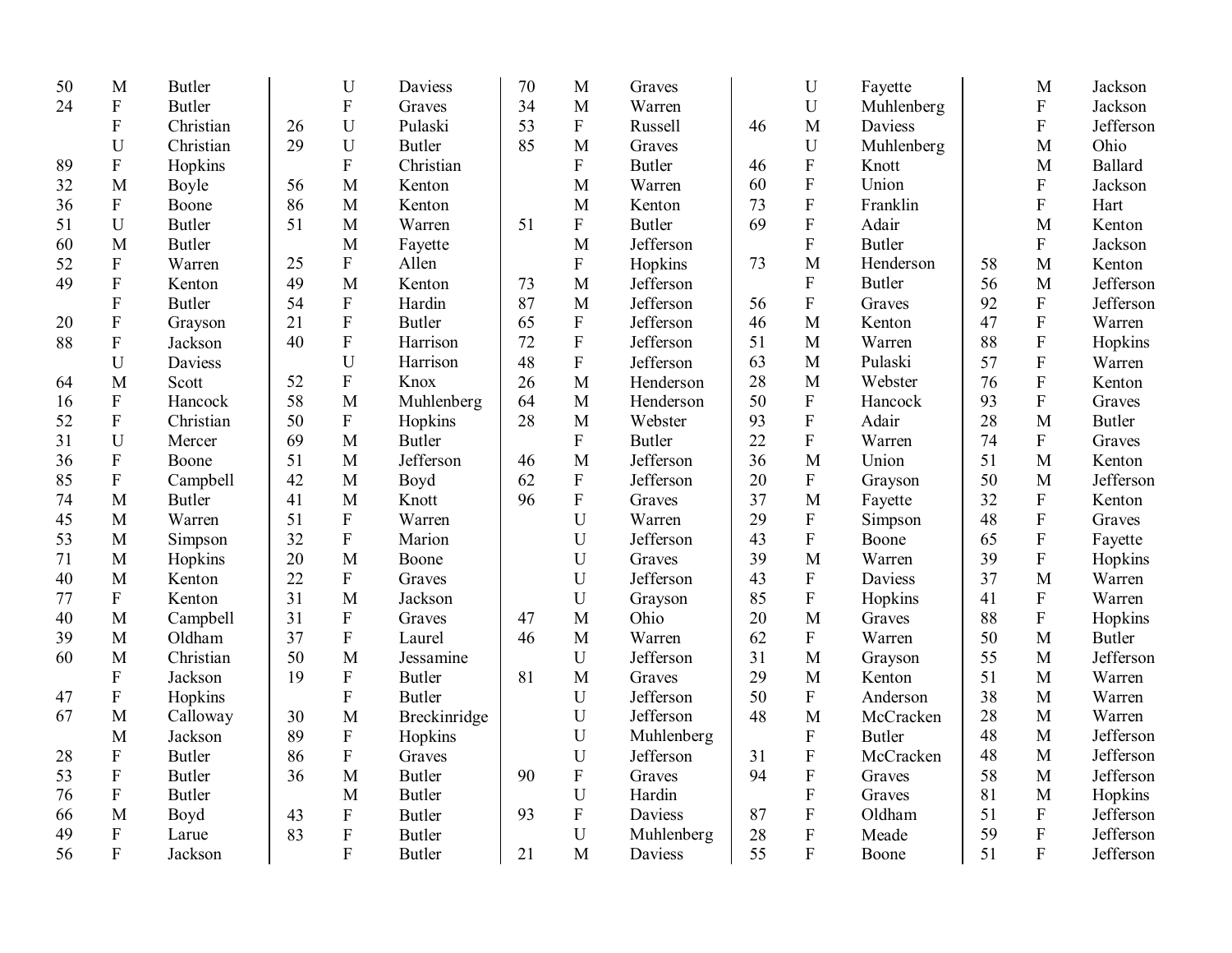| 34           | M                         | Jefferson | 29 | $\mathbf F$               | Jefferson | 50 | $\mathbf U$      | Jefferson | 37 | $\boldsymbol{\mathrm{F}}$ | Jefferson      | 61 | ${\bf F}$                 | Graves        |
|--------------|---------------------------|-----------|----|---------------------------|-----------|----|------------------|-----------|----|---------------------------|----------------|----|---------------------------|---------------|
| 32           | ${\bf F}$                 | Jefferson | 74 | ${\bf F}$                 | Jefferson | 72 | M                | Jefferson | 71 | ${\bf F}$                 | Jefferson      | 66 | ${\bf F}$                 | Fayette       |
| 90           | ${\bf F}$                 | Jefferson | 52 | M                         | Jefferson | 61 | $\mathbf U$      | Jefferson | 36 | U                         | Jefferson      | 92 | M                         | Graves        |
| 60           | ${\bf F}$                 | Jefferson | 72 | ${\bf F}$                 | Jefferson | 71 | $\mathbf{F}$     | Jefferson | 92 | ${\bf F}$                 | Jefferson      | 49 | M                         | Warren        |
| 48           | ${\bf F}$                 | Jefferson | 60 | U                         | Jefferson | 94 | M                | Jefferson | 88 | $\rm F$                   | Jefferson      | 48 | ${\bf F}$                 | Fayette       |
| 77           | M                         | Jefferson | 39 | M                         | Jefferson | 40 | U                | Jefferson | 82 | $\rm F$                   | Jefferson      | 38 | $\boldsymbol{\mathrm{F}}$ | Henderson     |
| 83           | ${\bf F}$                 | Jefferson | 59 | ${\bf F}$                 | Jefferson | 58 | M                | Jefferson | 74 | M                         | Jefferson      | 62 | $\mathbf{M}$              | Warren        |
| 69           | M                         | Jefferson | 72 | ${\bf F}$                 | Jefferson | 62 | ${\bf F}$        | Jefferson | 90 | ${\bf F}$                 | Jefferson      | 28 | M                         | Jackson       |
| 61           | ${\bf F}$                 | Jefferson | 57 | M                         | Jefferson | 24 | ${\bf F}$        | Jefferson | 39 | M                         | Jefferson      | 91 | $\boldsymbol{\mathrm{F}}$ | Kenton        |
| 42           | ${\bf F}$                 | Jefferson | 85 | $\boldsymbol{\mathrm{F}}$ | Jefferson | 79 | $\mathbf{F}$     | Jefferson | 81 | ${\bf F}$                 | Jefferson      | 70 | M                         | Daviess       |
| 35           | ${\bf F}$                 | Jefferson | 80 | M                         | Jefferson | 23 | ${\bf F}$        | Jefferson | 58 | U                         | Jefferson      |    | M                         | Boone         |
| 58           | M                         | Jefferson | 26 | M                         | Jefferson | 68 | M                | Jefferson | 58 | M                         | Jefferson      | 28 | ${\bf F}$                 | <b>Butler</b> |
| 92           | ${\bf F}$                 | Jefferson | 67 | M                         | Jefferson | 26 | M                | Jefferson | 20 | $\mathbf M$               | Henderson      | 52 | M                         | Bourbon       |
| 58           | M                         | Jefferson | 29 | ${\bf F}$                 | Jefferson | 78 | M                | Jefferson | 49 | M                         | Unconfirmed    | 89 | M                         | Daviess       |
| 68           | M                         | Jefferson | 73 | ${\bf F}$                 | Jefferson | 64 | ${\bf F}$        | Spencer   | 44 | $\mathbf{M}$              | Henderson      | 29 | M                         | Daviess       |
| 84           | M                         | Jefferson | 54 | $\mathbf F$               | Jefferson | 87 | M                | Jefferson | 31 | $\mathbf{M}$              | Henderson      | 34 | M                         | Campbell      |
| 75           | M                         | Jefferson | 54 | ${\bf F}$                 | Jefferson | 85 | $\mathbf{F}$     | Jefferson | 20 | $\mathbf{M}$              | Henderson      | 55 | ${\bf F}$                 | Daviess       |
| 43           | M                         | Jefferson | 65 | ${\bf F}$                 | Jefferson | 66 | M                | Jefferson | 46 | M                         | Warren         | 33 | M                         | Daviess       |
| 42           | $\mathbf{F}$              | Jefferson | 39 | M                         | Jefferson | 36 | U                | Jefferson | 40 | M                         | Warren         | 71 | ${\bf F}$                 | Daviess       |
| 73           | M                         | Jefferson | 78 | $\mathbf F$               | Jefferson | 80 | ${\bf F}$        | Jefferson | 49 | M                         | Warren         | 80 | ${\bf F}$                 | Graves        |
| 54           | M                         | Jefferson | 96 | M                         | Grayson   | 48 | M                | Jefferson | 45 | ${\bf F}$                 | McCreary       | 25 | M                         | Daviess       |
| 33           | ${\bf F}$                 | Jefferson | 95 | ${\bf F}$                 | Jefferson | 40 | ${\bf F}$        | Jefferson | 46 | ${\bf F}$                 | Warren         | 43 | $\boldsymbol{\mathrm{F}}$ | Boone         |
| 86           | $\mathbf F$               | Jefferson | 48 | M                         | Jefferson | 34 | ${\bf F}$        | Jefferson | 42 | M                         | Jefferson      | 77 | M                         | Graves        |
| 46           | $\boldsymbol{\mathrm{F}}$ | Jefferson | 92 | ${\bf F}$                 | Jefferson | 88 | ${\bf F}$        | Jefferson | 57 | M                         | <b>Bullitt</b> | 47 | M                         | Muhlenberg    |
| $\mathbf{1}$ | M                         | Jefferson | 52 | M                         | Jefferson | 60 | ${\bf F}$        | Jefferson | 15 | $\boldsymbol{\mathrm{F}}$ | Fayette        | 31 | ${\bf F}$                 | Kenton        |
| 95           | $\boldsymbol{\mathrm{F}}$ | Jefferson | 34 | M                         | Jefferson | 51 | ${\bf F}$        | Jefferson | 55 | ${\bf F}$                 | Jefferson      | 23 | ${\bf F}$                 | Warren        |
| 90           | $\boldsymbol{\mathrm{F}}$ | Jefferson | 48 | $\boldsymbol{F}$          | Jefferson | 74 | M                | Jefferson | 47 | M                         | Muhlenberg     | 72 | M                         | Boone         |
| 78           | ${\bf F}$                 | Jefferson | 94 | $\mathbf F$               | Jefferson | 47 | ${\bf F}$        | Jefferson | 45 | $\mathbf M$               | Muhlenberg     | 50 | M                         | Muhlenberg    |
| 43           | ${\bf F}$                 | Jefferson | 20 | ${\bf F}$                 | Jefferson | 65 | ${\bf F}$        | Jefferson | 41 | $\mathbf M$               | Muhlenberg     | 90 | ${\bf F}$                 | Graves        |
| 66           | ${\bf F}$                 | Jefferson | 52 | M                         | Jefferson | 29 | U                | Jefferson | 30 | M                         | Unconfirmed    | 56 | ${\bf F}$                 | Graves        |
|              | ${\bf F}$                 | Jefferson | 56 | M                         | Jefferson | 75 | U                | Jefferson | 76 | ${\bf F}$                 | Unconfirmed    | 37 | M                         | Daviess       |
| 32           | $\mathbf{F}$              | Jefferson | 88 | ${\bf F}$                 | Jefferson | 39 | M                | Jefferson | 17 | M                         | <b>Butler</b>  | 89 | $\boldsymbol{\mathrm{F}}$ | Graves        |
| 92           | $\mathbf{F}$              | Jefferson | 62 | ${\bf F}$                 | Jefferson | 50 | M                | Jefferson | 44 | ${\bf F}$                 | Jefferson      | 19 | ${\bf F}$                 | Daviess       |
| 68           | M                         | Jefferson | 78 | ${\bf F}$                 | Jefferson | 76 | $\boldsymbol{F}$ | Jefferson | 34 | ${\bf F}$                 | Woodford       | 24 | ${\bf F}$                 | McLean        |
| 28           | M                         | Jefferson | 27 | $\mathbf F$               | Jefferson | 64 | ${\bf F}$        | Jefferson |    | ${\bf F}$                 | Christian      | 32 | M                         | Daviess       |
| 21           | $\boldsymbol{\mathrm{F}}$ | Jefferson | 38 | M                         | Jefferson | 53 | M                | Jefferson | 49 | $\mathbf F$               | <b>Bullitt</b> | 87 | M                         | Jefferson     |
| 39           | $\mathbf F$               | Jefferson | 70 | ${\bf F}$                 | Jefferson | 96 | M                | Jefferson | 43 | M                         | Daviess        | 36 | M                         | Daviess       |
| 54           | M                         | Jefferson | 80 | M                         | Jefferson | 59 | M                | Jefferson | 80 | ${\bf F}$                 | Kenton         | 95 | ${\bf F}$                 | Graves        |
| 51           | ${\bf F}$                 | Jefferson | 87 | ${\bf F}$                 | Jefferson | 74 | $\mathbf{F}$     | Jefferson | 83 | M                         | Kenton         | 22 | M                         | Henderson     |
| 33           | M                         | Jefferson | 72 | $\mathbf{F}$              | Jefferson | 45 | U                | Jefferson | 68 | $\mathbf{F}$              | Graves         | 45 | F                         | Henderson     |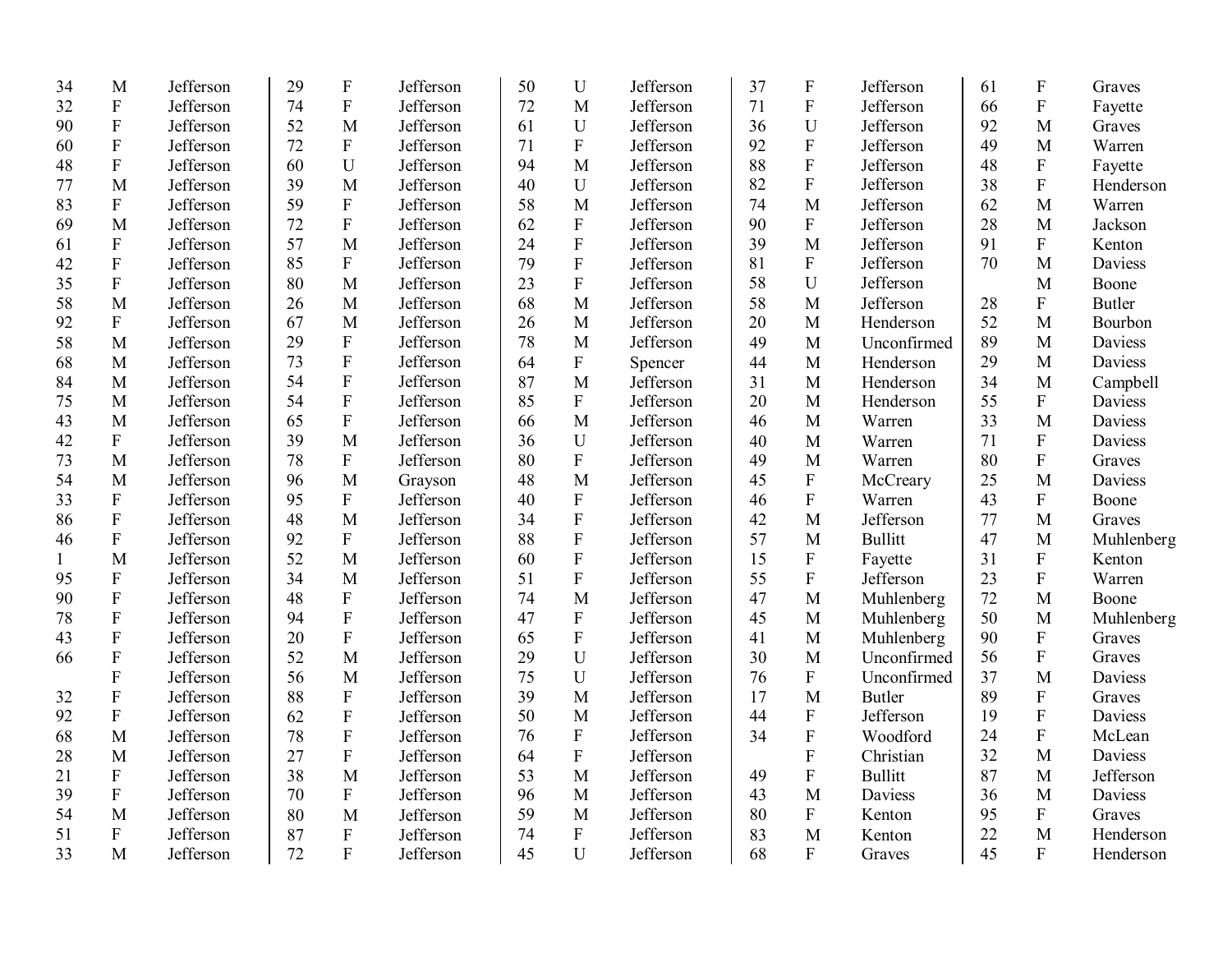| 37 | M                         | Daviess       |    | $\boldsymbol{\mathrm{F}}$ | Jackson        | 99 | $\mathbf F$               | Jefferson      | 39             | $\boldsymbol{\mathrm{F}}$ | Warren     | 41  | M                         | Jefferson |
|----|---------------------------|---------------|----|---------------------------|----------------|----|---------------------------|----------------|----------------|---------------------------|------------|-----|---------------------------|-----------|
| 29 | ${\bf F}$                 | Daviess       |    | ${\bf F}$                 | Adair          | 60 | $\mathbf U$               | Jefferson      | 92             | ${\bf F}$                 | Kenton     | 60  | M                         | Jefferson |
| 93 | ${\bf F}$                 | Graves        | 74 | M                         | <b>Butler</b>  | 39 | M                         | Jefferson      | 47             | $\boldsymbol{\mathrm{F}}$ | Grayson    | 50  | M                         | Jefferson |
|    | M                         | Kenton        |    | M                         | Kenton         | 69 | ${\bf F}$                 | Jefferson      | 37             | ${\bf F}$                 | Kenton     | 49  | M                         | Jefferson |
| 36 | $\boldsymbol{\mathrm{F}}$ | Hopkins       |    | M                         | Ohio           | 85 | $\rm F$                   | Jefferson      | 46             | M                         | Warren     | 40  | ${\bf F}$                 | Jefferson |
|    | ${\bf F}$                 | Jackson       | 59 | M                         | Russell        | 32 | M                         | <b>Daviess</b> | 42             | M                         | Campbell   | 51  | M                         | Jefferson |
| 36 | ${\bf F}$                 | Ohio          |    | ${\bf F}$                 | Kenton         | 48 | M                         | Muhlenberg     | 28             | $\mathbf F$               | Kenton     | 61  | $\rm F$                   | Graves    |
| 45 | M                         | <b>Butler</b> | 23 | M                         | Muhlenberg     | 24 | ${\bf F}$                 | Jefferson      | 38             | $\mathbf U$               | Campbell   | 52  | ${\bf F}$                 | Jefferson |
| 68 | M                         | Russell       | 55 | M                         | Muhlenberg     | 34 | U                         | Jefferson      | $\tau$         | M                         | Marshall   | 38  | ${\bf F}$                 | Jefferson |
| 51 | $\boldsymbol{\mathrm{F}}$ | Boone         | 58 | ${\bf F}$                 | Adair          | 21 | ${\bf F}$                 | Jefferson      | 89             | ${\bf F}$                 | Graves     | 87  | $\mathbf F$               | Grayson   |
| 27 | ${\bf F}$                 | Kenton        | 27 | M                         | Muhlenberg     | 28 | U                         | Jefferson      | 92             | ${\bf F}$                 | Graves     | 33  | M                         | Jefferson |
|    | ${\bf F}$                 | Jackson       | 65 | M                         | Muhlenberg     | 54 | U                         | Jefferson      | 30             | ${\bf F}$                 | Boone      | 68  | ${\bf F}$                 | Jefferson |
|    | M                         | Kenton        | 81 | ${\bf F}$                 | Kenton         | 66 | M                         | Jefferson      | 36             | M                         | Warren     | 43  | M                         | Jefferson |
|    | M                         | Kenton        | 96 | ${\bf F}$                 | Kenton         | 39 | M                         | Jefferson      | 70             | M                         | Adair      | 33  | ${\bf F}$                 | Jefferson |
|    | ${\bf F}$                 | Jackson       | 88 | ${\bf F}$                 | Kenton         | 66 | ${\bf F}$                 | Jefferson      | 16             | ${\bf F}$                 | Fayette    | 39  | ${\bf F}$                 | Jefferson |
| 73 | ${\bf F}$                 | Kenton        | 89 | ${\bf F}$                 | Kenton         | 53 | M                         | Jefferson      | 88             | $\mathbf F$               | Graves     | 59  | ${\bf F}$                 | Jefferson |
|    | M                         | Ohio          | 22 | M                         | Muhlenberg     | 61 | ${\bf F}$                 | Jefferson      | 55             | $\overline{F}$            | Jackson    | 74  | M                         | Jefferson |
|    | ${\bf F}$                 | Kenton        | 60 | M                         | Henry          | 53 | ${\bf F}$                 | Jefferson      | 92             | $\rm F$                   | Graves     | 76  | $\rm F$                   | Jefferson |
|    | M                         | <b>Butler</b> | 85 | ${\bf F}$                 | Jefferson      | 36 | $\mathbf U$               | Jefferson      | 68             | M                         | Jefferson  | 38  | M                         | Calloway  |
|    | $\boldsymbol{\mathrm{F}}$ | Jackson       | 81 | M                         | Jefferson      |    | $\boldsymbol{\mathrm{F}}$ | Jefferson      | 84             | $\boldsymbol{\mathrm{F}}$ | Graves     |     | U                         | Kenton    |
| 69 | ${\bf F}$                 | Grayson       | 23 | ${\bf F}$                 | Jefferson      | 50 | M                         | Jefferson      | 37             | ${\bf F}$                 | Graves     | 24  | ${\bf F}$                 | Warren    |
| 46 | ${\bf F}$                 | Boone         |    | M                         | Jefferson      | 66 | M                         | Jefferson      | 70             | $\mathbf F$               | Kenton     | 34  | $\mathbf F$               | Jefferson |
|    | ${\bf F}$                 | Kenton        | 89 | M                         | Jefferson      | 75 | M                         | Jefferson      | 18             | $\mathbf{M}$              | Grayson    | 50  | M                         | Jefferson |
| 30 | $\mathbf U$               | Boone         | 75 | $\mathbf U$               | Jefferson      | 60 | ${\bf F}$                 | Jefferson      | 96             | $\mathbf F$               | Graves     | 103 | M                         | Russell   |
|    | M                         | Ohio          | 58 | ${\bf F}$                 | Jefferson      | 45 | ${\bf F}$                 | Jefferson      | 19             | ${\bf F}$                 | Kenton     | 96  | M                         | Jefferson |
|    | ${\bf F}$                 | Adair         | 45 | ${\bf U}$                 | Jefferson      | 79 | ${\bf F}$                 | Jefferson      | 60             | $\mathbf U$               | Kenton     | 88  | ${\bf F}$                 | Hopkins   |
| 72 | ${\bf F}$                 | Russell       | 33 | ${\bf F}$                 | <b>Bullitt</b> | 85 | ${\bf F}$                 | Jefferson      | $\overline{4}$ | M                         | Marshall   | 79  | ${\bf F}$                 | Hopkins   |
|    | F                         | Jackson       | 72 | M                         | Jefferson      | 93 | ${\bf F}$                 | Jefferson      | 48             | M                         | Warren     | 92  | ${\bf F}$                 | Hopkins   |
|    | $\boldsymbol{F}$          | Clay          | 87 | M                         | Jefferson      | 60 | $\rm F$                   | Jefferson      | 90             | $\boldsymbol{\mathrm{F}}$ | Graves     | 52  | ${\bf F}$                 | Jefferson |
|    | ${\bf F}$                 | Warren        | 88 | ${\bf F}$                 | Jefferson      | 57 | ${\bf F}$                 | Jefferson      | 59             | $\overline{\mathrm{F}}$   | Warren     | 39  | $\mathbf F$               | Jefferson |
|    | ${\bf F}$                 | Adair         | 85 | $\rm F$                   | Jefferson      | 59 | ${\bf F}$                 | Jefferson      | 47             | M                         | Muhlenberg | 38  | ${\bf F}$                 | Jefferson |
|    | M                         | Ohio          | 69 | $\mathbf U$               | Jefferson      | 95 | M                         | Jefferson      | 38             | ${\bf F}$                 | Hopkins    | 95  | ${\bf F}$                 | Hopkins   |
|    | ${\bf F}$                 | Hopkins       | 82 | M                         | Jefferson      | 54 | M                         | <b>Bullitt</b> | 42             | ${\bf F}$                 | Jefferson  | 40  | M                         | Warren    |
| 44 | M                         | <b>Butler</b> | 59 | $\mathbf{M}$              | Jefferson      | 83 | M                         | Daviess        | 41             | ${\bf F}$                 | Jefferson  | 99  | ${\bf F}$                 | Hopkins   |
| 29 | M                         | Daviess       | 81 | ${\bf F}$                 | Jefferson      | 52 | M                         | Breckinridge   | 20             | $\rm F$                   | Jefferson  | 81  | M                         | Hopkins   |
|    | $\boldsymbol{F}$          | <b>Butler</b> | 63 | $\rm F$                   | Jefferson      | 53 | $\mathbf F$               | Jackson        | 52             | $\mathbf{M}$              | Jefferson  | 80  | $\boldsymbol{\mathrm{F}}$ | Hopkins   |
|    | ${\bf F}$                 | <b>Butler</b> | 87 | $\rm F$                   | Jefferson      | 49 | $\mathbf{M}$              | McCracken      | 19             | $\boldsymbol{\mathrm{F}}$ | Jefferson  | 21  | M                         | Hopkins   |
| 74 | M                         | <b>Butler</b> | 61 | $\mathbf U$               | Jefferson      | 51 | $\boldsymbol{\mathrm{F}}$ | Warren         | 33             | ${\bf F}$                 | Jefferson  | 95  | ${\bf F}$                 | Hopkins   |
|    | M                         | Jackson       | 42 | $\mathbf U$               | Jefferson      | 81 | $\mathbf F$               | Graves         | 65             | $\boldsymbol{\mathrm{F}}$ | Shelby     | 81  | M                         | Hopkins   |
|    | $\overline{F}$            | Cumberland    | 58 | M                         | Jefferson      | 19 | $\overline{F}$            | Graves         | 22             | M                         | Jefferson  | 64  | ${\bf F}$                 | Campbell  |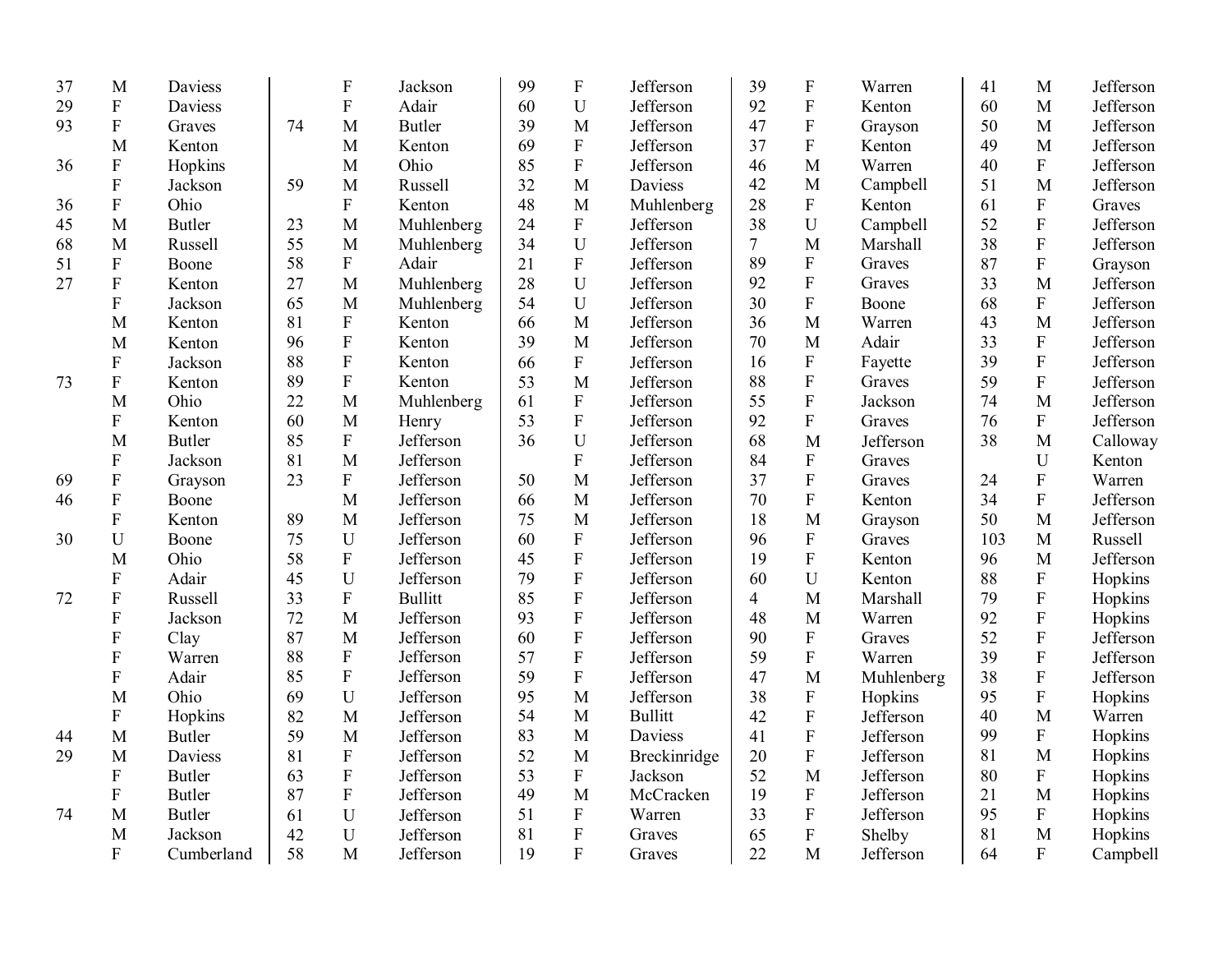| 84 | M                         | Pulaski        | 54 | $\boldsymbol{\mathrm{F}}$ | Jefferson  | 46 | $\mathbf F$               | Jefferson     | 25 | ${\bf F}$               | Barren    | 50 | $\boldsymbol{F}$          | Webster        |
|----|---------------------------|----------------|----|---------------------------|------------|----|---------------------------|---------------|----|-------------------------|-----------|----|---------------------------|----------------|
| 71 | ${\bf F}$                 | Jefferson      | 21 | M                         | Jefferson  | 39 | M                         | Shelby        | 53 | M                       | Henderson | 48 | M                         | Warren         |
| 78 | M                         | Jefferson      | 59 | M                         | Jefferson  | 41 | $\mathbf F$               | Graves        | 40 | M                       | Warren    | 60 | M                         | Kenton         |
| 79 | ${\bf F}$                 | Jefferson      | 34 | U                         | Jefferson  | 53 | M                         | Fayette       | 55 | ${\bf F}$               | Jessamine | 59 | M                         | Henderson      |
| 39 | U                         | Jefferson      | 50 | M                         | Jefferson  | 81 | $\mathbf F$               | Graves        | 92 | ${\bf F}$               | Graves    | 32 | ${\bf F}$                 | Franklin       |
| 44 | M                         | Jefferson      | 71 | M                         | Jefferson  |    | ${\bf F}$                 | Boone         |    | ${\bf F}$               | Boone     | 18 | ${\bf F}$                 | Graves         |
| 36 | $\mathbf U$               | Jefferson      | 68 | M                         | Jefferson  |    | M                         | Campbell      | 85 | ${\bf F}$               | Hopkins   | 55 | $\overline{F}$            | Boone          |
| 52 | ${\bf F}$                 | Jefferson      | 33 | ${\bf F}$                 | Warren     | 19 | ${\bf F}$                 | Henderson     | 51 | $\mathbf{M}$            | Kenton    | 34 | ${\bf F}$                 | Whitley        |
| 32 | $\mathbf U$               | Jefferson      | 71 | M                         | Hopkins    |    | ${\bf F}$                 | Boone         | 86 | ${\bf F}$               | Lyon      | 26 | $\overline{F}$            | Nelson         |
| 71 | ${\bf F}$                 | Jefferson      | 90 | M                         | Hopkins    |    | ${\bf F}$                 | Fayette       | 34 | ${\bf F}$               | Jefferson | 96 | $\overline{F}$            | Graves         |
| 33 | ${\bf F}$                 | <b>Bullitt</b> | 93 | M                         | Hopkins    |    | ${\bf F}$                 | Grant         | 68 | M                       | Boone     | 33 | M                         | <b>Bullitt</b> |
| 44 | $\mathbf{F}$              | Jefferson      | 85 | ${\bf F}$                 | Hopkins    | 64 | ${\bf F}$                 | Caldwell      | 22 | M                       | Jefferson | 21 | $\overline{F}$            | Christian      |
| 43 | M                         | Jefferson      | 88 | ${\bf F}$                 | Hopkins    | 79 | M                         | Graves        | 28 | ${\bf F}$               | Kenton    | 76 | ${\bf F}$                 | Adair          |
| 56 | M                         | Jefferson      | 91 | ${\bf F}$                 | Hopkins    |    | ${\bf F}$                 | Kenton        | 19 | ${\bf F}$               | Grayson   | 90 | ${\bf F}$                 | Graves         |
| 70 | ${\bf F}$                 | Jefferson      | 58 | ${\bf F}$                 | Hopkins    | 27 | M                         | <b>Butler</b> | 29 | ${\bf F}$               | Jefferson | 26 | M                         | Daviess        |
| 68 | ${\bf F}$                 | Jefferson      | 54 | M                         | Boone      | 40 | $\boldsymbol{\mathrm{F}}$ | Warren        | 58 | M                       | Jefferson | 24 | ${\bf F}$                 | Clark          |
| 83 | M                         | Jefferson      | 56 | M                         | Muhlenberg | 45 | ${\bf F}$                 | Oldham        | 85 | $\mathbf F$             | Jefferson | 22 | M                         | Webster        |
| 81 | $\overline{F}$            | Jefferson      | 77 | ${\bf F}$                 | Kenton     | 59 | ${\bf F}$                 | Henderson     | 20 | M                       | Madison   |    | $\mathbf{F}$              | Jefferson      |
| 62 | M                         | Jefferson      | 93 | ${\bf F}$                 | Kenton     | 30 | M                         | Boone         | 19 | ${\bf F}$               | Fayette   | 49 | M                         | Jefferson      |
| 35 | $\boldsymbol{\mathrm{F}}$ | Jefferson      | 88 | $\boldsymbol{\mathrm{F}}$ | Kenton     |    | $\boldsymbol{\mathrm{F}}$ | Kenton        | 27 | $\overline{F}$          | Christian | 33 | M                         | Daviess        |
| 21 | M                         | Jefferson      | 93 | ${\bf F}$                 | Kenton     |    | $\overline{F}$            | Rowan         | 32 | $\rm F$                 | Knox      | 59 | $\mathbf F$               | <b>Butler</b>  |
| 51 | ${\bf F}$                 | Jefferson      | 89 | M                         | Kenton     | 54 | ${\bf F}$                 | Simpson       | 82 | $\overline{\mathrm{F}}$ | Graves    | 52 | $\overline{\mathrm{F}}$   | Daviess        |
| 72 | M                         | Jefferson      | 87 | ${\bf F}$                 | Kenton     | 46 | M                         | Warren        | 26 | $\overline{F}$          | Jefferson | 60 | M                         | Muhlenberg     |
| 28 | M                         | Jefferson      | 63 | M                         | Kenton     | 5  | ${\bf F}$                 | Hardin        | 68 | $\rm F$                 | Boyd      | 49 | M                         | Henderson      |
| 49 | $\boldsymbol{\mathrm{F}}$ | Jefferson      | 43 | M                         | Jefferson  | 37 | ${\bf F}$                 | Martin        | 90 | $\overline{F}$          | Graves    | 55 | $\mathbf F$               | Marshall       |
| 26 | $\boldsymbol{\mathrm{F}}$ | Jefferson      | 31 | ${\bf F}$                 | Marshall   | 20 | ${\bf F}$                 | Mercer        | 53 | $\rm F$                 | McCreary  |    | $\boldsymbol{\mathrm{F}}$ | Jefferson      |
| 62 | $\mathbf{F}$              | Jefferson      | 62 | $\mathbf{F}$              | Hickman    | 46 | ${\bf F}$                 | Warren        | 47 | ${\bf F}$               | Fayette   | 83 | $\mathbf{F}$              | Adair          |
| 44 | F                         | Jefferson      | 80 | M                         | Hopkins    | 35 | $\boldsymbol{\mathrm{F}}$ | Warren        | 43 | M                       | Warren    | 54 | M                         | Muhlenberg     |
| 40 | $\boldsymbol{\mathrm{F}}$ | Jefferson      | 92 | ${\bf F}$                 | Hopkins    | 54 | $\mathbf U$               | Jefferson     | 36 | ${\bf F}$               | Warren    | 27 | ${\bf F}$                 | Fayette        |
| 73 | M                         | Jefferson      | 77 | $\rm F$                   | Hopkins    | 29 | ${\bf F}$                 | Warren        | 27 | ${\bf F}$               | Kenton    | 87 | ${\bf F}$                 | Kenton         |
| 29 | $\boldsymbol{F}$          | Jefferson      | 84 | $\boldsymbol{\mathrm{F}}$ | Hopkins    | 27 | M                         | Warren        | 60 | M                       | Graves    | 37 | $\overline{F}$            | Jefferson      |
| 70 | ${\bf F}$                 | Jefferson      | 95 | $\rm F$                   | Hopkins    |    | $\overline{F}$            | Kenton        | 90 | ${\bf F}$               | Grayson   |    | M                         | Jefferson      |
| 58 | $\boldsymbol{\mathrm{F}}$ | Jefferson      | 88 | $\rm F$                   | Hopkins    |    | ${\bf F}$                 | Kenton        | 52 | $\mathbf F$             | Warren    |    | $\mathbf F$               | Jefferson      |
| 34 | $\boldsymbol{\mathrm{F}}$ | Jefferson      | 72 | $\boldsymbol{\mathrm{F}}$ | Hopkins    |    | ${\bf F}$                 | Marshall      | 27 | ${\bf F}$               | Jefferson |    | M                         | Jefferson      |
| 43 | ${\bf F}$                 | Jefferson      | 94 | $\rm F$                   | Hopkins    | 34 | M                         | Kenton        | 52 | M                       | Jefferson |    | M                         | Jefferson      |
| 68 | M                         | Jefferson      | 94 | $\rm F$                   | Hopkins    | 46 | M                         | Kenton        | 45 | M                       | Jefferson | 50 | ${\bf F}$                 | Henderson      |
| 45 | ${\bf F}$                 | Jefferson      | 80 | M                         | Hopkins    | 44 | ${\bf F}$                 | Anderson      | 41 | ${\bf F}$               | Warren    |    | M                         | Unconfirmed    |
| 34 | M                         | Jefferson      | 89 | ${\bf F}$                 | Hopkins    | 27 | ${\bf F}$                 | Warren        | 22 | ${\bf F}$               | Jefferson | 26 | F                         | Marshall       |
|    | $\mathbf U$               | Jefferson      | 73 | M                         | Hopkins    | 73 | ${\bf F}$                 | Graves        | 57 | ${\bf F}$               | Warren    | 58 | $\mathbf F$               | Christian      |
| 30 | $\mathbf{F}$              | Jefferson      | 83 | $\mathbf{F}$              | Hopkins    | 81 | M                         | Butler        | 97 | $\mathbf{F}$            | Grayson   |    | $\overline{F}$            | Jefferson      |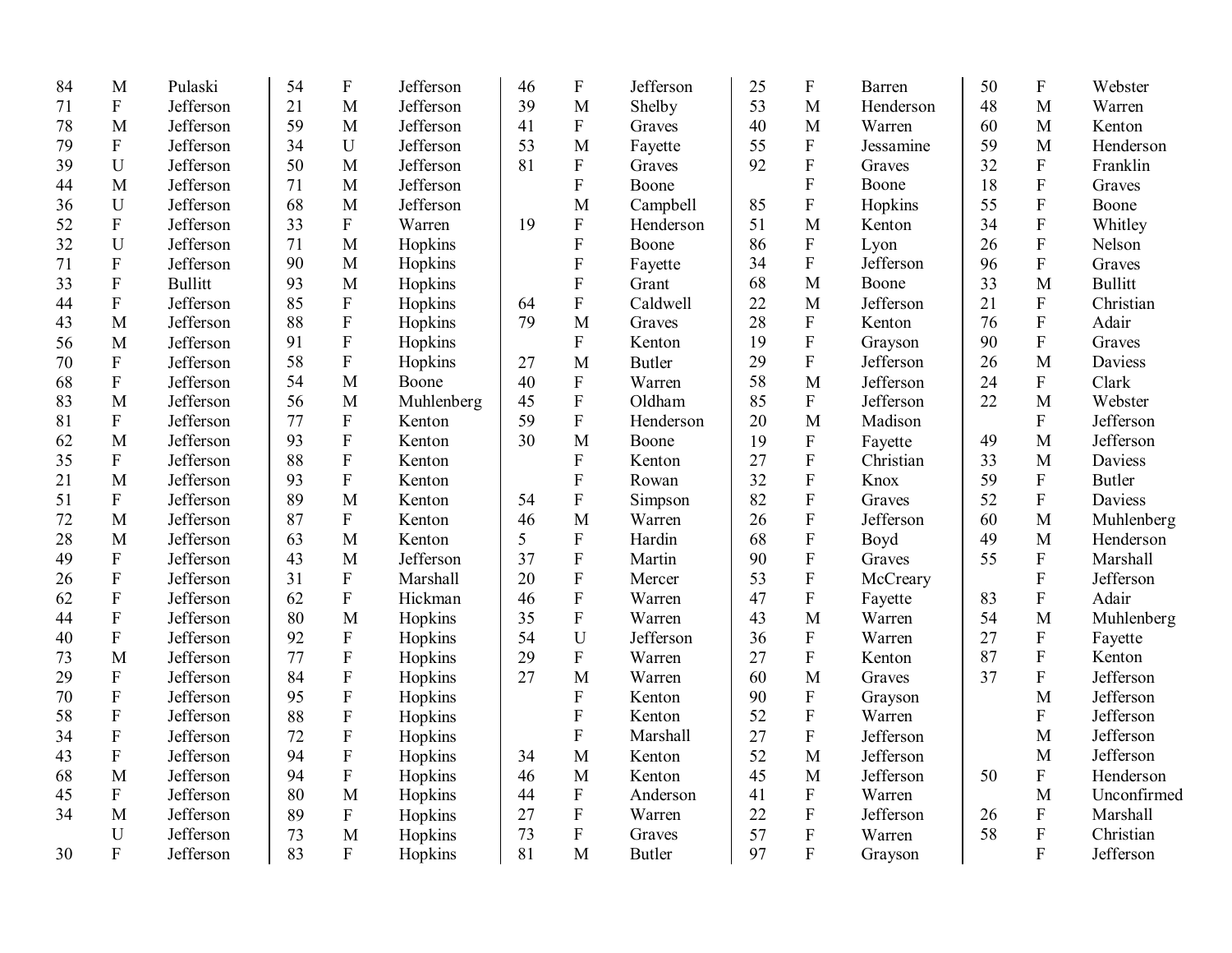| 39  | ${\bf F}$                 | Kenton        | 92 | M                         | Graves        |    | $\mathbf F$               | Adair         | 55 | $\boldsymbol{\mathrm{F}}$ | Kenton        | 53 | M                         | Marshall       |
|-----|---------------------------|---------------|----|---------------------------|---------------|----|---------------------------|---------------|----|---------------------------|---------------|----|---------------------------|----------------|
|     | M                         | Jefferson     | 82 | ${\bf F}$                 | Graves        |    | ${\bf F}$                 | Hopkins       |    | ${\bf F}$                 | Kenton        | 93 | ${\bf F}$                 | Kenton         |
|     | $\boldsymbol{\mathrm{F}}$ | Grayson       | 35 | ${\bf F}$                 | Allen         | 19 | ${\bf F}$                 | Hopkins       | 75 | ${\bf F}$                 | Kenton        |    | M                         | <b>Butler</b>  |
| 40  | ${\bf F}$                 | Christian     |    | M                         | Daviess       |    | ${\bf F}$                 | Floyd         | 99 | $\mathbf{F}$              | Kenton        |    | F                         | <b>Butler</b>  |
| 21  | ${\bf F}$                 | Warren        | 59 | M                         | Warren        |    | M                         | Kenton        | 50 | ${\bf F}$                 | Campbell      |    | M                         | Hopkins        |
| 47  | ${\bf F}$                 | Warren        |    | M                         | Daviess       |    | ${\bf F}$                 | Kenton        |    | $\overline{F}$            | <b>Butler</b> |    | $\mathbf{F}$              | <b>Butler</b>  |
| 35  | ${\bf F}$                 | Warren        |    | M                         | Jefferson     |    | M                         | Ohio          | 85 | ${\bf F}$                 | Kenton        |    | ${\bf F}$                 | Hopkins        |
|     | M                         | Daviess       | 80 | ${\bf F}$                 | Grayson       |    | M                         | Ohio          |    | M                         | Hopkins       | 82 | ${\bf F}$                 | Hopkins        |
| 29  | ${\bf F}$                 | Warren        | 96 | ${\bf F}$                 | Kenton        |    | ${\bf F}$                 | Boone         | 95 | ${\bf F}$                 | Kenton        | 48 | $\boldsymbol{\mathrm{F}}$ | Grayson        |
| 96  | M                         | Grayson       | 63 | M                         | Christian     |    | M                         | Marshall      |    | $\mathbf{F}$              | Kenton        | 53 | M                         | Jefferson      |
|     | M                         | Jefferson     |    | $\boldsymbol{\mathrm{F}}$ | Scott         |    | ${\bf F}$                 | Hopkins       | 90 | ${\bf F}$                 | Kenton        | 60 | M                         | <b>Bullitt</b> |
|     | M                         | Daviess       |    | $\boldsymbol{\mathrm{F}}$ | Jefferson     |    | M                         | Warren        | 76 | ${\bf F}$                 | Kenton        | 56 | M                         | Jefferson      |
| 57  | ${\bf F}$                 | Fayette       | 33 | M                         | Warren        |    | M                         | Ohio          | 44 | ${\bf F}$                 | Kenton        | 74 | M                         | Hopkins        |
| 5   | ${\bf F}$                 | Madison       | 67 | M                         | Henderson     | 41 | ${\bf F}$                 | Boone         | 57 | ${\bf F}$                 | Kenton        | 78 | $\mathbf{M}$              | Jefferson      |
| 68  | $\mathbf M$               | Jefferson     | 74 | ${\bf F}$                 | Campbell      |    | ${\bf F}$                 | Kenton        |    | $\overline{F}$            | <b>Butler</b> | 80 | M                         | Jefferson      |
| 37  | M                         | Warren        |    | $\mathbf F$               | Kenton        | 91 | ${\bf F}$                 | Kenton        |    | $\mathbf{F}$              | <b>Butler</b> | 69 | ${\bf F}$                 | Jefferson      |
| 81  | ${\bf F}$                 | Graves        |    | $\mathbf F$               | Adair         |    | ${\bf F}$                 | Carlisle      | 53 | M                         | Campbell      | 60 | $\mathbf F$               | Jefferson      |
| 52  | ${\bf F}$                 | Hardin        |    | M                         | Ohio          | 69 | ${\bf F}$                 | Kenton        |    | ${\bf F}$                 | Kenton        | 34 | M                         | <b>Bullitt</b> |
| 71  | ${\bf F}$                 | Graves        |    | M                         | Ohio          | 59 | ${\bf F}$                 | Kenton        | 84 | $\overline{F}$            | Kenton        | 20 | M                         | Jefferson      |
| 40  | M                         | Warren        | 41 | M                         | Meade         |    | M                         | <b>Butler</b> |    | M                         | Kenton        | 90 | ${\bf F}$                 | Jefferson      |
| 37  | M                         | Boone         | 39 | ${\bf F}$                 | Ohio          | 20 | ${\bf F}$                 | Washington    | 43 | ${\bf F}$                 | Kenton        | 89 | $\mathbf{F}$              | Jefferson      |
| 23  | ${\bf F}$                 | Graves        |    | $\mathbf F$               | Kenton        |    | $\boldsymbol{\mathrm{F}}$ | Adair         |    | $\mathbf{F}$              | Marshall      | 88 | ${\bf F}$                 | Jefferson      |
| 44  | ${\bf F}$                 | Barren        |    | M                         | Unconfirmed   |    | $\mathbf F$               | Adair         |    | ${\bf F}$                 | <b>Butler</b> | 94 | $\mathbf F$               | Jefferson      |
| 40  | M                         | Warren        |    | $\boldsymbol{\mathrm{F}}$ | Webster       | 84 | $\mathbf F$               | Kenton        |    | ${\bf F}$                 | <b>Butler</b> | 40 | U                         | Jefferson      |
| 39  | M                         | Warren        |    | $\boldsymbol{\mathrm{F}}$ | <b>Butler</b> | 92 | ${\bf F}$                 | Kenton        | 91 | ${\bf F}$                 | Kenton        | 78 | U                         | Jefferson      |
| 75  | M                         | Graves        |    | M                         | Boone         | 90 | ${\bf F}$                 | Kenton        |    | $\overline{F}$            | Ohio          | 88 | ${\bf F}$                 | Jefferson      |
| 81  | M                         | Graves        |    | M                         | Ohio          | 58 | ${\bf F}$                 | Kenton        | 88 | ${\bf F}$                 | Kenton        | 90 | $\mathbf F$               | Jefferson      |
| 70  | $\mathbf F$               | <b>Butler</b> |    | ${\bf F}$                 | Adair         |    | $\overline{F}$            | <b>Butler</b> |    | M                         | Hopkins       | 92 | $\mathbf F$               | Jefferson      |
| 53  | ${\bf F}$                 | Mercer        |    | M                         | McLean        |    | $\mathbf F$               | Adair         |    | ${\bf F}$                 | <b>Butler</b> | 53 | U                         | Shelby         |
| 25  | M                         | Warren        |    | M                         | Ohio          | 89 | ${\bf F}$                 | Boone         | 19 | $\rm F$                   | Kenton        | 45 | ${\bf F}$                 | Jefferson      |
|     | M                         | Daviess       |    | M                         | Marshall      |    | M                         | Muhlenberg    | 21 | ${\bf F}$                 | Kenton        | 82 | $\mathbf F$               | <b>Bullitt</b> |
| 33  | M                         | Campbell      |    | ${\bf F}$                 | Christian     |    | ${\bf F}$                 | Kenton        |    | M                         | Jackson       | 55 | $\boldsymbol{\mathrm{F}}$ | Jefferson      |
| 55  | ${\bf F}$                 | Pulaski       |    | ${\bf F}$                 | Adair         |    | $\mathbf U$               | Hopkins       | 34 | $\boldsymbol{\mathrm{F}}$ | Campbell      | 45 | M                         | Jefferson      |
| 25  | ${\bf F}$                 | Cumberland    |    | ${\bf F}$                 | Kenton        | 31 | ${\bf F}$                 | Boone         | 72 | M                         | Kenton        | 28 | M                         | Jefferson      |
| 56  | M                         | Jefferson     |    | M                         | Harrison      |    | ${\bf F}$                 | Kenton        | 59 | ${\bf F}$                 | Kenton        | 58 | M                         | Jefferson      |
| 69  | ${\bf F}$                 | Grayson       |    | ${\bf F}$                 | Hopkins       |    | $\mathbf F$               | Kenton        | 22 | ${\bf F}$                 | Campbell      | 43 | $\mathbf F$               | Jefferson      |
| 37  | ${\bf F}$                 | Graves        |    | M                         | Hopkins       | 51 | ${\bf F}$                 | Kenton        | 89 | ${\bf F}$                 | Kenton        | 99 | ${\bf F}$                 | Jefferson      |
|     | M                         | Lewis         |    | ${\bf F}$                 | <b>Butler</b> |    | M                         | <b>Butler</b> |    | ${\bf F}$                 | <b>Butler</b> | 32 | M                         | Jefferson      |
| 59  | $\boldsymbol{\mathrm{F}}$ | Adair         |    | ${\bf F}$                 | Warren        |    | ${\bf F}$                 | Kenton        |    | M                         | Grant         |    | M                         | Jefferson      |
| 101 | $\overline{F}$            | Graves        |    | $\overline{F}$            | Whitley       | 28 | $\overline{F}$            | Calloway      | 61 | M                         | Marshall      | 69 | M                         | Jefferson      |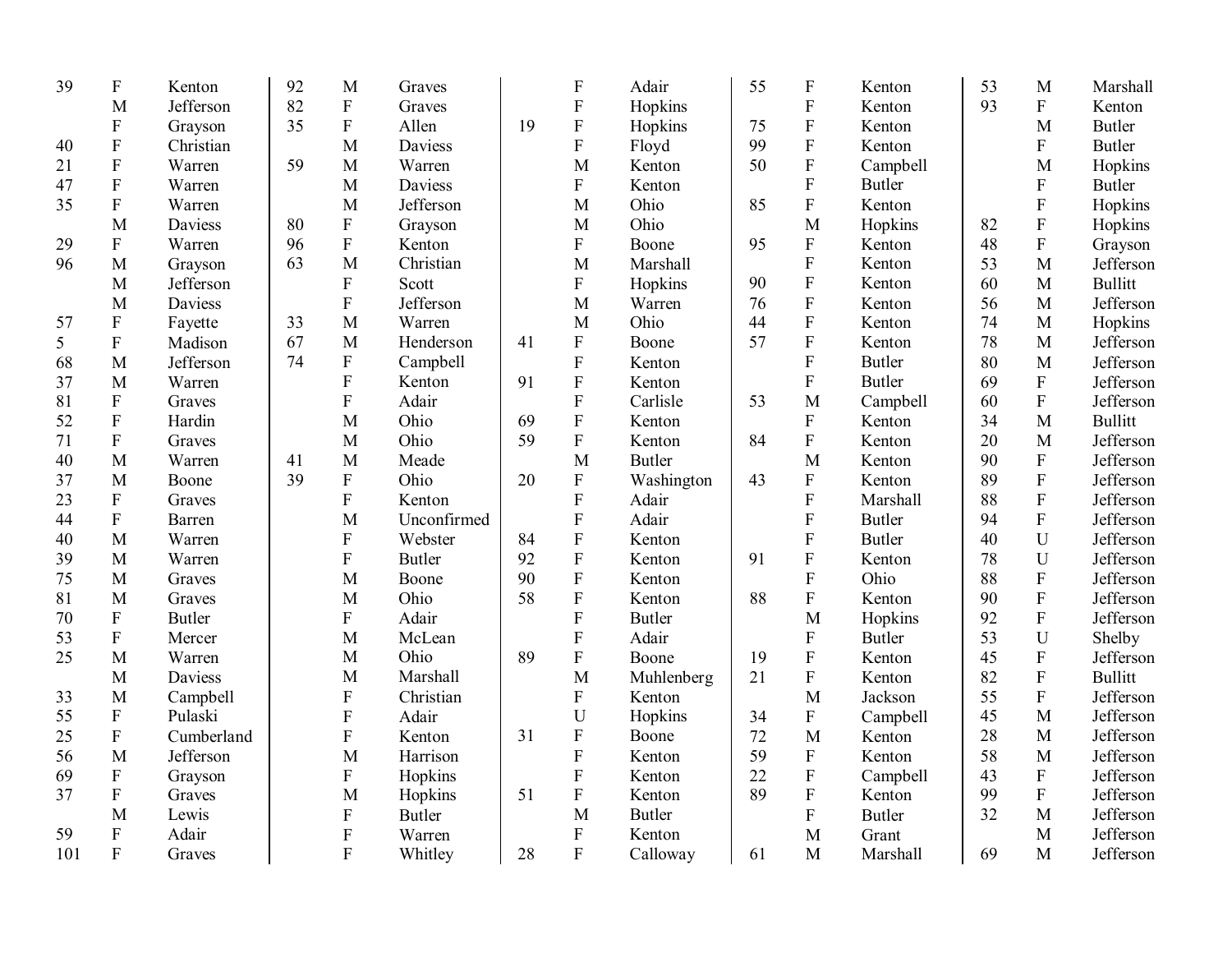| 73  | ${\bf F}$                 | Jefferson     | 43           | $\mathbf F$               | Jefferson      |     | ${\bf F}$                 | Jefferson     |    | $\boldsymbol{\mathrm{F}}$ | Adair          | 32  | M                         | Jefferson     |
|-----|---------------------------|---------------|--------------|---------------------------|----------------|-----|---------------------------|---------------|----|---------------------------|----------------|-----|---------------------------|---------------|
| 21  | ${\bf F}$                 | Jefferson     | 73           | $\boldsymbol{\mathrm{F}}$ | Jefferson      |     | $\mathbf F$               | Adair         | 46 | ${\bf F}$                 | Boyle          | 16  | $\boldsymbol{\mathrm{F}}$ | Warren        |
| 54  | M                         | Jefferson     | 79           | $\mathbf F$               | Jefferson      | 16  | ${\bf F}$                 | Calloway      | 60 | ${\bf F}$                 | Nelson         | 24  | $\boldsymbol{\mathrm{F}}$ | Warren        |
| 54  | M                         | Jefferson     | 87           | $\boldsymbol{\mathrm{F}}$ | Jefferson      | 53  | M                         | Jefferson     |    | ${\bf F}$                 | Adair          | 34  | M                         | Jefferson     |
| 66  | $\mathbf{F}$              | Jefferson     | 74           | $\rm F$                   | Jefferson      | 90  | $\mathbf{F}$              | Hopkins       | 66 | $\mathbf F$               | Jefferson      | 64  | $\mathbf{F}$              | Fayette       |
| 40  | M                         | Jefferson     | 82           | $\rm F$                   | Jefferson      |     | M                         | Jefferson     |    | $\overline{F}$            | <b>Ballard</b> | 58  | $\mathbf F$               | Boyd          |
| 71  | $\boldsymbol{\mathrm{F}}$ | Jefferson     | 81           | ${\bf F}$                 | Graves         |     | $\boldsymbol{\mathrm{F}}$ | Adair         |    | M                         | Boone          |     | M                         | Jefferson     |
| 28  | M                         | Jefferson     | 48           | $\mathbf{M}$              | Warren         | 57  | M                         | Warren        |    | M                         | Boyle          |     | F                         | Hopkins       |
| 59  | M                         | Jefferson     | 21           | M                         | Madison        |     | $\mathbf F$               | Graves        |    | F                         | Jefferson      |     | M                         | Harrison      |
| 58  | M                         | Jefferson     | 36           | M                         | Oldham         | 58  | $\mathbf F$               | Jefferson     | 34 | M                         | Muhlenberg     | 79  | M                         | Jefferson     |
| 61  | M                         | Jefferson     | 84           | $\rm F$                   | Henderson      | 66  | $\overline{F}$            | Warren        | 28 | $\mathbf F$               | Graves         | 50  | M                         | Jefferson     |
| 85  | ${\bf F}$                 | Jefferson     | 74           | M                         | Shelby         |     | M                         | Jefferson     | 58 | F                         | Allen          | 6   | M                         | Jefferson     |
| 49  | ${\bf F}$                 | Jefferson     | 36           | M                         | Muhlenberg     |     | $\mathbf F$               | Jefferson     |    | M                         | <b>Butler</b>  |     | $\mathbf{F}$              | Edmonson      |
| 52  | ${\bf F}$                 | Jefferson     | 71           | M                         | Muhlenberg     | 20  | ${\bf F}$                 | Graves        |    | M                         | <b>Butler</b>  |     | $\boldsymbol{\mathrm{F}}$ | Hopkins       |
| 59  | M                         | Jefferson     | 46           | M                         | Muhlenberg     | 76  | ${\bf F}$                 | Jefferson     |    | M                         | Jefferson      |     | $\mathbf F$               | Hopkins       |
| 78  | M                         | Unconfirmed   | 44           | M                         | Muhlenberg     | 82  | ${\bf F}$                 | Jefferson     |    | F                         | <b>Butler</b>  | 70  | M                         | Warren        |
| 56  | $\mathbf F$               | Daviess       | 58           | $\boldsymbol{\mathrm{F}}$ | Muhlenberg     |     | M                         | Muhlenberg    |    | F                         | Jefferson      | 54  | M                         | Hopkins       |
| 80  | ${\bf F}$                 | <b>Butler</b> | 30           | M                         | Muhlenberg     |     | $\mathbf F$               | Muhlenberg    | 41 | $\mathbf F$               | Jefferson      | 45  | M                         | Warren        |
| 63  | $\boldsymbol{\mathrm{F}}$ | Edmonson      | 51           | M                         | Muhlenberg     | 28  | $\rm F$                   | Calloway      | 55 | $\mathbf F$               | Jefferson      | 43  | $\mathbf{F}$              | Jefferson     |
| 58  | ${\bf F}$                 | Pulaski       | 58           | M                         | Muhlenberg     |     | M                         | Jefferson     |    | M                         | Caldwell       | 38  | M                         | Hopkins       |
| 96  | ${\bf F}$                 | Jefferson     |              | $\overline{F}$            | Adair          | 36  | $\mathbf{F}$              | Warren        | 28 | $\boldsymbol{\mathrm{F}}$ | Boyle          | 41  | M                         | Warren        |
| 58  | $\mathbf F$               | Jefferson     | 52           | M                         | Jefferson      | 24  | $\mathbf F$               | Grayson       |    | M                         | Hopkins        | 56  | $\mathbf{F}$              | Jefferson     |
| 25  | ${\bf F}$                 | Jefferson     | 42           | M                         | Hopkins        | 37  | $\mathbf{M}$              | Jefferson     |    | M                         | Campbell       | 43  | $\rm F$                   | Jefferson     |
| 62  | M                         | Jefferson     | 35           | $\boldsymbol{\mathrm{F}}$ | Jefferson      |     | ${\bf F}$                 | Adair         | 41 | $\mathbf F$               | Jackson        | 80  | $\mathbf F$               | Kenton        |
| 35  | M                         | Shelby        | 38           | ${\bf F}$                 | Campbell       | 68  | M                         | Warren        | 86 | M                         | Edmonson       |     | $\mathbf F$               | Jefferson     |
| 46  | ${\bf F}$                 | Montgomery    |              | ${\bf F}$                 | Adair          | 30  | ${\bf F}$                 | Jefferson     | 50 | $\boldsymbol{\mathrm{F}}$ | Muhlenberg     | 49  | M                         | Jefferson     |
| 71  | M                         | Jefferson     | 70           | ${\bf F}$                 | Jefferson      | 59  | $\mathbf{F}$              | Grayson       |    | $\mathbf{F}$              | Christian      | 31  | F                         | Todd          |
| 80  | M                         | Jefferson     | 45           | ${\bf F}$                 | Warren         |     | $\overline{F}$            | Jefferson     | 71 | M                         | Jefferson      |     | M                         | Jefferson     |
| 62  | ${\bf F}$                 | Jefferson     | $\mathbf{1}$ | $\mathbf{M}$              | Oldham         | 19  | M                         | <b>Butler</b> |    | M                         | Jefferson      | 33  | $\mathbf F$               | Jefferson     |
| 102 | ${\bf F}$                 | Jefferson     | 45           | M                         | Bourbon        | 53  | M                         | Nelson        | 75 | M                         | Grayson        |     | M                         | Kenton        |
| 23  | ${\bf F}$                 | Jefferson     | 82           | ${\bf F}$                 | Jefferson      | 21  | M                         | Unconfirmed   |    | $\mathbf F$               | Daviess        | 82  | M                         | Grayson       |
| 84  | ${\bf F}$                 | Jefferson     | 41           | M                         | Daviess        | 93  | $\mathbf F$               | Jefferson     | 52 | M                         | Warren         | 102 | ${\bf F}$                 | Jefferson     |
| 84  | ${\bf F}$                 | Jefferson     |              | ${\bf F}$                 | Daviess        | 64  | M                         | Warren        |    | M                         | Grant          | 87  | ${\bf F}$                 | Jefferson     |
| 45  | ${\bf F}$                 | Jefferson     | 90           | ${\bf F}$                 | Jefferson      |     | $\mathbf{F}$              | Jefferson     |    | $\mathbf{F}$              | Graves         |     | M                         | Kenton        |
| 80  | ${\bf F}$                 | Jefferson     | 29           | $\mathbf F$               | <b>Bullitt</b> |     | $\mathbf{F}$              | Adair         |    | ${\bf F}$                 | Grayson        | 66  | $\mathbf{F}$              | Barren        |
| 98  | $\overline{F}$            | Jefferson     | 41           | $\mathbf F$               | Jefferson      | 100 | ${\bf F}$                 | Jefferson     | 72 | M                         | Jefferson      |     | F                         | Kenton        |
| 92  | ${\bf F}$                 | Jefferson     | 101          | M                         | Jefferson      |     | M                         | Muhlenberg    | 51 | M                         | Warren         | 30  | ${\bf F}$                 | Warren        |
| 47  | M                         | Jefferson     |              | M                         | Jefferson      | 89  | ${\bf F}$                 | Jefferson     | 91 | M                         | Jefferson      |     | M                         | Kenton        |
| 56  | M                         | Jefferson     | 44           | M                         | <b>Bullitt</b> | 47  | ${\bf F}$                 | Warren        | 54 | M                         | Jefferson      | 40  | ${\bf F}$                 | Jefferson     |
| 70  | M                         | Jefferson     | 43           | $\mathbf{F}$              | <b>Bullitt</b> | 97  | $\overline{F}$            | Kenton        |    | M                         | Daviess        | 70  | M                         | <b>Butler</b> |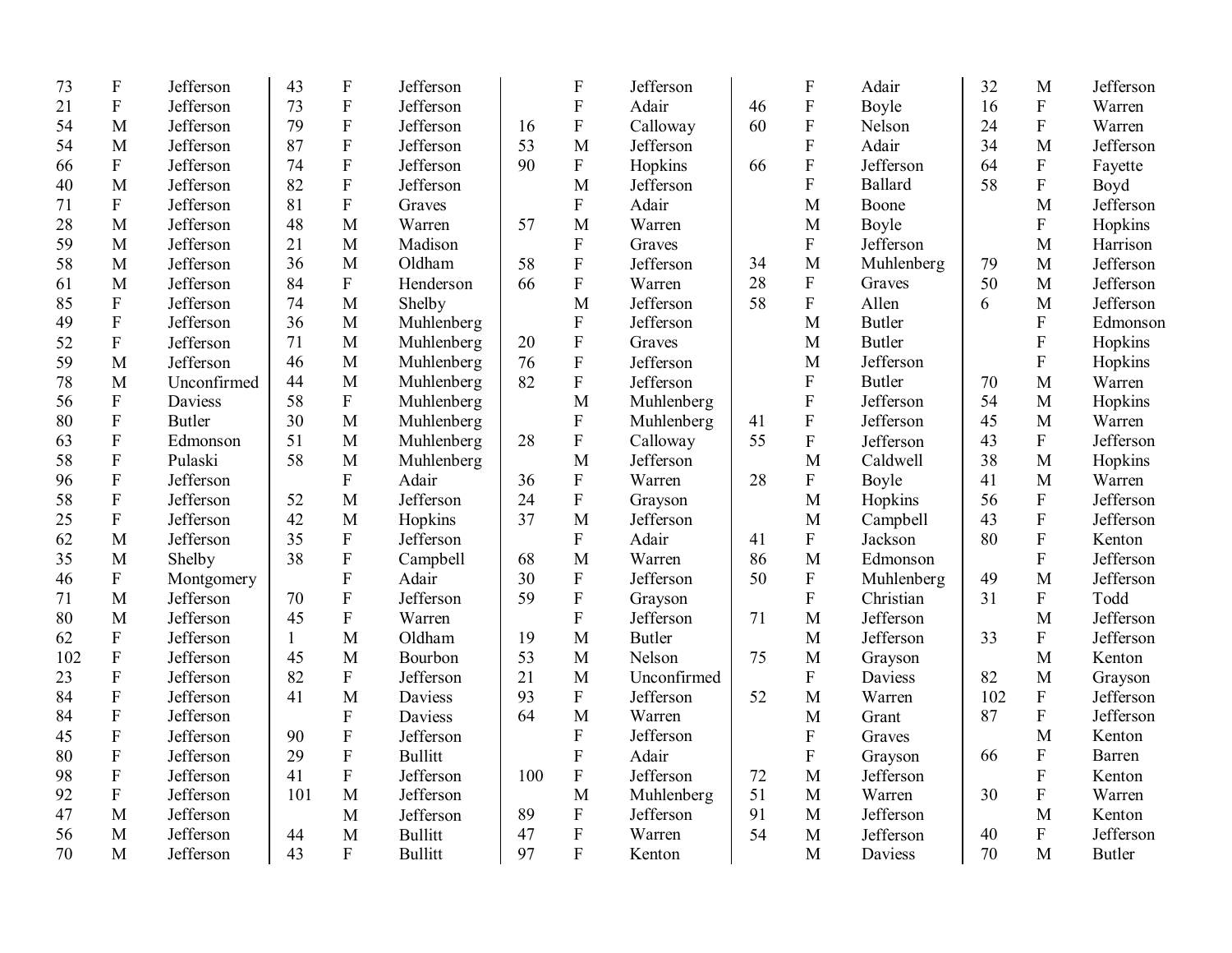|    | M                         | Kenton      | 79  | $\boldsymbol{\mathrm{F}}$ | Hopkins      | 39 | M              | Warren        |    | ${\bf F}$                 | Marshall       | ${\bf F}$               | Perry          |
|----|---------------------------|-------------|-----|---------------------------|--------------|----|----------------|---------------|----|---------------------------|----------------|-------------------------|----------------|
| 72 | ${\bf F}$                 | Grayson     | 67  | ${\bf F}$                 | Boyle        | 52 | ${\bf F}$      | Jefferson     | 25 | M                         | <b>Daviess</b> | M                       | Washington     |
| 33 | ${\bf F}$                 | Warren      |     | M                         | Edmonson     | 32 | $\mathbf F$    | Warren        | 41 | $\mathbf F$               | Jefferson      | M                       | Garrard        |
| 81 | ${\bf F}$                 | Adair       | 74  | $\boldsymbol{\mathrm{F}}$ | Franklin     | 43 | F              | Warren        | 35 | $\mathbf F$               | Fayette        | $\mathbf F$             | <b>Bullitt</b> |
| 49 | M                         | Jefferson   | 46  | M                         | Warren       | 16 | M              | Warren        | 54 | M                         | Fayette        | $\overline{\mathrm{F}}$ | Meade          |
| 72 | ${\bf F}$                 | Jefferson   | 37  | M                         | Boone        | 32 | $\mathbf F$    | Warren        | 59 | $\mathbf F$               | <b>Bullitt</b> | M                       | <b>Butler</b>  |
|    | M                         | Unconfirmed |     | ${\bf F}$                 | Ohio         | 68 | $\mathbf F$    | Warren        | 32 | $\mathbf F$               | Fayette        | $\mathbf M$             | Unconfirmed    |
| 57 | M                         | Daviess     | 95  | ${\bf F}$                 | Grayson      |    | M              | Ohio          | 31 | M                         | Fayette        | M                       | Muhlenberg     |
| 30 | ${\bf F}$                 | Jefferson   | 65  | M                         | Kenton       | 51 | $\mathbf F$    | Warren        | 61 | $\overline{\mathrm{F}}$   | Kenton         | ${\bf F}$               | Calloway       |
| 35 | M                         | Muhlenberg  | 38  | M                         | Warren       |    | M              | Daviess       | 54 | $\overline{\mathrm{F}}$   | Adair          | M                       | Campbell       |
| 79 | M                         | Jefferson   | 35  | M                         | Warren       |    | F              | Ohio          | 77 | M                         | Henderson      | M                       | Hopkins        |
|    | ${\bf F}$                 | Jefferson   |     | M                         | Ohio         | 50 | ${\bf F}$      | Jefferson     |    | M                         | Hopkins        | ${\bf F}$               | Adair          |
|    | $\overline{F}$            | McCracken   |     | M                         | Jefferson    |    | $\mathbf{F}$   | Jefferson     |    | M                         | Daviess        | M                       | Warren         |
| 40 | M                         | Jefferson   | 37  | ${\bf F}$                 | Boone        | 37 | ${\bf F}$      | Graves        |    | $\boldsymbol{\mathrm{F}}$ | Graves         | ${\bf F}$               | Jefferson      |
| 44 | M                         | Jefferson   |     | M                         | Ohio         |    | $\mathbf F$    | Jefferson     |    | M                         | <b>Butler</b>  | $\mathbf F$             | Barren         |
| 53 | ${\bf F}$                 | Jefferson   |     | M                         | Ohio         | 42 | ${\bf F}$      | Madison       |    | M                         | Kenton         | $\mathbf F$             | Warren         |
|    | ${\bf F}$                 | Jefferson   |     | M                         | Ohio         | 42 | ${\bf F}$      | Madison       |    | M                         | Jefferson      | $\mathbf F$             | Webster        |
|    | M                         | Jefferson   |     | M                         | Jefferson    | 42 | M              | Jefferson     |    | $\boldsymbol{\mathrm{F}}$ | Pulaski        | M                       | Webster        |
| 51 | M                         | Jefferson   | 54  | ${\bf F}$                 | Jefferson    |    | ${\bf F}$      | Jefferson     |    | M                         | Warren         | $\mathbf M$             | <b>Butler</b>  |
| 40 | $\mathbf F$               | Hopkins     | 34  | $\boldsymbol{\mathrm{F}}$ | Campbell     | 29 | ${\bf F}$      | Warren        |    | $\mathbf{F}$              | Boone          | $\mathbf{F}$            | Graves         |
| 30 | M                         | Warren      | 53  | $\boldsymbol{\mathrm{F}}$ | Breckinridge | 82 | $\overline{F}$ | Jefferson     |    | M                         | Graves         | $\mathbf F$             | Edmonson       |
| 31 | M                         | Warren      | 84  | ${\bf F}$                 | Nelson       | 88 | ${\bf F}$      | Jefferson     |    | ${\bf F}$                 | Calloway       | M                       | Taylor         |
|    | $\overline{F}$            | McLean      |     | M                         | Ohio         | 48 | ${\bf F}$      | Jefferson     |    | M                         | Henry          | ${\bf F}$               | Graves         |
| 37 | ${\bf F}$                 | Warren      | 101 | ${\bf F}$                 | Grayson      | 47 | ${\bf F}$      | Jefferson     |    | ${\bf F}$                 | Grayson        | M                       | Perry          |
| 61 | ${\bf F}$                 | Jefferson   | 95  | $\boldsymbol{\mathrm{F}}$ | Jefferson    | 59 | M              | Jefferson     |    | ${\bf F}$                 | Trigg          | M                       | McLean         |
| 34 | M                         | Warren      |     | M                         | Jefferson    | 39 | ${\bf F}$      | Muhlenberg    |    | $\overline{F}$            | Laurel         | $\rm F$                 | Marshall       |
| 20 | $\mathbf F$               | Warren      | 52  | M                         | Jefferson    | 67 | M              | Taylor        |    | M                         | McCracken      | ${\bf F}$               | Warren         |
| 42 | ${\bf F}$                 | Jefferson   | 79  | ${\bf F}$                 | Hopkins      | 65 | $\mathbf{F}$   | Jefferson     |    | $\boldsymbol{\mathrm{F}}$ | Barren         | $\mathbf F$             | Graves         |
| 56 | $\boldsymbol{\mathrm{F}}$ | Jefferson   | 37  | ${\bf F}$                 | Jefferson    | 63 | M              | Jefferson     |    | $\boldsymbol{\mathrm{F}}$ | Spencer        | M                       | Warren         |
| 60 | $\boldsymbol{\mathrm{F}}$ | Fayette     | 93  | $\boldsymbol{\mathrm{F}}$ | Grayson      | 62 | M              | Jefferson     |    | M                         | Daviess        | ${\bf F}$               | Jefferson      |
| 19 | $\boldsymbol{\mathrm{F}}$ | Grayson     |     | $\overline{F}$            | Daviess      |    | F              | Pike          |    | F                         | Jefferson      | M                       | Jefferson      |
| 44 | $\boldsymbol{\mathrm{F}}$ | Daviess     |     | M                         | Henderson    | 36 | M              | <b>Butler</b> |    | ${\bf F}$                 | Jefferson      | ${\bf F}$               | Fayette        |
| 59 | M                         | Boone       | 69  | M                         | Jefferson    |    | M              | Muhlenberg    |    | M                         | Hopkins        | $\mathbf F$             | Hardin         |
|    | $\mathbf{F}$              | Muhlenberg  | 89  | ${\bf F}$                 | Kenton       | 29 | ${\bf F}$      | Daviess       |    | M                         | Bath           | M                       | Jefferson      |
| 26 | ${\bf F}$                 | Adair       | 25  | ${\bf F}$                 | Fayette      | 78 | M              | Jefferson     |    | M                         | Graves         | M                       | Simpson        |
| 33 | $\mathbf{F}$              | Jefferson   | 52  | M                         | Campbell     | 83 | M              | Jefferson     |    | $\mathbf F$               | Graves         | M                       | Jessamine      |
|    | M                         | Muhlenberg  | 88  | $\overline{F}$            | Grayson      | 88 | ${\bf F}$      | Grayson       |    | M                         | Graves         | M                       | Hopkins        |
| 47 | ${\bf F}$                 | Warren      |     | M                         | Jefferson    | 84 | ${\bf F}$      | Jefferson     |    | $\boldsymbol{\mathrm{F}}$ | Graves         | M                       | Calloway       |
| 30 | M                         | Daviess     | 60  | M                         | Jefferson    |    | ${\bf F}$      | Pike          |    | M                         | Boone          | ${\bf F}$               | Webster        |
|    | $\overline{F}$            | Muhlenberg  | 22  | M                         | Daviess      | 44 | F              | Warren        |    | M                         | Ohio           | M                       | Warren         |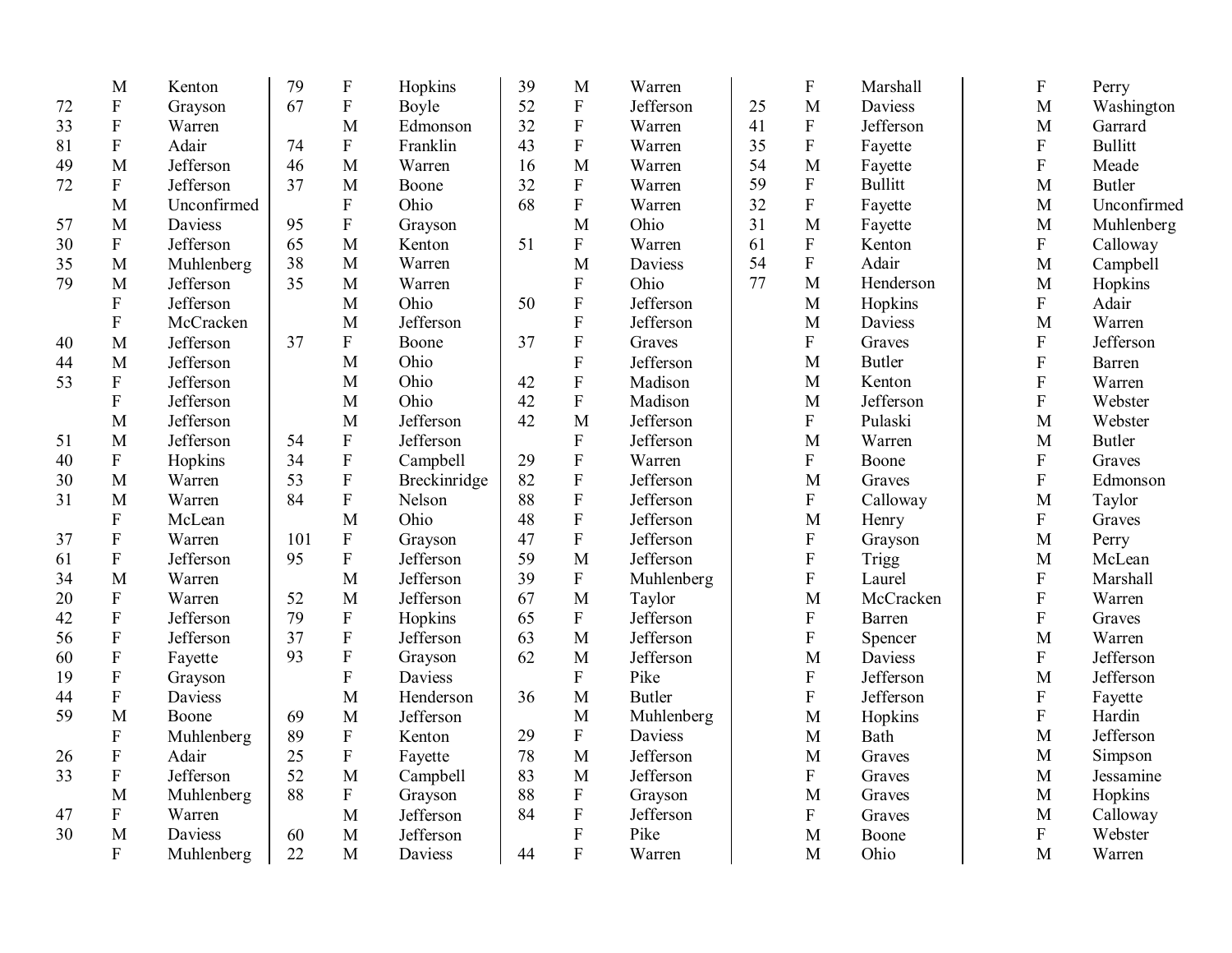| M                | Jefferson      |    | ${\bf F}$                 | Graves     | 41 | M            | Boyd          | M                         | Letcher     | ${\bf F}$                 | Graves      |
|------------------|----------------|----|---------------------------|------------|----|--------------|---------------|---------------------------|-------------|---------------------------|-------------|
| $\mathbf{F}$     | <b>Bullitt</b> |    | ${\bf F}$                 | Warren     | 23 | ${\bf F}$    | Fayette       | ${\bf F}$                 | Warren      | M                         | Warren      |
| ${\bf F}$        | Grayson        |    | $\overline{F}$            | Campbell   | 37 | $\rm F$      | Jefferson     | M                         | Boone       | ${\bf F}$                 | Grayson     |
| M                | Hardin         |    | M                         | Edmonson   | 43 | ${\bf F}$    | Jefferson     | $\mathbf F$               | Hopkins     | M                         | McCracken   |
| F                | Grayson        |    | ${\bf F}$                 | Adair      | 27 | $\mathbf{M}$ | Jefferson     | $\mathbf M$               | Warren      | M                         | Muhlenberg  |
| M                | Graves         |    | $\overline{F}$            | Jefferson  | 27 | M            | Jefferson     | ${\bf F}$                 | Unconfirmed | $\boldsymbol{\mathrm{F}}$ | Calloway    |
| M                | Warren         |    | M                         | McCracken  | 36 | $\rm F$      | Jefferson     | $\rm F$                   | Marshall    | M                         | Muhlenberg  |
| ${\bf F}$        | Fayette        |    | ${\bf F}$                 | Graves     | 56 | $\mathbf{M}$ | Warren        | M                         | Pike        | ${\bf F}$                 | Marshall    |
| ${\bf F}$        | Marion         |    | M                         | Muhlenberg | 34 | $\mathbf{M}$ | Warren        | M                         | Monroe      | ${\bf F}$                 | Warren      |
| M                | Warren         |    | M                         | Barren     | 63 | ${\bf F}$    | <b>Butler</b> | ${\bf F}$                 | Boone       | ${\bf F}$                 | Henry       |
| ${\bf F}$        | Madison        |    | M                         | Boyd       | 96 | ${\bf F}$    | Graves        | $\boldsymbol{\mathrm{F}}$ | Kenton      | $\overline{F}$            | Calloway    |
| $\mathbf{F}$     | Warren         |    | ${\bf F}$                 | Graves     | 41 | M            | Jefferson     | $\overline{F}$            | Warren      | $\overline{F}$            | Unconfirmed |
| ${\bf F}$        | Ohio           |    | M                         | Warren     | 28 | M            | Campbell      | M                         | Boone       | $\mathbf F$               | McCracken   |
| $\mathbf{F}$     | Warren         |    | ${\bf F}$                 | Jefferson  | 39 | $\mathbf{F}$ | Warren        | $\mathbf{F}$              | Boone       | M                         | McCracken   |
| ${\bf F}$        | Pulaski        |    | M                         | McCracken  | 33 | M            | Muhlenberg    | M                         | Boone       | M                         | Grayson     |
| ${\bf F}$        | Warren         |    | ${\bf F}$                 | Barren     | 92 | M            | McCracken     | M                         | Hopkins     | M                         | Floyd       |
| ${\bf F}$        | Muhlenberg     |    | ${\bf F}$                 | Marshall   | 52 | ${\bf F}$    | Jefferson     | ${\bf F}$                 | Warren      | $\boldsymbol{\mathrm{F}}$ | Hopkins     |
| F                | Graves         |    | M                         | Marshall   | 19 | ${\bf F}$    | Grayson       | ${\bf F}$                 | Grayson     | M                         | Floyd       |
| M                | Fayette        |    | M                         | Ohio       | 61 | $\rm F$      | Jefferson     | $\boldsymbol{\mathrm{F}}$ | Ballard     | $\overline{F}$            | Floyd       |
| ${\bf F}$        | Perry          |    | ${\bf F}$                 | Graves     | 35 | M            | Daviess       | ${\bf F}$                 | Nelson      | M                         | Boone       |
| ${\bf F}$        | Hopkins        |    | M                         | Warren     | 33 | $\mathbf{M}$ | Warren        | M                         | Grayson     | $\boldsymbol{\mathrm{F}}$ | Hopkins     |
| $\mathbf{F}$     | Graves         |    | ${\bf F}$                 | Meade      | 42 | $\mathbf M$  | Warren        | M                         | Warren      | M                         | Graves      |
| M                | Fayette        |    | $\overline{F}$            | Graves     | 57 | M            | Jefferson     | ${\bf F}$                 | Cumberland  | ${\bf F}$                 | Jessamine   |
| M                | Jefferson      |    | M                         | Muhlenberg | 48 | ${\bf F}$    | Unconfirmed   | M                         | Campbell    | ${\bf F}$                 | Grayson     |
| M                | Boone          |    | M                         | Campbell   | 54 | $\mathbf{M}$ | Marshall      | ${\bf F}$                 | Grayson     | ${\bf F}$                 | Madison     |
| $\mathbf{F}$     | Allen          |    | M                         | Boone      | 44 | M            | Muhlenberg    | M                         | Grayson     | M                         | Floyd       |
| M                | Kenton         |    | ${\bf F}$                 | Warren     | 33 | $\rm F$      | Jefferson     | ${\bf F}$                 | Ballard     | ${\bf F}$                 | Boone       |
| ${\bf F}$        | Warren         | 64 | M                         | Jefferson  | 82 | $\mathbf{M}$ | Muhlenberg    | ${\bf F}$                 | Jefferson   | $\mathbf F$               | Hopkins     |
| M                | <b>Butler</b>  | 69 | ${\bf F}$                 | Jefferson  | 42 | $\mathbf{M}$ | Muhlenberg    | ${\bf F}$                 | Hopkins     | M                         | Simpson     |
| F                | Ohio           | 65 | ${\bf F}$                 | Jefferson  | 75 | M            | Fayette       | M                         | Oldham      | F                         | Grayson     |
| M                | Muhlenberg     | 35 | M                         | Jefferson  | 43 | $\mathbf{F}$ | Warren        | ${\bf F}$                 | Warren      | ${\bf F}$                 | Jackson     |
| ${\bf F}$        | Grayson        | 61 | M                         | Jefferson  | 29 | $\mathbf{M}$ | McLean        | M                         | Kenton      | ${\bf F}$                 | Hopkins     |
| M                | Boone          | 60 | M                         | Jefferson  | 44 | M            | Daviess       | ${\bf F}$                 | Campbell    | ${\bf F}$                 | Warren      |
| F                | Jefferson      | 51 | $\boldsymbol{\mathrm{F}}$ | Jefferson  | 47 | M            | Muhlenberg    | ${\bf F}$                 | Nelson      | $\mathbf F$               | Webster     |
| F                | Graves         | 32 | $\boldsymbol{\mathrm{F}}$ | Jefferson  | 58 | M            | Warren        | $\overline{F}$            | Adair       | $\mathbf{M}$              | Johnson     |
| M                | Warren         | 46 | $\rm F$                   | Jefferson  | 34 | M            | Hopkins       | M                         | Grayson     | ${\bf F}$                 | Warren      |
| $\boldsymbol{F}$ | Greenup        | 54 | $\rm F$                   | Jefferson  | 73 | M            | Muhlenberg    | ${\bf F}$                 | Grayson     | $\overline{F}$            | Madison     |
| $\boldsymbol{F}$ | Grayson        | 23 | ${\bf F}$                 | Jefferson  | 65 | ${\bf F}$    | Todd          | $\overline{F}$            | Boone       | ${\bf F}$                 | McCracken   |
| ${\bf F}$        | Graves         | 86 | M                         | Jefferson  | 59 | M            | Hopkins       | M                         | Unconfirmed | ${\bf F}$                 | Jackson     |
| M                | Kenton         | 65 | $\mathbf{F}$              | Jefferson  | 70 | $\mathbf{F}$ | Meade         | $\mathbf{F}$              | Grayson     | $\overline{F}$            | Campbell    |

30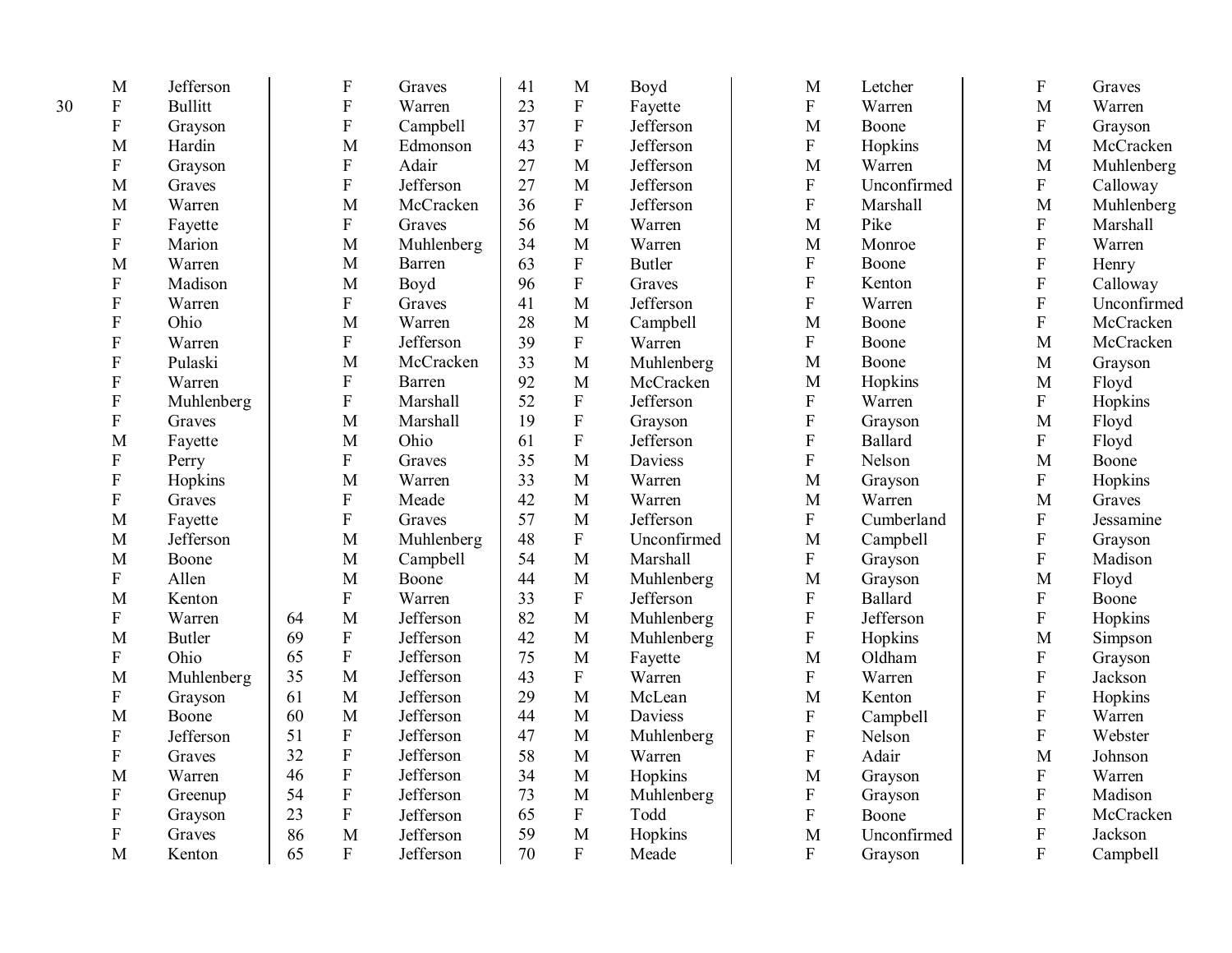|    | M                | Campbell  | 44 | M                         | <b>Butler</b> | 34 | F | Warren     | 47 |   | Warren       | 49 | M            | Warren    |
|----|------------------|-----------|----|---------------------------|---------------|----|---|------------|----|---|--------------|----|--------------|-----------|
|    | F                | Boone     | 21 | F                         | Muhlenberg    | 29 | F | Warren     | 72 |   | Jefferson    | 58 | M            | Jefferson |
|    | M                | Fulton    | 27 | F                         | <b>Butler</b> | 24 |   | Muhlenberg | 78 | M | Jefferson    | 46 | M            | Jefferson |
|    | ${\bf F}$        | McCracken | 83 | M                         | Edmonson      | 60 |   | Scott      | 41 | M | Warren       | 34 | $\mathbf{F}$ | Pulaski   |
|    | $\mathbf{F}$     | Hopkins   | 62 | F                         | Graves        | 83 | F | Edmonson   | 29 | M | Fayette      | 46 | M            | Marshall  |
|    | M                | Adair     | 54 | M                         | Jefferson     | 61 | M | Daviess    | 25 | F | Jefferson    | 39 | M            | Daviess   |
|    | F                | Grayson   | 38 | M                         | Jefferson     | 71 | F | Graves     | 19 | M | Grayson      | 33 | M            | Jefferson |
|    | $\boldsymbol{F}$ | Grayson   | 56 | U                         | McCracken     | 54 | M | Muhlenberg | 71 | M | Warren       | 48 | $\mathbf{F}$ | Jefferson |
|    | F                | Marion    | 38 | F                         | Jefferson     | 27 | F | Warren     | 17 | F | Warren       | 45 | М            | Jefferson |
| 38 | F                | Warren    | 78 | F                         | Grayson       | 60 | M | Warren     | 88 | M | Grayson      | 46 | $\mathbf{F}$ | Jefferson |
| 56 | F                | Warren    | 19 | M                         | McCracken     | 39 | M | Warren     | 44 | F | Jefferson    | 62 | $\mathbf{F}$ | Jefferson |
| 39 | F                | Grayson   | 41 | F                         | Warren        | 58 | F | Boone      | 54 | M | Warren       | 30 | U            | Jefferson |
| 80 | M                | Jefferson | 65 | M                         | Jefferson     | 31 | M | Warren     | 50 | M | Warren       | 61 | M            | Jefferson |
| 18 | F                | Graves    | 30 | F                         | Muhlenberg    | 68 | M | Calloway   | 62 | F | McCracken    |    | F            | Jefferson |
| 44 | M                | Anderson  | 48 | M                         | Boone         | 48 | M | Muhlenberg | 44 | M | Breckinridge | 66 | М            | Jefferson |
| 50 | M                | Jefferson | 21 | M                         | Muhlenberg    | 42 | M | Daviess    | 41 | F | Hardin       | 45 | M            | Jefferson |
| 65 | M                | Warren    | 70 | M                         | Franklin      | 28 | M | Whitley    | 23 | F | Fayette      | 86 | F            | Adair     |
| 46 | M                | Daviess   | 86 | $\boldsymbol{\mathrm{F}}$ | Grayson       | 40 | F | Daviess    | 56 | M | Jefferson    | 41 | F            | Trimble   |
| 27 | M                | Warren    | 58 | F                         | Campbell      | 45 | F | Warren     | 71 | F | Warren       |    |              |           |
|    |                  |           |    |                           |               |    |   |            |    |   |              |    |              |           |

*Additional cases and some demographics not known by 5 p.m. ET, so not all info are listed. U = Unconfirmed*

*\*This number reflects duplicate cases and patients that did not meet case definition for confirmed cases.*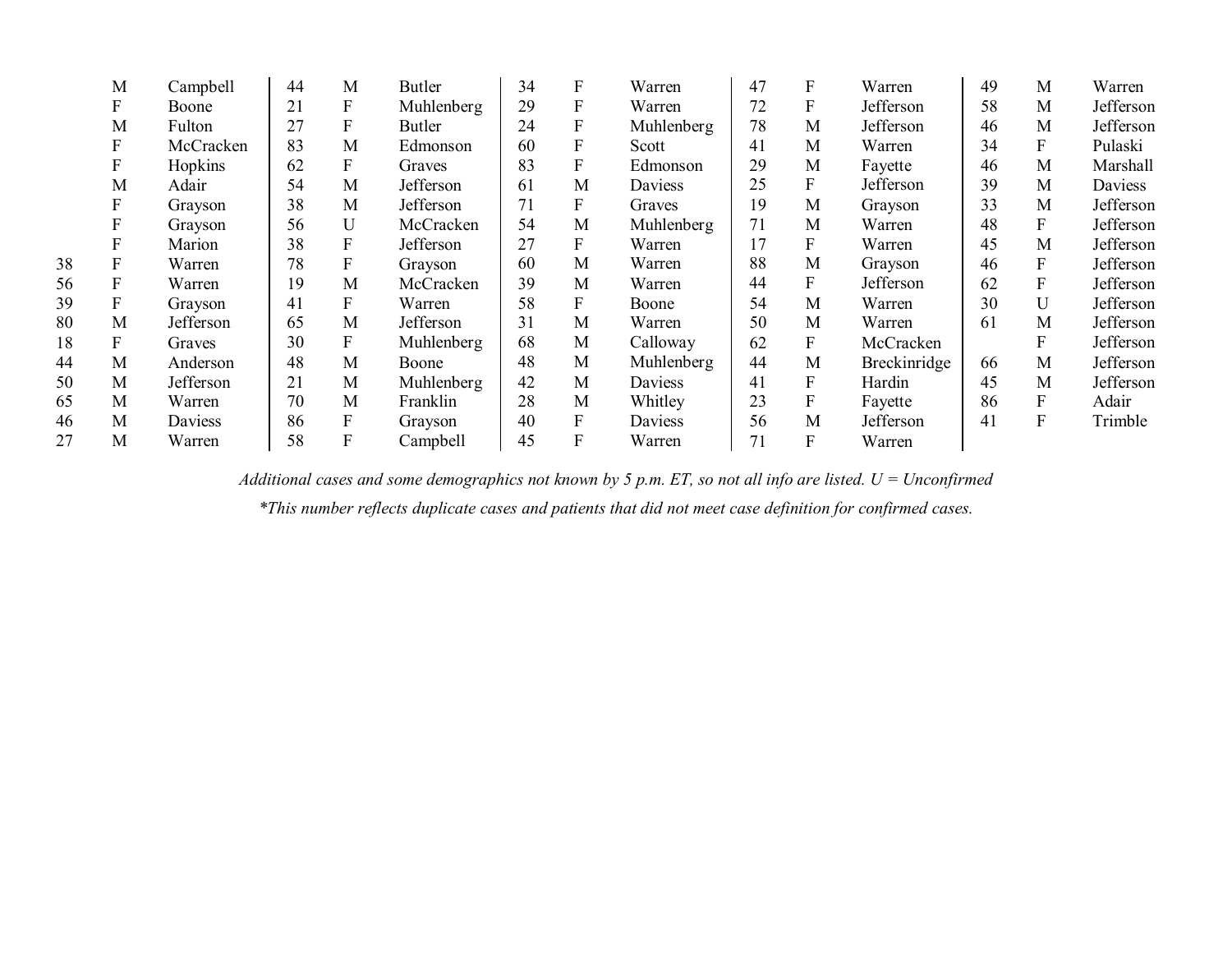# **Case breakdown by county**

| Jefferson      | 1120 | Scott      | 25 | Anderson       | 8 | Martin           | 3              |
|----------------|------|------------|----|----------------|---|------------------|----------------|
| Fayette        | 238  | Simpson    | 24 | Breckinridge   | 8 | Menifee          | 3              |
| Kenton         | 227  | Webster    | 20 | Logan          | 8 | Trimble          | 3              |
| Warren         | 219  | Clark      | 19 | Union          | 8 | <b>Breathitt</b> | $\overline{c}$ |
| Hopkins        | 183  | Nelson     | 19 | Allen          | 7 | Carroll          | $\overline{2}$ |
| Daviess        | 154  | Grant      | 18 | <b>Ballard</b> | 7 | Clinton          | $\overline{2}$ |
| Graves         | 114  | Harrison   | 18 | Bourbon        |   | Fleming          | $\overline{c}$ |
| Boone          | 113  | Boyle      | 17 | <b>Bracken</b> |   | Garrard          | $\overline{2}$ |
| Muhlenberg     | 111  | Woodford   | 17 | Meade          |   | Hart             | $\overline{2}$ |
| <b>Butler</b>  | 104  | Franklin   | 16 | Hancock        | 6 | Johnson          | $\overline{2}$ |
| Christian      | 85   | Russell    | 16 | Henry          | 6 | Leslie           | $\overline{2}$ |
| Campbell       | 79   | Edmonson   | 15 | Mason          | 6 | Letcher          | $\overline{2}$ |
| Adair          | 77   | Marion     | 15 | Perry          | 6 | Owsley           | $\overline{c}$ |
| Grayson        | 60   | Laurel     | 14 | Taylor         | 6 | Rowan            | $\overline{2}$ |
| Jackson        | 60   | Lyon       | 14 | Wayne          | 6 | Carlisle         |                |
| <b>Bullitt</b> | 48   | Barren     | 13 | Cumberland     | 5 | Casey            |                |
| Henderson      | 45   | Caldwell   | 13 | Knox           | 5 | Clay             |                |
| McCracken      | 43   | McLean     | 12 | Larue          |   | Fulton           |                |
| Pulaski        | 41   | Greenup    | 11 | Pendleton      | 5 | Gallatin         |                |
| Ohio           | 38   | McCreary   | 11 | Trigg          | 5 | Green            |                |
| Hardin         | 35   | Mercer     | 11 | Washington     | 5 | Hickman          |                |
| Jessamine      | 34   | Rockcastle | 11 | Bath           | 4 | Lawrence         |                |
| Boyd           | 33   | Todd       | 11 | Carter         | 4 | Morgan           |                |
| Calloway       | 31   | Whitley    | 11 | Lincoln        | 4 | Nicholas         |                |
| Marshall       | 31   | Floyd      | 10 | Monroe         | 4 | Powell           |                |
| Madison        | 29   | Montgomery | 10 | Crittenden     | 3 | Unconfirmed      | 57             |
| Shelby         | 28   | Spencer    | 10 | Knott          | 3 |                  |                |
| Oldham         | 27   | Pike       | 9  | Lewis          | 3 |                  |                |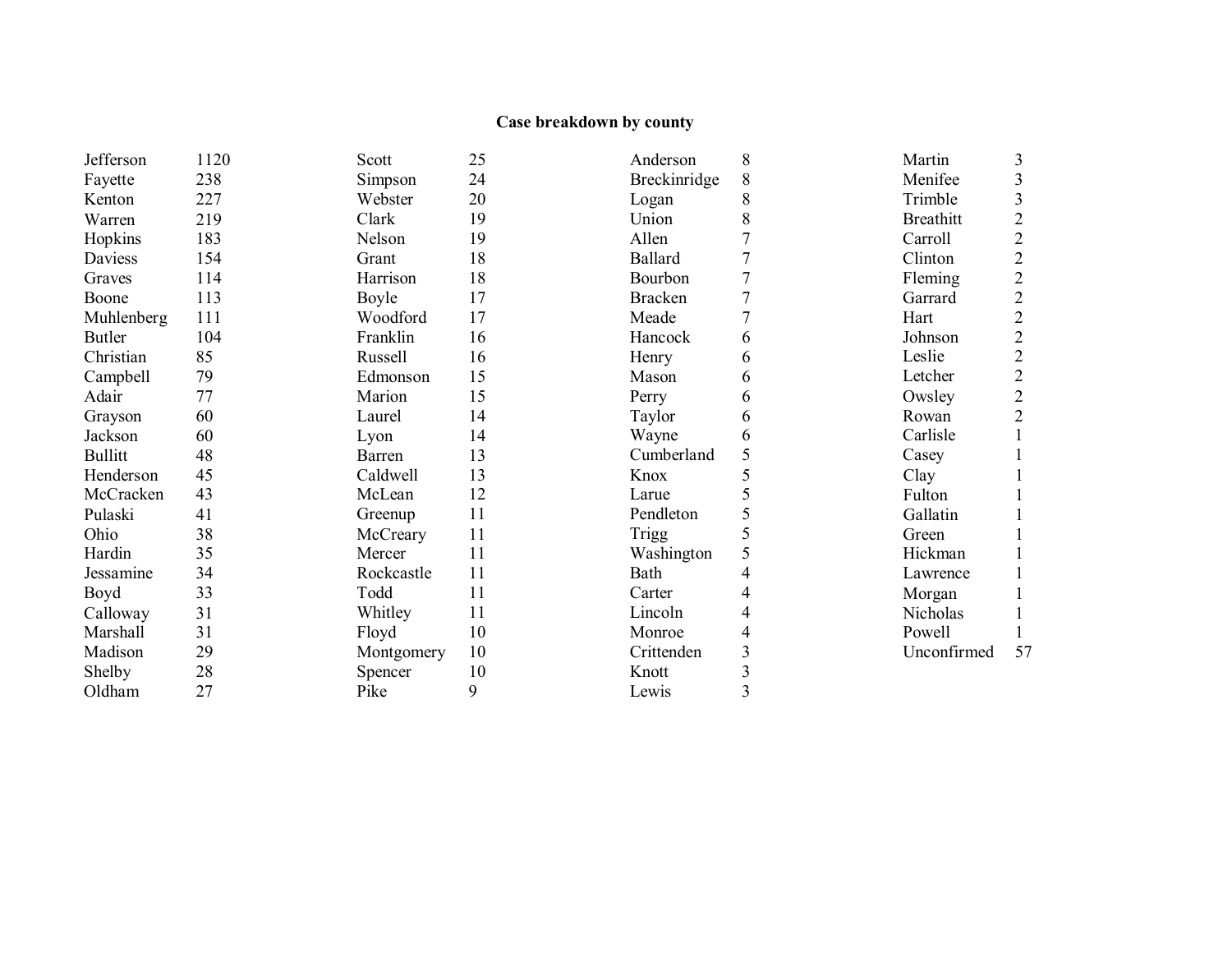## **Deaths by county**

| Jefferson  | 81 | Boyd      | Laurel    | Crittenden |
|------------|----|-----------|-----------|------------|
| Hopkins    | 19 | Butler    | McCracken | Grayson    |
| Kenton     | 16 | Christian | Pike      | Henderson  |
| Graves     |    | Daviess   | Pulaski   | Lincoln    |
| Adair      |    | Grant     | Russell   | Madison    |
| Fayette    |    | Lyon      | Simpson   | McLean     |
| Campbell   |    | Shelby    | Anderson  | Meade      |
| Jackson    |    | Boone     | Bourbon   |            |
| Muhlenberg | 4  | Bullitt   | Calloway  |            |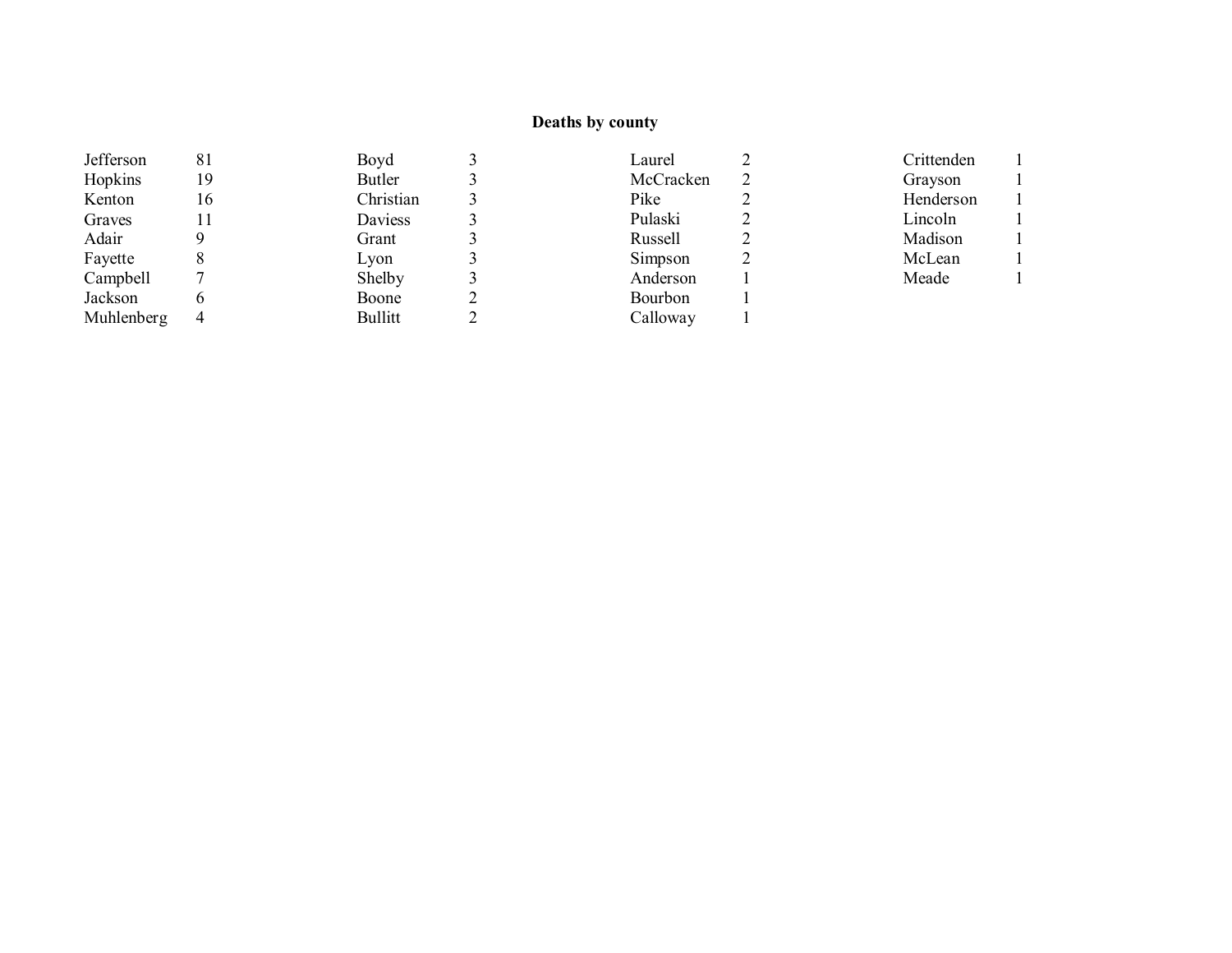## **Daily Summary**

Total Cases: 4074 New Cases: 202 Total Deaths: 208 New Deaths: 3 Number of people tested: at least 48,474 Number of people ever hospitalized: at least 1274 Number of people currently hospitalized: at least 308 Number of people ever in ICU: at least 608 Number of people currently in ICU: at least 166 Number of people recovered: at least 1511